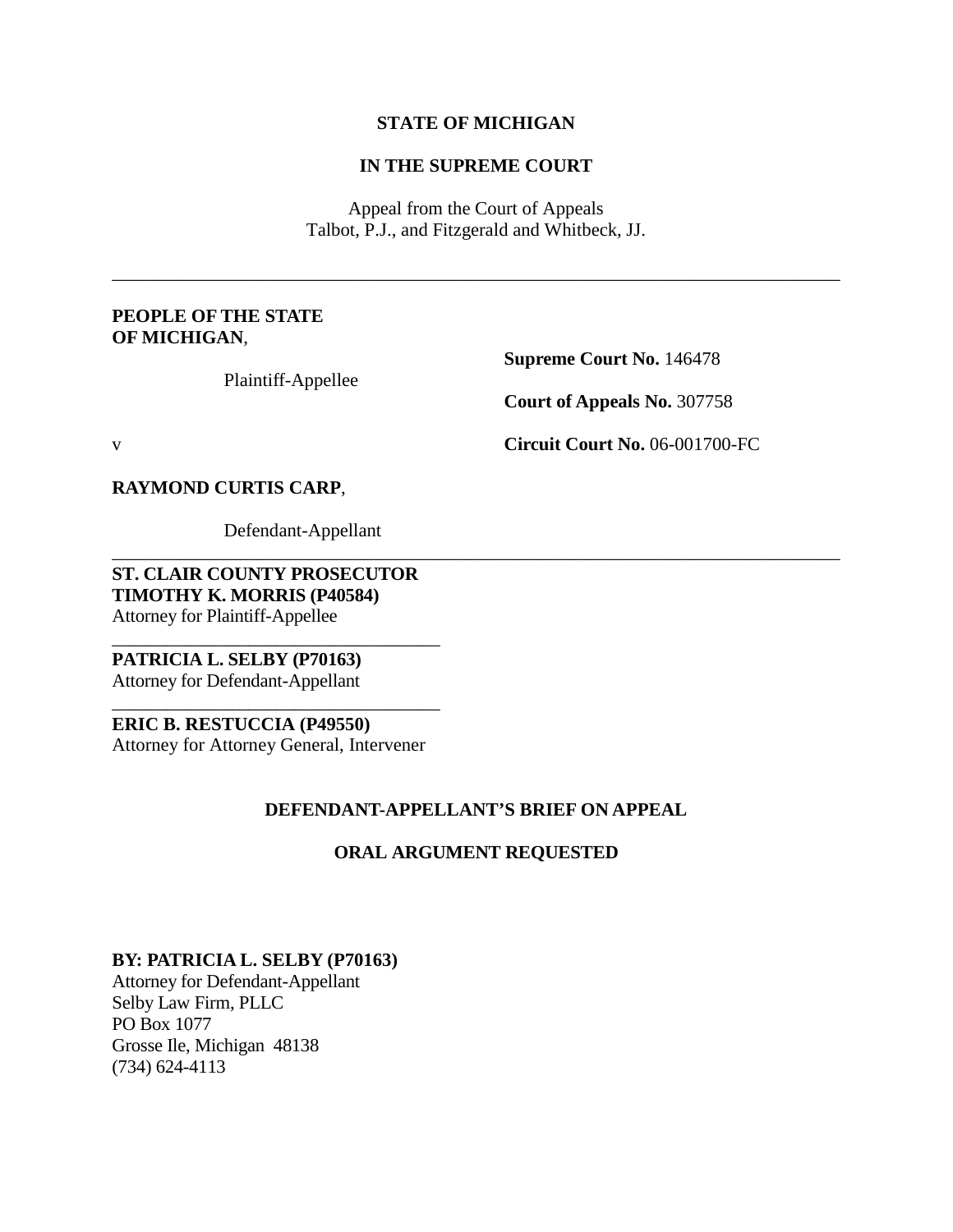# **TABLE OF CONTENTS**

| <b>I. MILLER VALABAMA/JACKSON V HOBBS IS A CATEGORICAL BAN OF</b><br><b>MANDATORY LIFE WITHOUT PAROLE FOR JUVENILES CONVICTED OF</b><br><b>HOMICIDE AND IT MEETS ADDITIONAL CRITERIA TO BE FOUND</b><br><b>SUBSTANTIVE. THEREFORE MILLER APPLIES RETROACTIVELY UNDER</b> |
|--------------------------------------------------------------------------------------------------------------------------------------------------------------------------------------------------------------------------------------------------------------------------|
| II. THE PRINCIPLES OF "EVEN-HANDED JUSTICE" (TEAGUE) AND "LOGICAL<br>RELATIONSHIP" (TYLER V CAIN) REQUIRE THAT MILLER APPLY<br>RETROACTIVELY, IN VIEW OF THE RELIEF THE COURT PROVIDED<br>KUNTRELL JACKSON, WHOSE CASE WAS ON COLLATERAL REVIEW IN                       |
| III. MILLER APPLIES RETROACTIVELY UNDER PEOPLE V MAXSON, AS THE<br>PURPOSE OF ITS NEW RULE RELATES TO THE VERY INTEGRITY OF THE<br>FACT-FINDING PROCESS, DEFENDANT-APPELLANT SUFFERED ACTUAL<br>HARM IN RELIANCE ON THE OLD RULE, AND THE EFFECT ON THE                  |
| IV. WHERE FEDERAL AND OTHER STATE COURT DECISIONS PROVIDE NO<br><b>CLEAR DIRECTION, THIS COURT MUST DECIDE THE QUESTION OF</b><br><b>MILLER RETROACTIVITY FOR THE STATE OF MICHIGAN. 44</b>                                                                              |
|                                                                                                                                                                                                                                                                          |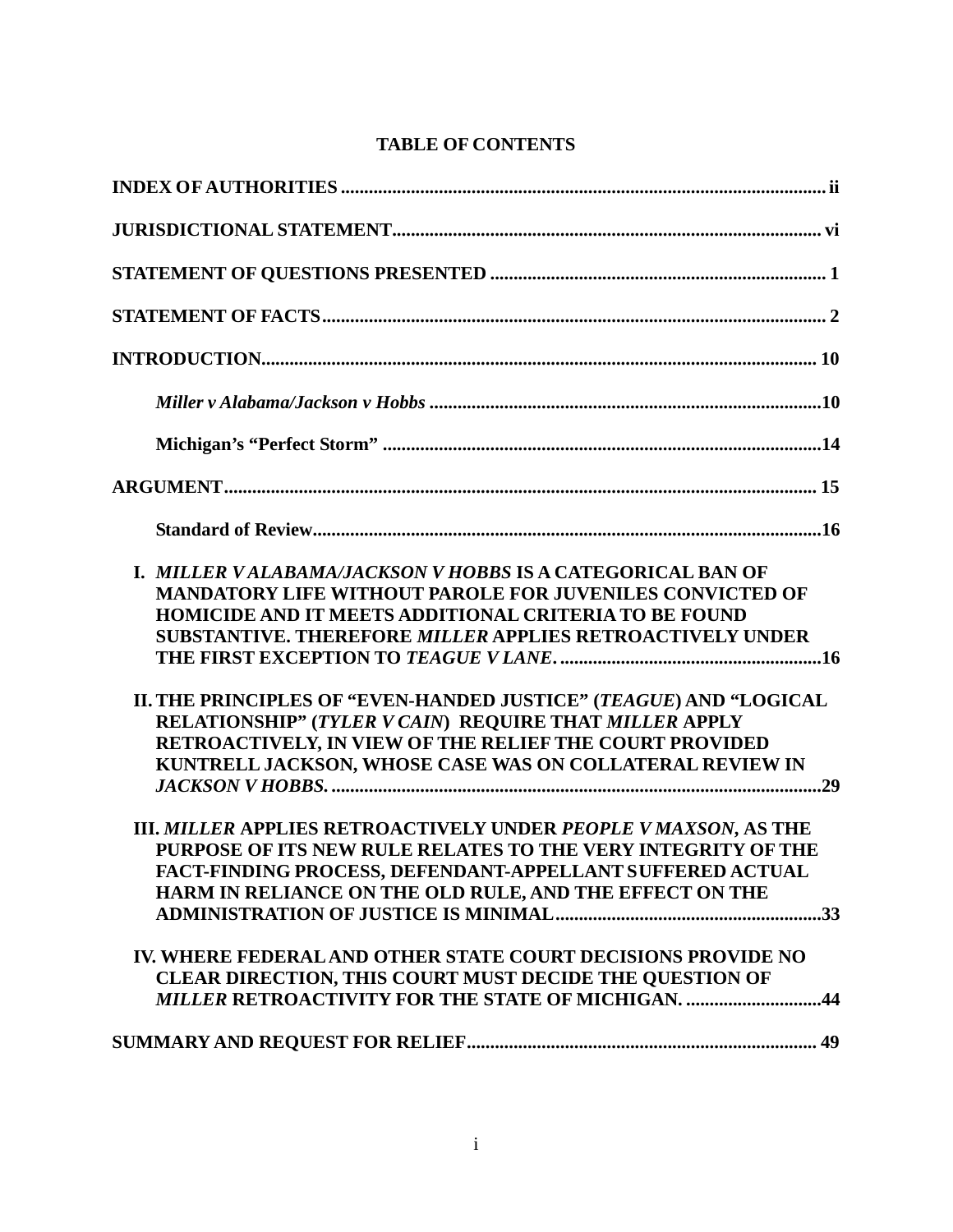# **INDEX OF AUTHORITIES**

<span id="page-2-0"></span>

| <b>Cases</b>                                                                              |  |
|-------------------------------------------------------------------------------------------|--|
|                                                                                           |  |
|                                                                                           |  |
|                                                                                           |  |
|                                                                                           |  |
|                                                                                           |  |
|                                                                                           |  |
|                                                                                           |  |
|                                                                                           |  |
|                                                                                           |  |
| Com. v. Cunningham, --- A.3d ----, 2013 WL 5814388 (Pa. Oct. 30, 2013)  46                |  |
|                                                                                           |  |
|                                                                                           |  |
| Diatchenko v District Attorney, --- N.E.2d ----, 466 Mass. 655, 2013 WL 6726856 (Dec. 24, |  |
|                                                                                           |  |
|                                                                                           |  |
|                                                                                           |  |
|                                                                                           |  |
|                                                                                           |  |
|                                                                                           |  |
|                                                                                           |  |
|                                                                                           |  |
|                                                                                           |  |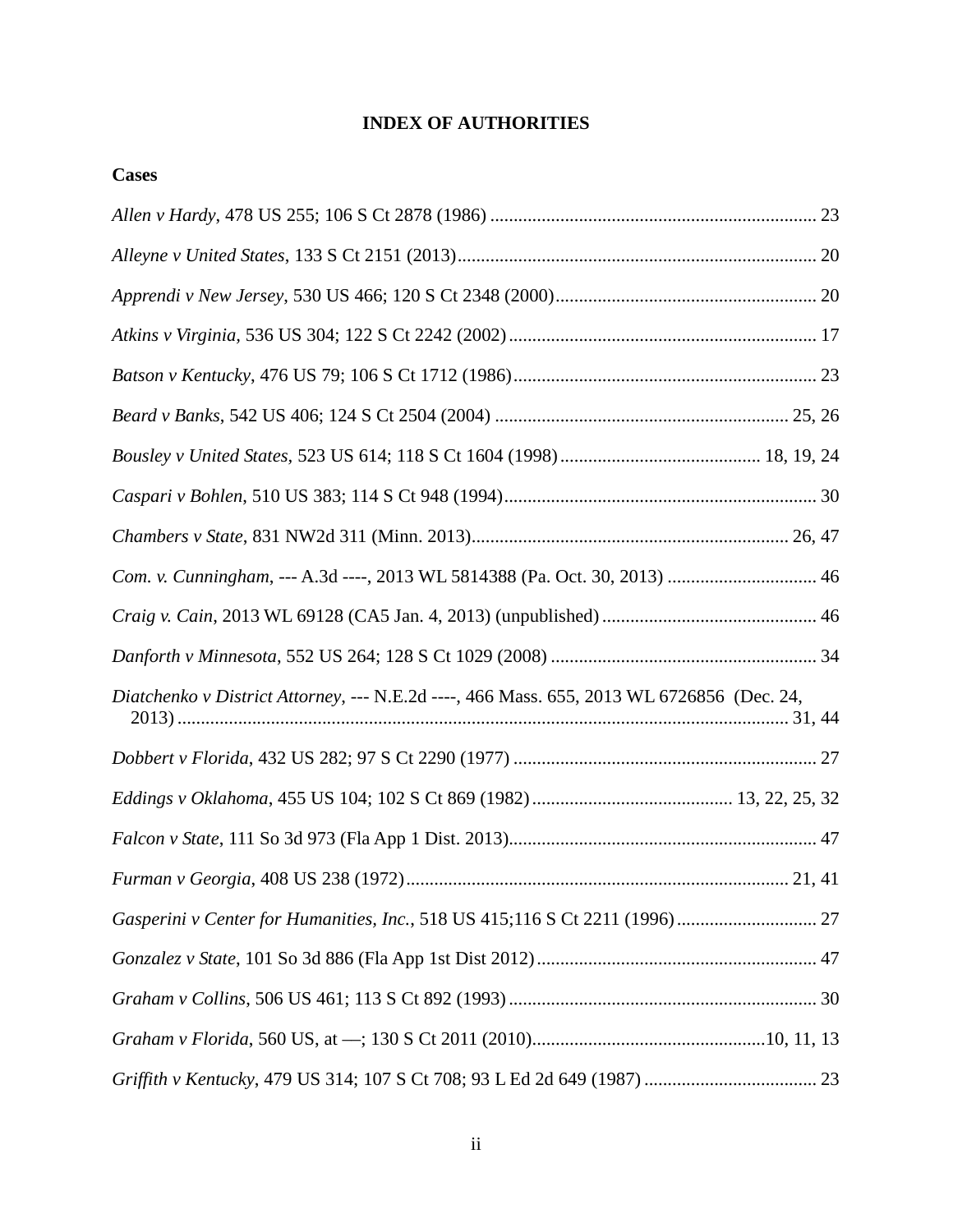| People v Carp, unpublished opinion per curiam of the Court of Appeals, issued Dec. 30, 2008 |  |
|---------------------------------------------------------------------------------------------|--|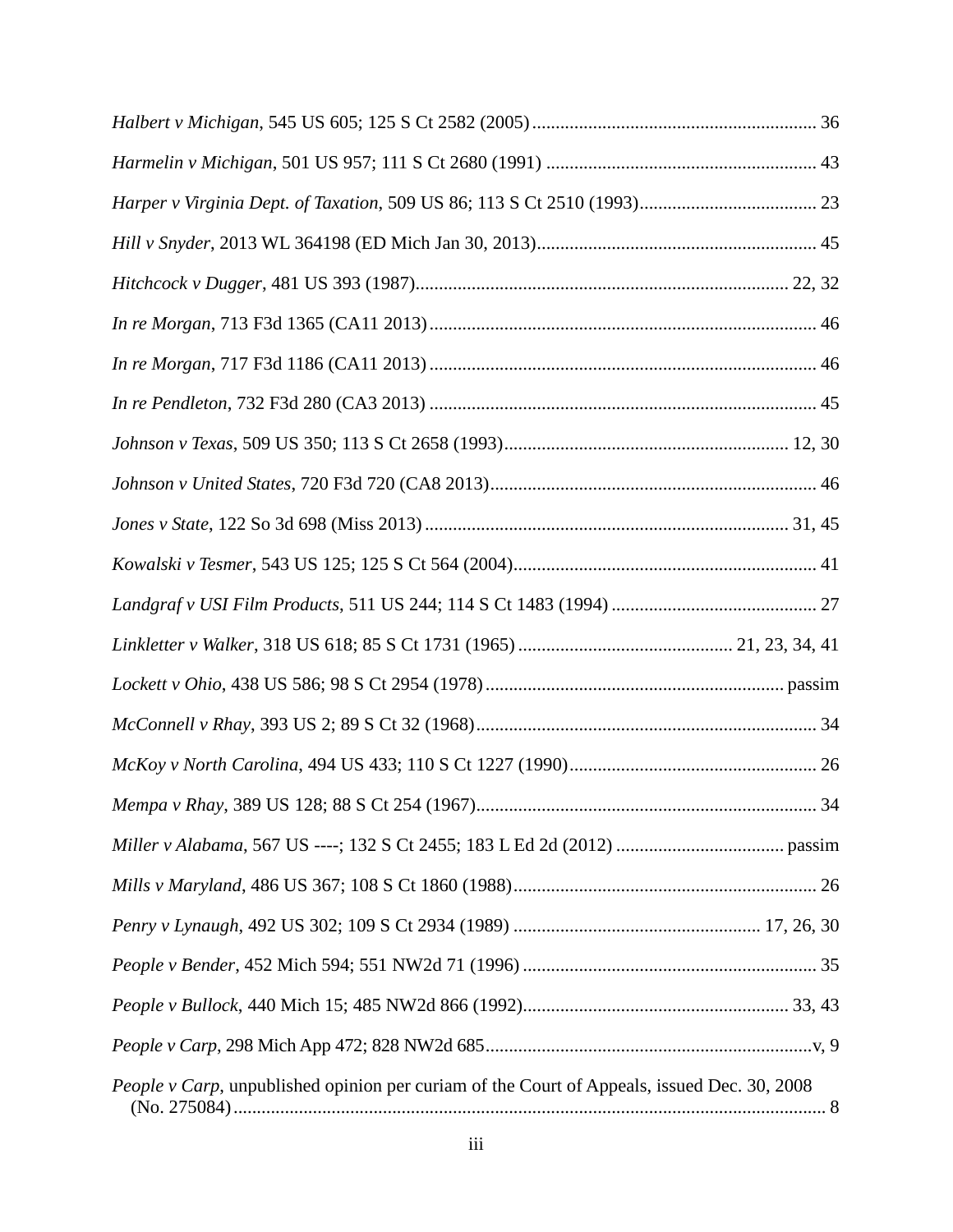| People v Carp, unpublished order of the Court of Appeals filed August 9, 2012 (No. 307758)  9  |
|------------------------------------------------------------------------------------------------|
| People v Carp, unpublished order of the Court of Appeals filed June 8, 2012 (No. 307758) 9     |
| People v Carp, unpublished order of the Supreme Court filed November 6, 2013 (No. 146478)  9   |
| People v Carp, unpublished order of the Supreme Court issued June 23, 2009 (No. 138299)  8, 15 |
|                                                                                                |
| People v Gorecki, 2008 WL 4604396, unpublished opinion of the Michigan Court of Appeals,       |
|                                                                                                |
|                                                                                                |
|                                                                                                |
|                                                                                                |
|                                                                                                |
|                                                                                                |
|                                                                                                |
|                                                                                                |
|                                                                                                |
|                                                                                                |
|                                                                                                |
|                                                                                                |
|                                                                                                |
| State v Tate, --- So 3d ----, 2013 WL 5912118 (La, Nov. 5, 2013), No. 2012-2763 47             |
|                                                                                                |
|                                                                                                |
|                                                                                                |
|                                                                                                |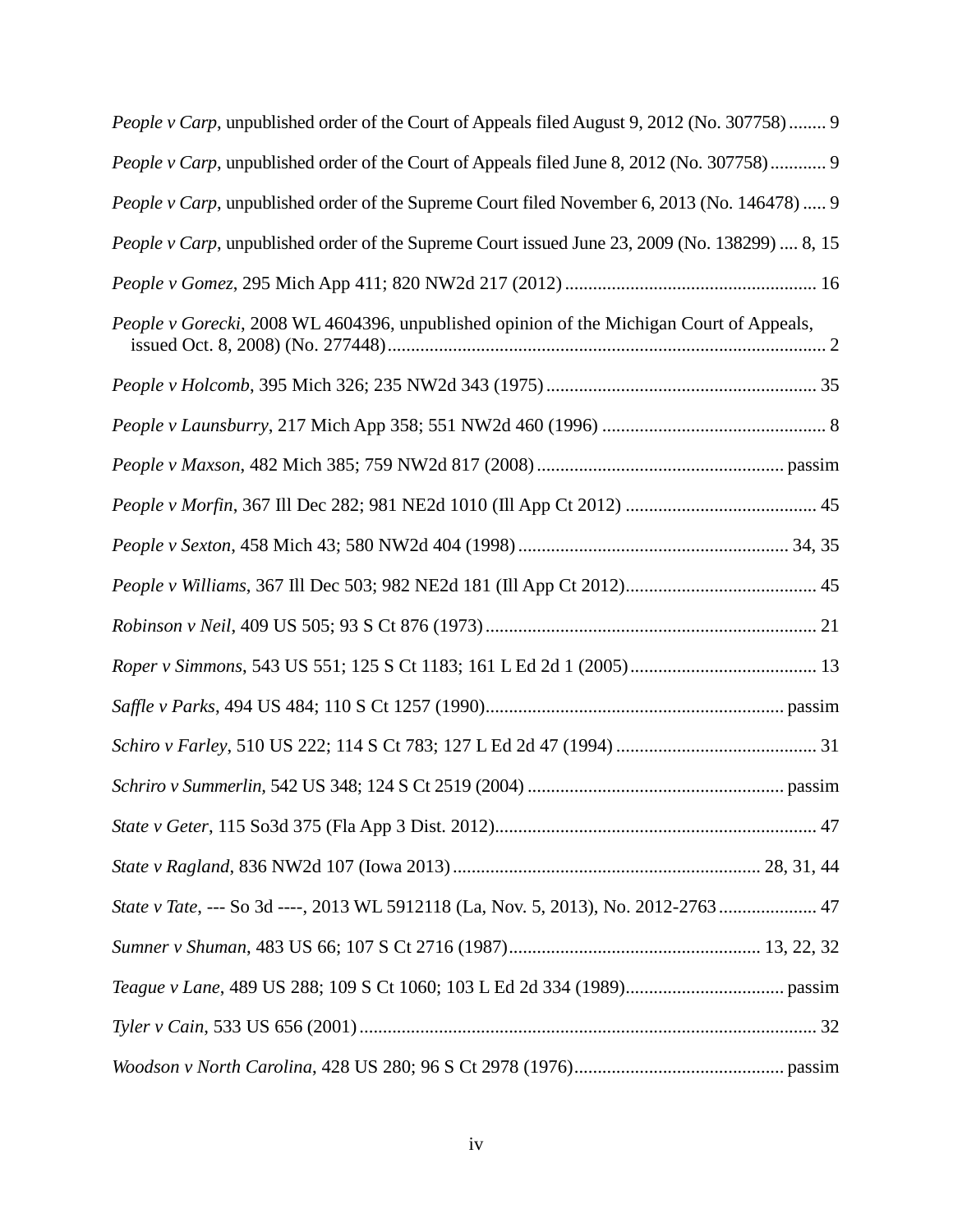# **Statutes**

# **Other Authorities**

| Kimberly Thomas, "Juvenile Life Without Parole / Unconstitutional in Michigan?," Michigan |  |
|-------------------------------------------------------------------------------------------|--|
|                                                                                           |  |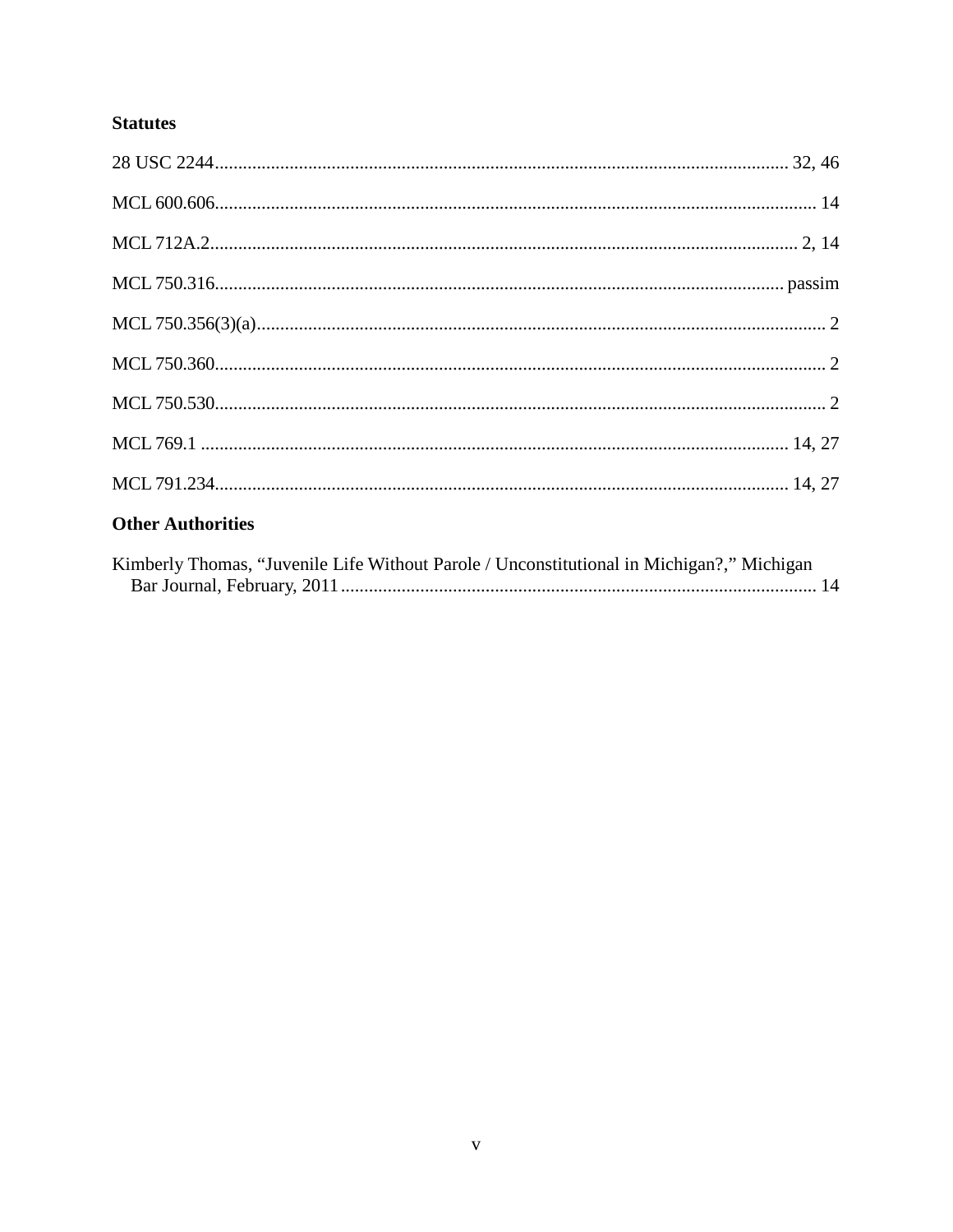#### **JURISDICTIONAL STATEMENT**

<span id="page-6-0"></span>This Court's jurisdiction is specified in Michigan Court Rule 7.301, which states that "[t]he Supreme Court may: . . . review by appeal a case . . . after decision by the Court of Appeals[.]" MCR 7.301(A)(2). Following an application for leave to appeal to this Court, it "may grant or deny the application"; once leave is granted, "jurisdiction over the case is vested in the Supreme Court." MCR 7.302(H)(1), (3).

Defendant-Appellant Raymond Curtis Carp was convicted in the St. Clair County Circuit Court following a jury trial, on October 5, 2006, on charges of open murder (first-degree or felony-murder), armed robbery, larceny in a building, and larceny of property worth more than \$1000 but less than \$20,000. Mr. Carp received a sentence of life without parole for the murder conviction. Following unsuccessful direct appeals to the Michigan Court of Appeals and this Court, on September 27, 2010, Mr. Carp filed a motion for relief from judgment pursuant to Michigan Court Rules 6.500, *et seq.*

The trial court denied Mr. Carp's motion in an Order issued January 13, 2011. 14a. The Court of Appeals granted leave to appeal that denial, following a motion for reconsideration in view of the United States Supreme Court decision in *Miller v Alabama*, 567 US ––; 132 S Ct 2455; 183 L Ed 2d (2012). 19a. The Court of Appeals denied Mr. Carp's appeal on November 15, 2012. *People v Carp*, 298 Mich App 472; 828 NW2d 685. 21a.

Mr. Carp filed a timely application for leave to appeal on January 9, 2013. This Court granted leave on November 6, 2013, on the limited question of the retroactivity of the *Miller*  decision. 62a. It therefore has jurisdiction to consider Mr. Carp's appeal. MCR 7.301(A).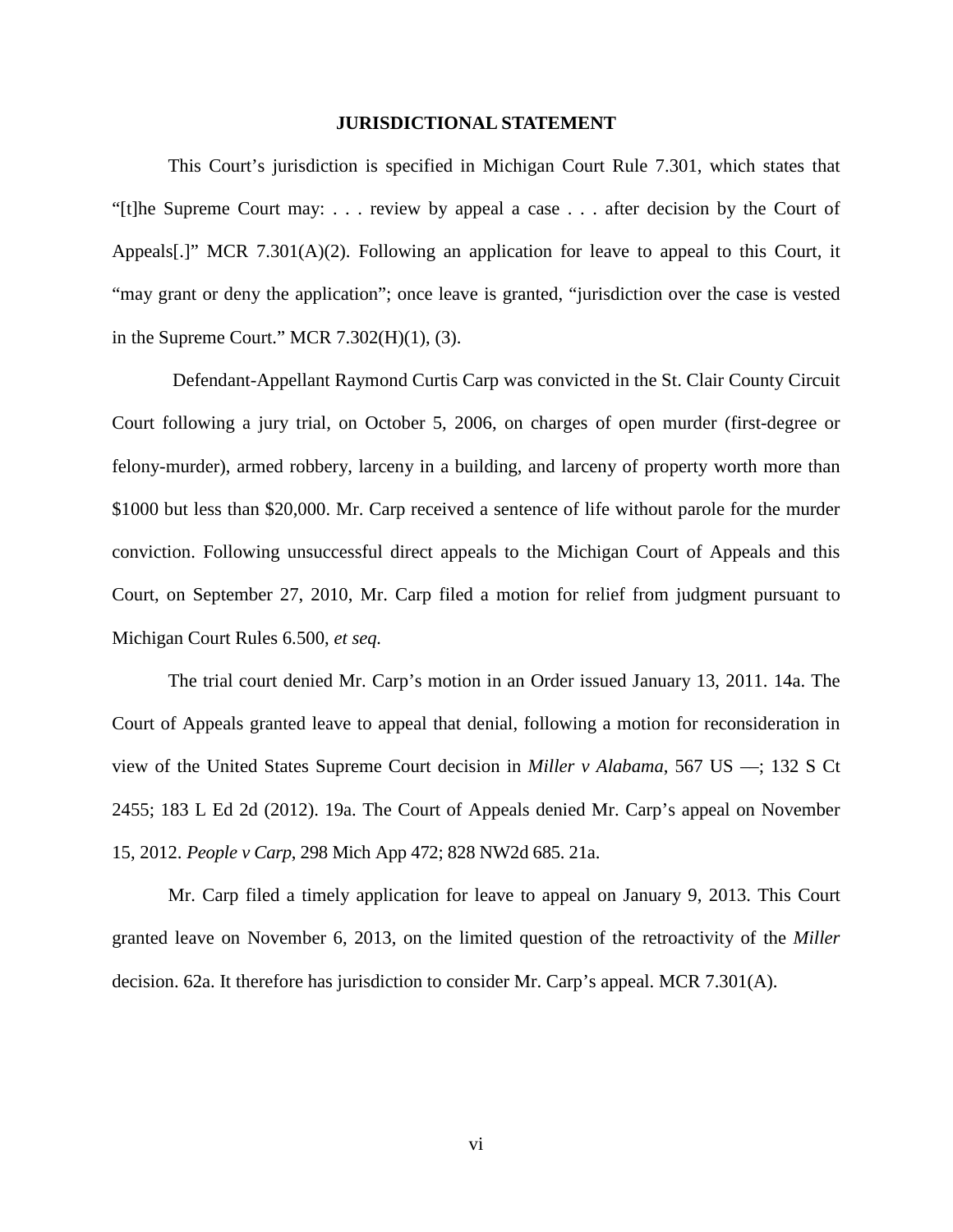#### **STATEMENT OF QUESTIONS PRESENTED**

<span id="page-7-0"></span>I. WHERE *MILLER V ALABAMA/JACKSON V HOBBS* CATEGORICALLY BANS MANDATORY LIFE WITHOUT PAROLE FOR JUVENILES CONVICTED OF HOMICIDE, AND WHERE THE DECISION MEETS OTHER CRITERIA TO BE FOUND SUBSTANTIVE, DOES *MILLER* APPLY RETROACTIVELY UNDER THE FIRST EXCEPTION IN *TEAGUE V LANE* ?

> The trial court made no answer. The Court of Appeals answers "No." Defendant-Appellant answers "Yes."

II. DO THE PRINCIPLES OF "EVEN-HANDED JUSTICE" (*TEAGUE*) AND "LOGICAL RELATIONSHIP" (*TYLER V CAIN*) REQUIRE THAT *MILLER* APPLY RETROACTIVELY, IN VIEW OF THE RELIEF THE COURT PROVIDED KUNTRELL JACKSON, WHOSE CASE WAS ON COLLATERAL REVIEW IN *JACKSON V HOBBS*?

> The trial court made no answer. The Court of Appeals answers "No." Defendant-Appellant answers "Yes."

III. DOES *MILLER*, *SUPRA*, APPLY RETROACTIVELY UNDER *PEOPLE V MAXSON*, AS THE PURPOSE OF ITS NEW RULE RELATES TO THE VERY INTEGRITY OF THE FACT-FINDING PROCESS, DEFENDANT-APPELLANT SUFFERED ACTUAL HARM IN RELIANCE ON THE OLD RULE, AND THE EFFECT ON THE ADMINISTRATION OF JUSTICE IS MINIMAL?

> The trial court made no answer. The Court of Appeals answers "No." Defendant-Appellant answers "Yes."

IV. DOES *MILLER*'S PROHIBITION ON MANDATORY LIFE WITHOUT PAROLE FOR JUVENILES CONVICTED OF HOMICIDE REQUIRE DEFENDANT-APPELLANT BE RESENTENCED WITH INDIVIDUALIZED CONSIDERATION AND AN OPPORTUNITY FOR A SENTENCE LESS THAN LIFE WITHOUT PAROLE?

> The trial court made no answer. The Court of Appeals answers "No." Defendant-Appellant answers "Yes."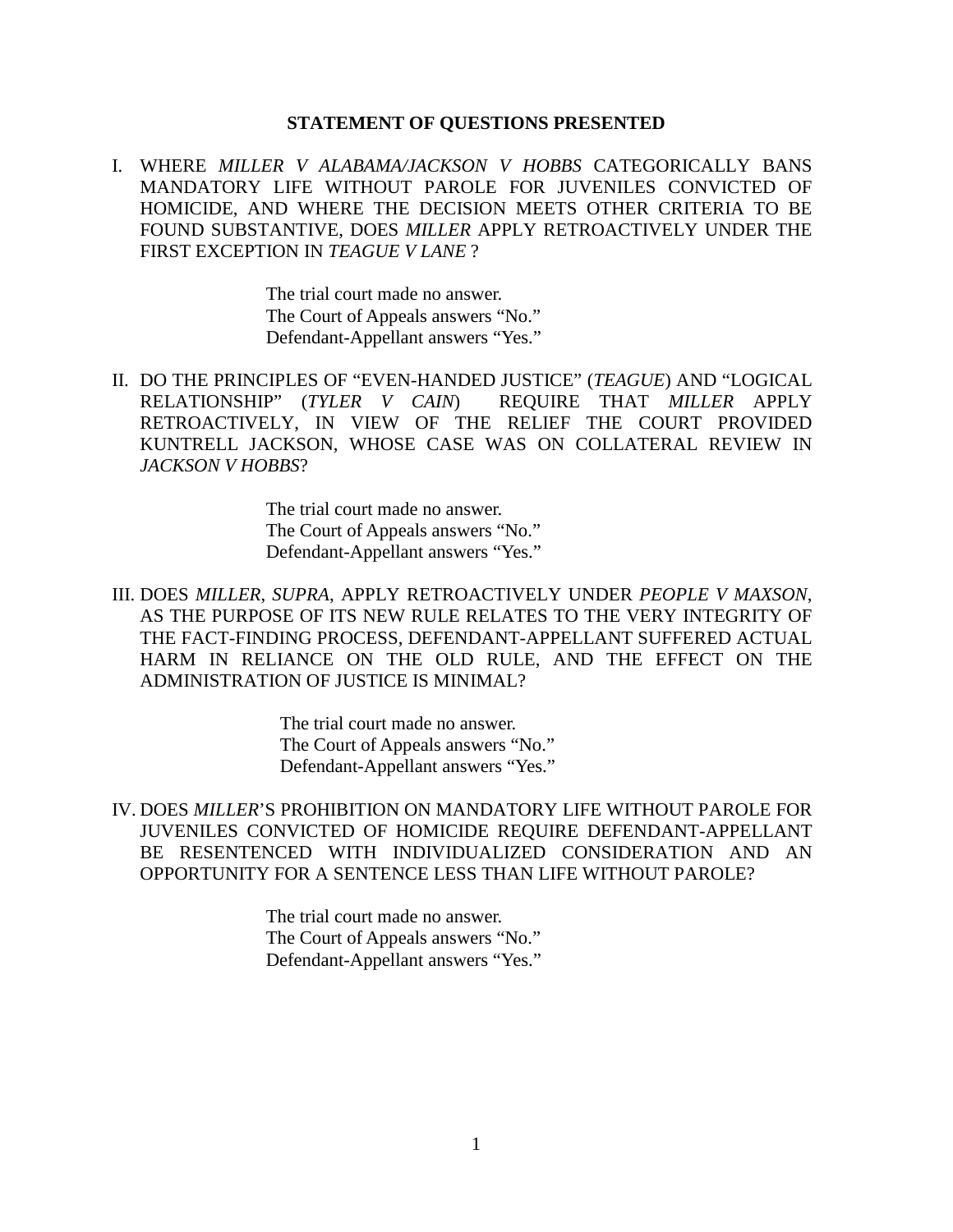#### **STATEMENT OF FACTS**

#### **Background**

<span id="page-8-0"></span>The charges in this case arose from the May 31, 2006, murder of Mary Ann McNeely. Defendant-Appellant Raymond Carp was charged with four felonies: open murder (first-degree or felony-murder), MCL 750.3[1](#page-8-1)6<sup>1</sup>; armed robbery, MCL 750.530; larceny in a building, MCL 750.360; and larceny of property worth more than \$1000 but less than \$20,000, MCL 750.356(3)(a). Fifteen years of age at the time of the offense, Raymond was charged as an adult under the automatic juvenile waiver provision. 245a-246a; MCL 712A.2(a)(1)(A). His half-brother, Brandon Gorecki, seven years older than Raymond, was convicted of first-degree murder and torture, among other crimes, $\frac{2}{3}$  $\frac{2}{3}$  $\frac{2}{3}$  arising out of the same incident.

Raymond was tried before a jury, and convicted of all four counts on October 5, 2006, in St. Clair County Circuit Court, the Honorable James. P. Adair presiding. On November 20, 2006, the court sentenced him on the murder conviction to life without parole, with credit for 165 days served. 249a. As to the underlying felony convictions, Raymond received 15 to 30 years for the armed

<span id="page-8-1"></span> $<sup>1</sup>$  As noted by the Court of Appeals on Raymond's direct appeal,</sup>

Problematically, the prosecution presented alternative theories of first-degree murder, premeditated and felony-murder, and aiding and abetting first-degree murder, but the verdict form only reflects that the jury convicted defendant of "firstdegree murder." Thus, as defense counsel notes on appeal, "one is left to speculate on [whether] the jury actually convicted [defendant of] premeditated or felony murder."

*People v Carp*, unpublished opinion per curiam of the Court of Appeals, issued Dec. 30, 2008 (Docket No. 275084). 330a. Therefore, references to Raymond's conviction will be to "first-degree murder."

<span id="page-8-2"></span><sup>&</sup>lt;sup>2</sup> Gorecki was convicted at a separate jury trial of first-degree murder, MCL 750.316(1)(a); torture, MCL 750.85; armed robbery, MCL 750.529; larceny in a building, MCL 750.360; and larceny of more than \$1,000, MCL 750.356(3)(a). His convictions were upheld by the Michigan Court of Appeals, *People v Gorecki*, unpublished opinion per curiam of the Michigan Court of Appeals, issued Oct. 8, 2008 (No. 277448). 324a. This Court denied Gorecki leave to appeal in an Order dated March 23, 2009 (No. 137739).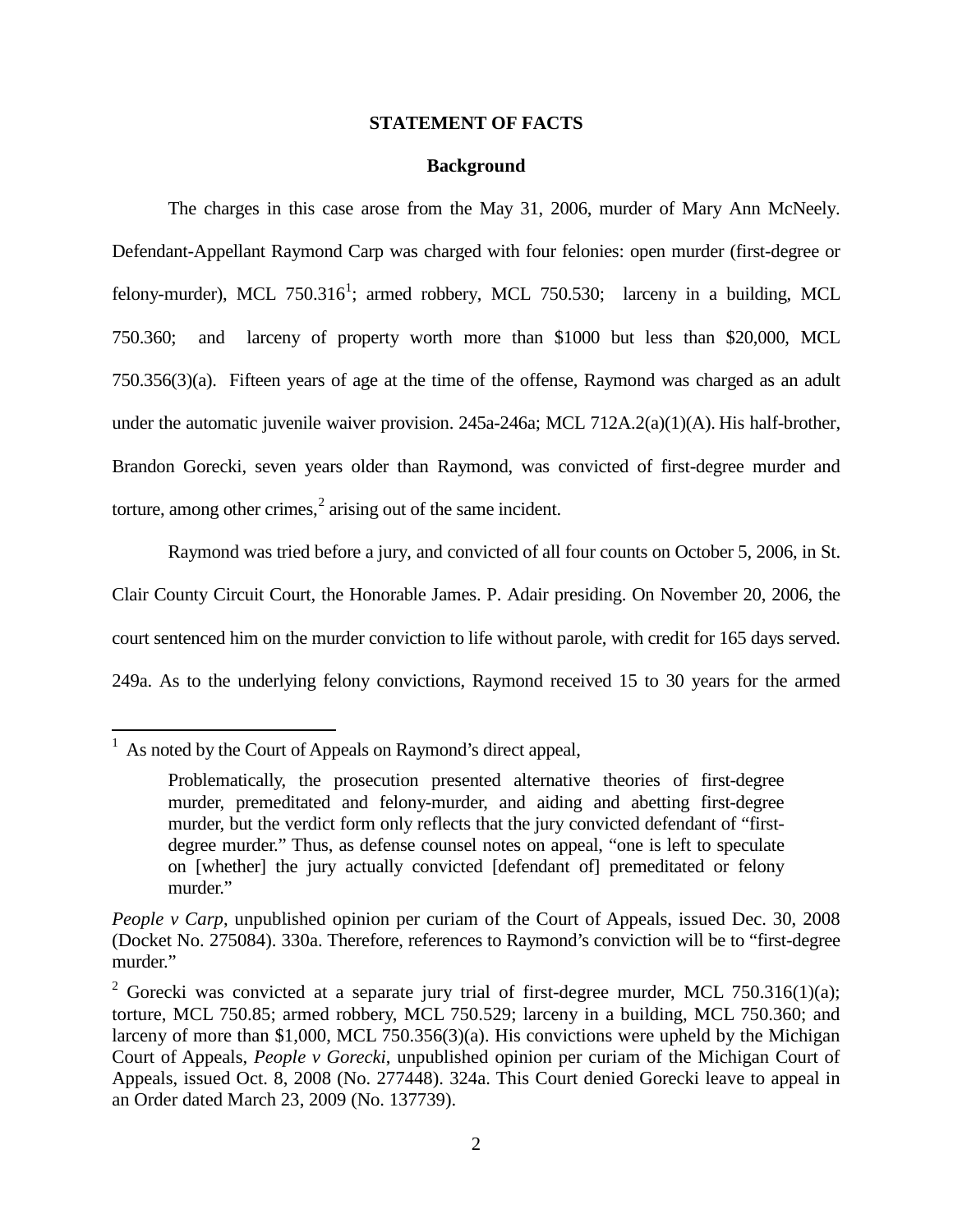robbery count, one to four years for larceny in a building, and one to five years for larceny of \$1,000 or more. *Id*. Raymond had no juvenile or adult criminal record before this incident. 245a, 247a.

The following recitation addresses those facts pertinent to his argument for relief pursuant to the United States Supreme Court's decision in *Miller v Alabama*/*Jackson v Hobbs*, and this Court's retroactivity-related questions in its Order of November 6, 2013.

#### **Trial and Sentencing**

Brandon Gorecki, Defendant-Appellant Raymond Carp's older half-brother, was staying with Mary Ann McNeely, after being kicked out of the home of Margie Carp, Gorecki and Raymond's mother. 124a; see also 81a, 82a, 99a.<sup>[3](#page-9-0)</sup> Raymond visited Ms. McNeely's home on the evening of May 31, 2006, because Gorecki's girlfriend and baby daughter, Raymond's niece, were there. 98a. Raymond had a good relationship with Ms. McNeely, and referred to her as his aunt. 96a, 102a, 124a.

Gorecki had been kicked out of his mother's home over his drug use and violent history. 100a. [4](#page-9-1) Gorecki was intimidating to the people who lived with him. Their mother and her boyfriend both testified that they actually moved out of their house, with Raymond, to get away from Gorecki, 83a-84a, 88a, 103a; and only returned on Gorecki's departure. 89a. They had called the police on Gorecki several times, and were advised to get a restraining order against him. 88a. Gorecki's girlfriend, Shavaun Fink, testified that she had been in previous fights with Gorecki, and was also afraid of him. 126a. She described Gorecki as a high school dropout with a heroin problem. 125a.

<span id="page-9-0"></span> $3$  Note that throughout the trial, Raymond Carp is referred to by his family nickname "Butchie," misspelled as "Butchy" in the transcripts.

<span id="page-9-1"></span><sup>&</sup>lt;sup>4</sup> The full extent of Gorecki's history is not in the record, because it was ruled inadmissible once the trial court ruled that the defense theory of duress was unavailable as a defense to homicide. 330a. Accordingly, testimony relating to Gorecki's threats or influence on Raymond (for example) was consistently objected to and excluded. See, e.g., 86a-87a.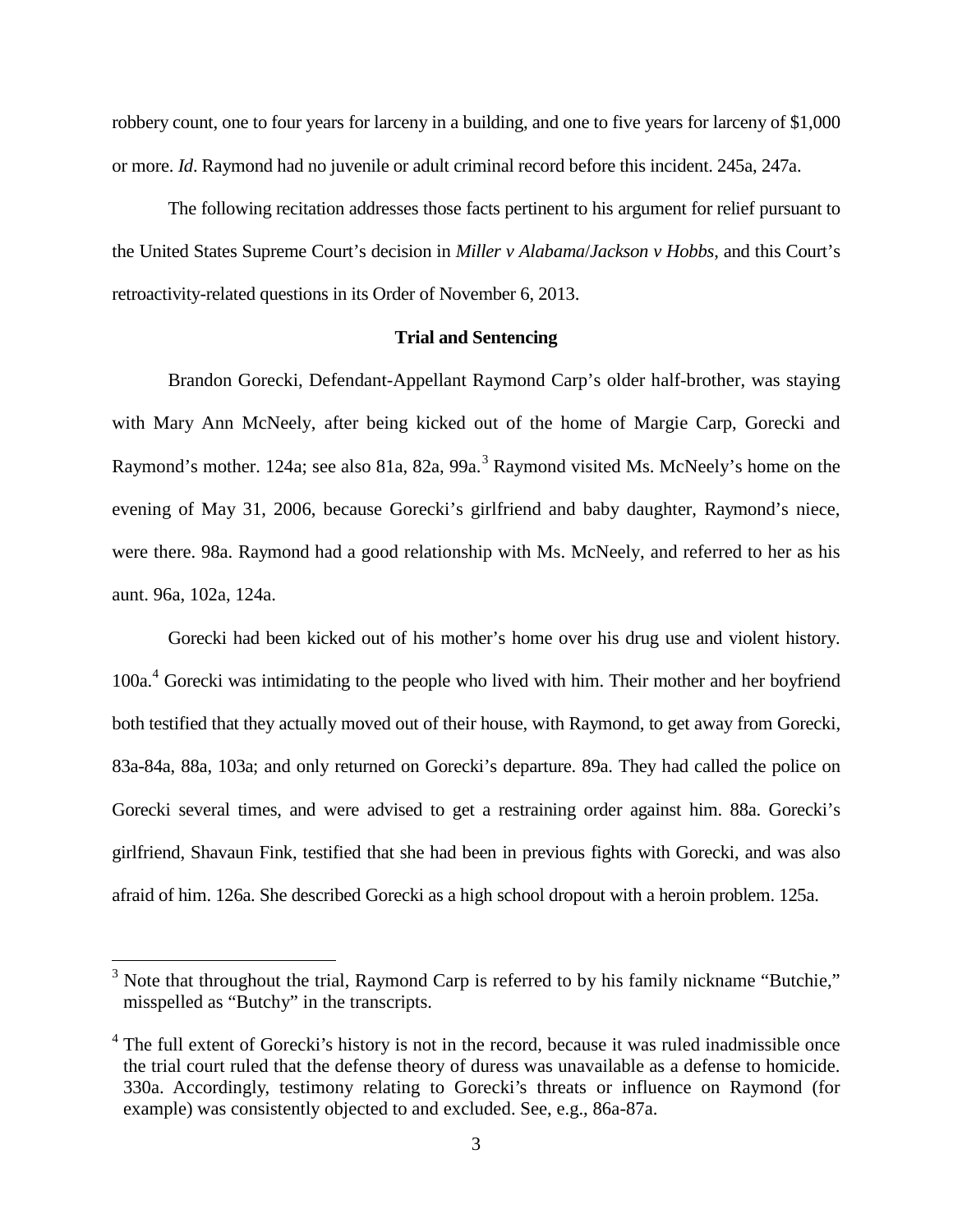During the evening of May 31, a fight arose between Gorecki and Shavaun, when Gorecki attempted to take Shavaun's car keys. 117a-119a. Gorecki grabbed Shavaun by her throat twice. 120a. Ms. McNeely helped pull Gorecki off Shavaun. 121a, 129a. During the fight, Raymond stood there passively. 121a-122a. Shavaun left shortly thereafter with her daughter. 122a.

After Shavaun left, the fight between Gorecki and Ms. McNeely escalated, and Ms. McNeely was killed. The Medical Examiner for St. Clair and Macomb Counties, Dr. Spitz, testified as to the nature of Ms. McNeely's wounds. He described stab wounds to the hands, 106a, blunt injuries, 107a-108a, and 21 lacerations to the face and scalp. 110a-11a. Other stab wounds were found in the lower extremities. 105a. As to the cause of death, Dr. Spitz testified that it was multiple stab wounds, the perforation of the carotids and the right jugular vein, as well as a contributory cause of multiple blunt impacts resulting in cranial/cerebral injuries. 113a. In response to the prosecutor's question, he stated that the blunt injuries alone would have been sufficient to cause death. *Id.*

At issue in the trial was the degree of Raymond's participation in Ms. McNeely's murder. Witness Kelly Smith testified that he had told her that he had thrown a mug at Ms. McNeely, and had shut the windows or blinds at Gorecki's direction. 168a-170a. Smith testified Raymond told her that he held Ms. McNeely down while Gorecki beat her, 171a, and he handed Gorecki a knife. 172a. Trooper Tuckey testified about following up on a tip Smith gave the State Police, that they would find clothes near the school and trailer park. 164a-166a. Nothing was found. *Id*.

Witness Sarah Maddigan testified that Raymond was visibly upset and crying when he talked about the murder later. 114a-115a. Witness Smith said he told her he felt helpless and guilty as the attack happened. 175-178a. He was not bragging or excited about it, and was depressed. 175a, 177a. Another friend, Michael Hoffman, stated that Raymond said he couldn't sleep, and that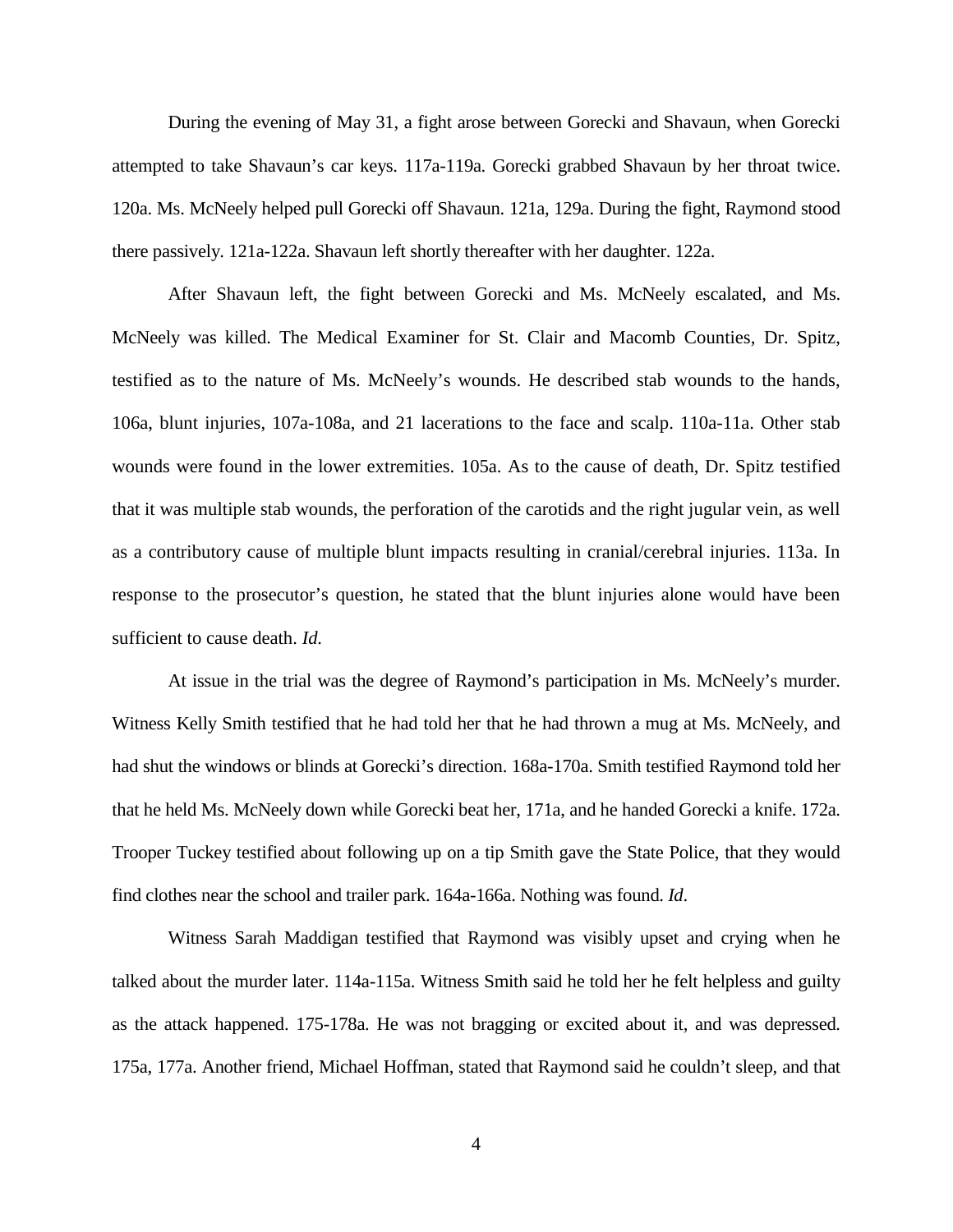every time he closed his eyes, he saw Brandon stabbing Mary Ann. 346a.

Michigan State Police Det. Sgt. Young testified that testing found no blood on the clothes Raymond wore that night, 179a, but it was present on Gorecki's clothes. 182a. (Similarly, Margie Carp's boyfriend testified that he saw no blood on Raymond's clothes when Raymond returned home from Ms. McNeely's. 94a-95a.) Young interviewed Raymond, and a video of that interview was played for the jury.

In the interview, Raymond described Gorecki as "mad as hell," grabbing Ms. McNeely by the hair and hitting her. 183a-184a. Raymond responded as passively as he had when Shavaun and Gorecki were fighting; he stated that he "just sat down and stared at the wall." 184a. Raymond did acknowledge hitting Ms. McNeely with the cup or "a heavy glass," 188a, 193a; and closing the blinds. 192a. Asked if he then stood back and watched, he answered "yeah." 194a.

Gorecki took the stand as the sole defense witness. He stated that Raymond threw a mug at Ms. McNeely, at his direction. However, he denied that Raymond held her down, or that he handed Gorecki a knife. 196a-197a. Asked if Raymond argued with him about closing the drapes, Gorecki answered that Raymond had never argued with him about anything. 198a. Asked if he held a gun to Raymond's head, he said, "Basically." 200a. Gorecki denied expressly threatening Raymond, but acknowledged that Raymond might have felt threatened. 202a-203a.

In addition to the open murder charge, Raymond was charged with armed robbery, larceny in a building, and larceny of property worth more than \$1000 but less than \$20,000, over the theft after the murder of Ms. McNeely's truck, VCR, and DVD player. No evidence was offered linking Raymond directly to those thefts, and defense counsel moved for a directed verdict on the non-homicide charges after the defense rested. 207a-210a. The Court denied the motion. 213a-215a.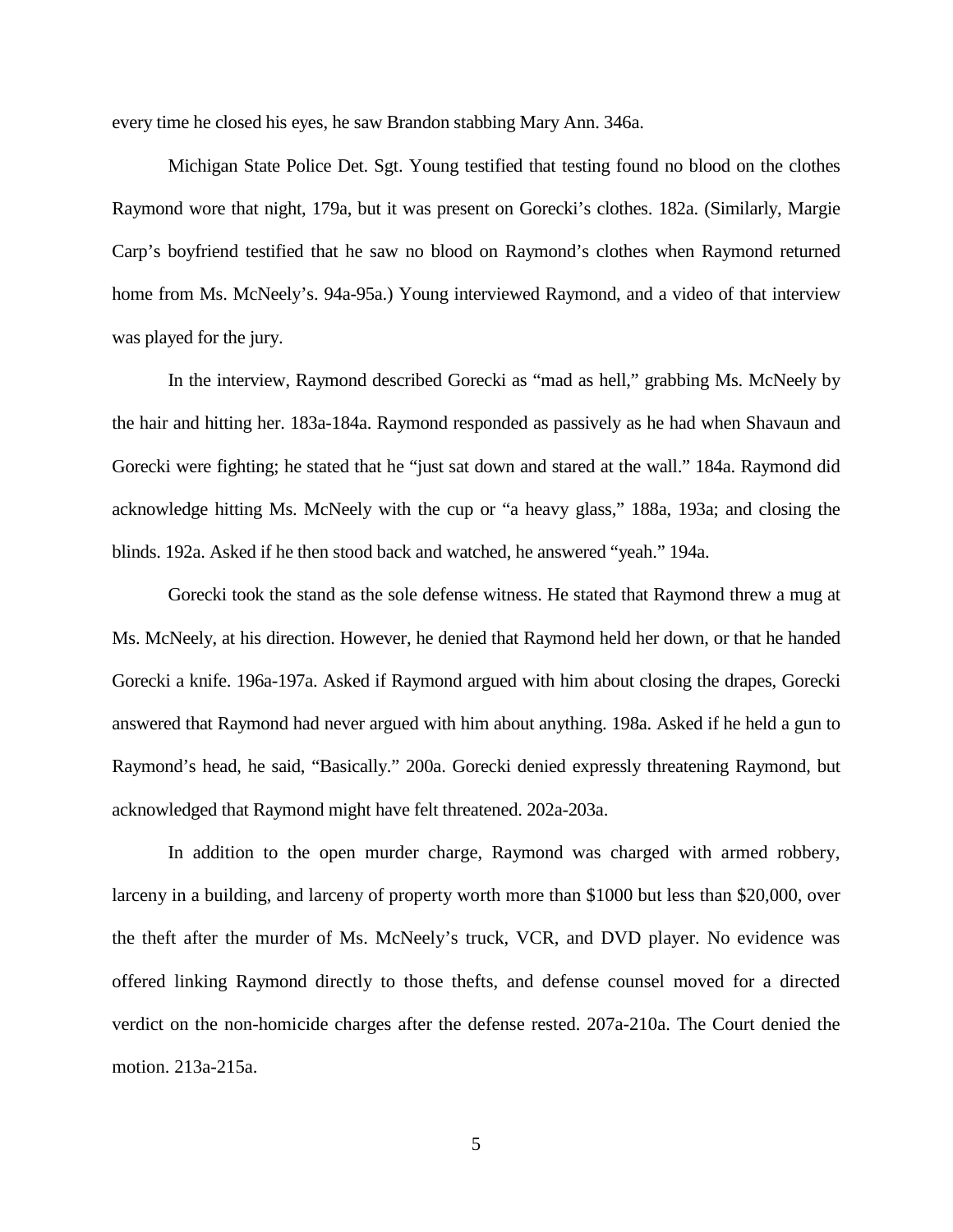On the fourth day of trial, a plea offer was reintroduced and entered into the record. Raymond was offered one count of second-degree murder, which the prosecutor stated "guideline[d] out in a range of 180 months, to 300, indicating that this Defendant could get as little as 15 years." 151a. The trial court also reviewed the additional charges against Raymond, in the context of the plea offer guidelines. 153a. The trial judge stated, with no apparent objection to the offer, that the sentence for "armed robbery is life or any term of years, and that would, therefore, be in the judgment of the Court, within the parameters of the guidelines." *Id.* The court also noted that if Raymond was "found guilty by the jury of homicide . . . , the Court would then be obligated to sentence this Defendant to a term in prison for his life without the possibility of parole." *Id*.

Recess was called, and Raymond spent approximately an hour and a half in conference with defense counsel and Raymond's aunt. 160a-161a. Raymond's defense attorney then reported to the court that Raymond "knows what's going on, he understands what's going on, and has instructed me to reject the People's plea offer of – as offered." 161a.

The jury was instructed on aiding and abetting, first-degree premeditated murder, firstdegree felony murder, and second-degree murder. 224a-229a. It found Raymond guilty of firstdegree murder, armed robbery, and the two larceny counts. The verdict form listed first-degree murder without noting or explaining the alternate theories of premeditation or felony-murder. 234a-235a; 63a. It also listed second-degree murder. *Id*.

Raymond was sentenced to "a period of life without parole in prison" by the trial court on November 20, 2006. 249a. At sentencing, the judge said

The Court can't help but note that there were several opportunities that this Defendant had to, to escape, leave, get away, assist her in some way, and I – there's just  $-$  I can't find an explanation that I – for the fact that he didn't do that, from the testimony, the evidence that I heard during the course of this trial. There's nothing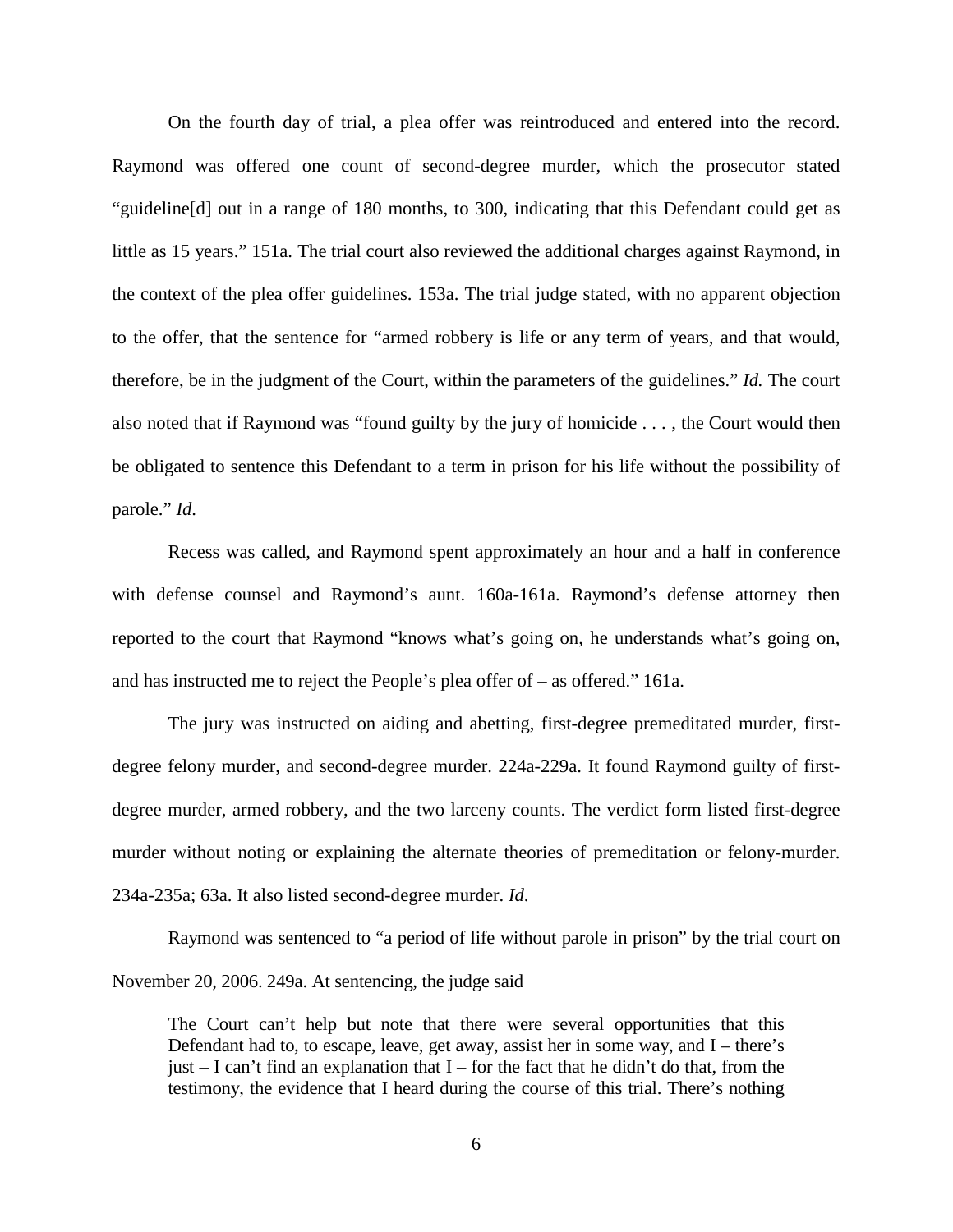that I can muster or conjure up to explain to me why he didn't do that. I know there's strong discussion that he was under the influence of his stepbrother who was a bad actor to say the least, but this 15-year-old and then now 16-year-old, certainly had the sufficient faculties that he – there's no reason why he couldn't understand what was going on and what he, what he could have or should have done, and the unfortunate conclusion is that the victim is dead, and I believe that under the circumstances the, the conviction is proper, it's within the law, and is then for the Court obligated to follow the law.

248a-249a.

#### **The post-conviction record: Raymond's suicide attempt**

Raymond attempted suicide less than a week after Ms. McNeely's murder, but this evidence was not presented to the jury as part of his defense. Nor was it before the trial court prior to sentencing. This portion of the factual record was submitted with Defendant-Appellant's motion for relief from judgment.

Ms. McNeely was murdered on May 31, 2006. One week later, on June 6, 2006, Raymond was admitted to Harbor Oaks Hospital, having attempted suicide by slitting his wrists. 65a. In repeated statements to his physician, Dr. Kristyn Gregory, and nurses, Raymond stated that he saw his brother kill his mother's best friend, a woman he regarded as his aunt. 65a, 67a, 69a. Raymond reported nightmares, that every time he closed his eyes, he saw the murder again. 65a, 69a, 71a. (A witness at trial reported that Raymond had told him the same thing. 346a.) Raymond expressed guilt over not stopping his brother, 65a, 73a, but also for turning his brother in. 70a, 77a.

The initial assessment indicated a stay of five days for Raymond's treatment. 68a. However, less than 48 hours after his admission, he was removed from Harbor Oaks by state police officer. 65a, 76a.

Also submitted to the trial court with Raymond's motion for relief from judgment (and to the Court of Appeals in his application for leave to appeal) was Raymond's affidavit. 78a. In it,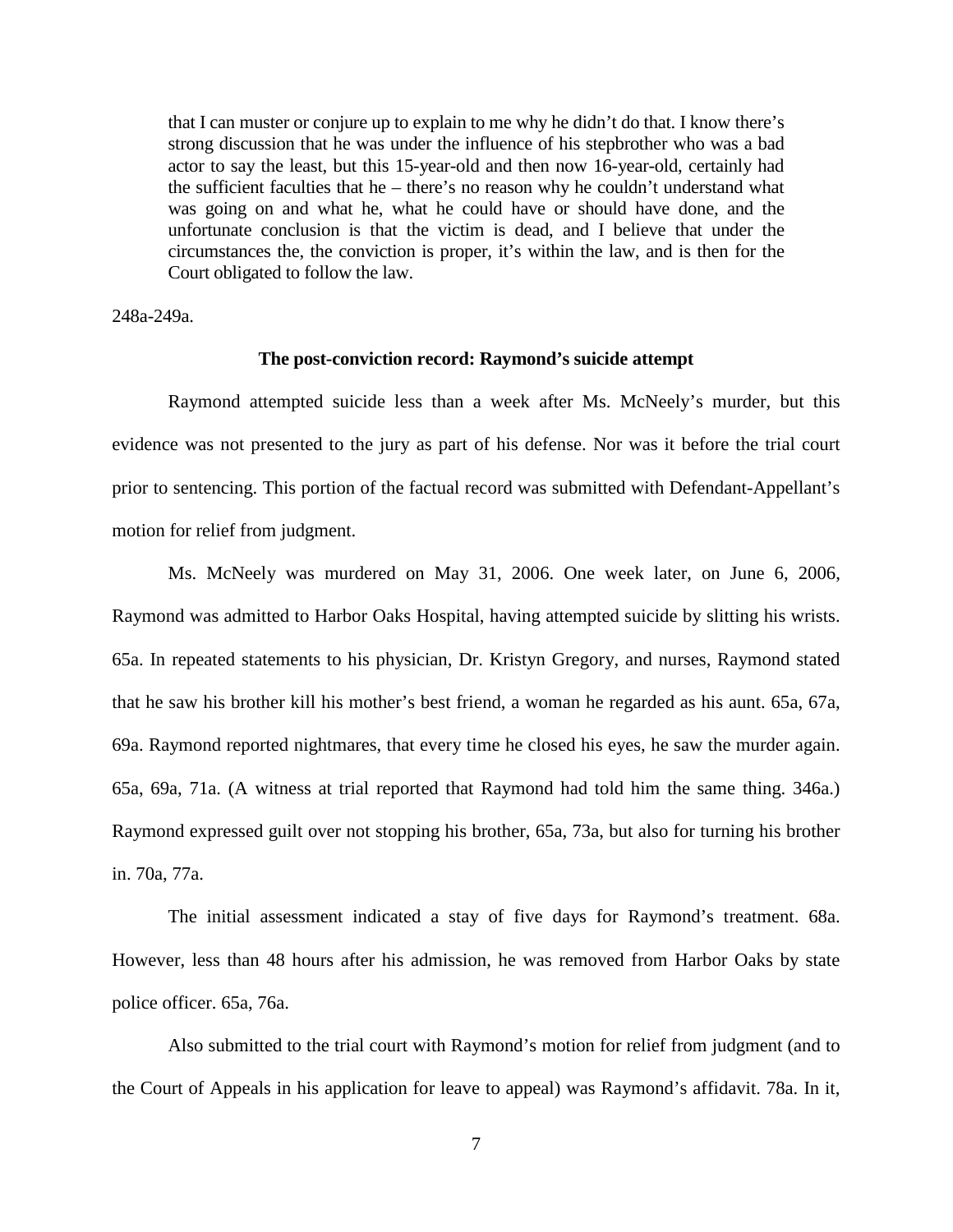Raymond acknowledged his suicide attempt. 79a. He also explained his fear of his brother, Gorecki, who threatened him during Ms. McNeely's murder. 78a-79a. Raymond stated that he has seen Gorecki choke their mother, and get in fights with their sister, stepfather, and Gorecki's girlfriend. *Id*.

#### **Procedural History**

Raymond was represented on direct appeal by appointed counsel, who raised six grounds for relief. Raymond's conviction and sentence were affirmed. *People v Carp* unpublished opinion per curiam of the Court of Appeals, issued December 30, 2008 (No. 275084); 327a. This Court denied his application for leave to appeal in a standard order. *People v Carp*, unpublished order of the Supreme Court issued June 23, 2009 (No. 138299).

In September 2010, Defendant-Appellant Carp filed a motion for relief from judgment pursuant to Michigan Court Rules 6.500, et seq., with the trial court. He raised four grounds, including that his sentence as a juvenile to life without parole violated constitutional protections against cruel and/or unusual punishment.<sup>[5](#page-14-0)</sup> The trial court denied Raymond's motion on January 13, 2011. 14a.

On the issue of whether life without parole is cruel and/or unusual punishment for a juvenile, the trial court relied on *People v Launsburry*, 217 Mich App 358; 551 NW2d 460 (1996). The court said that *Launsburry* "held that trial courts have no discretion in life sentences for first degree murder convictions." 16a. The trial court further stated that Raymond had failed to convince it that such a sentence was "cruel and unusual" punishment. *Id*.

<span id="page-14-0"></span> $<sup>5</sup>$  The other grounds were that application of MCL 767.39, providing no distinction between the</sup> acts of an aider/abettor and those of a principal, violates due process and the principle of proportionality where the defense of duress has been barred; and the denial of substantial defenses for the failure of trial counsel to proffer evidence of duress, and for failure to investigate and present evidence of Raymond's suicide attempt as evidence of duress and Raymond's state of mind.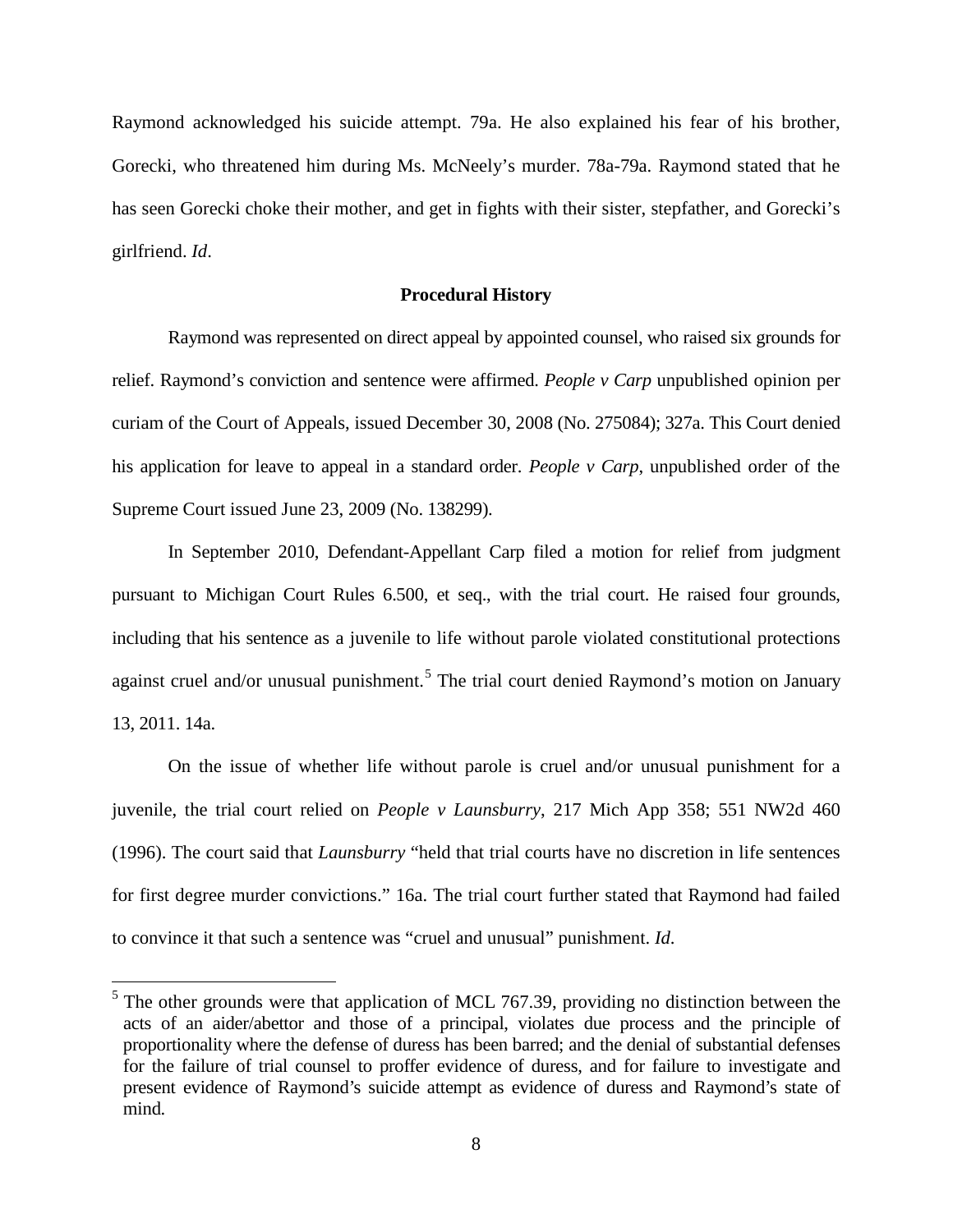Raymond filed a timely application for leave to appeal in the Michigan Court of Appeals. That court originally denied leave. *People v Carp*, unpublished order of the Court of Appeals filed June 8, 2012 (No. 307758); 18a.

On June 25, 2012, the United States Supreme Court decided *Miller v Alabama*/*Jackson v Hobbs.* In *Miller v Alabama*, the Court held that the mandatory imposition of a life without parole sentence on a juvenile violates the Eighth Amendment. 567 US ––; 132 S Ct 2455; 183 L Ed 2d (2012). *Miller* is immediately pertinent to Raymond's argument for sentencing relief, as Raymond was 15 years of age at the time of the offense for which he was convicted, and he was sentenced by operation of law to a mandatory sentence of life without parole.

Raymond filed a motion for reconsideration and to supplement authority, which the Court of Appeals granted, along with leave to appeal. *People v Carp*, unpublished order of the Court of Appeals filed August 9, 2012; 19a. However, following oral argument on October 16, 2012, the court denied Raymond's appeal. *People v. Carp*, 298 Mich App 472; 828 NW2d 685 (2012); 21a. It held that *Miller* was not retroactive, 49a, and therefore denied Raymond any relief. The court below also crafted a prospective remedy in response to *Miller* for juveniles convicted of first-degree homicide. 57a-60a.

Raymond filed a timely application for leave to appeal in this Court, which was granted on November 6, 2013. *People v Carp*, unpublished order of the Supreme Court filed November 6, 2013 (No. 146478); 62a. The grant of leave was limited to the question of "whether *Miller v Alabama*, 567 US \_\_\_; 132 S Ct 2455; 183 L Ed 2d 407 (2012), applies retroactively under federal law, per *Teague v Lane*, 489 US 288; 109 S Ct 1060; 103 L Ed 2d 334 (1989), and/or retroactively under state law, per *People v Maxson*, 482 Mich 385 (2008), to cases that have become final after the expiration of the period for direct review." *Id*.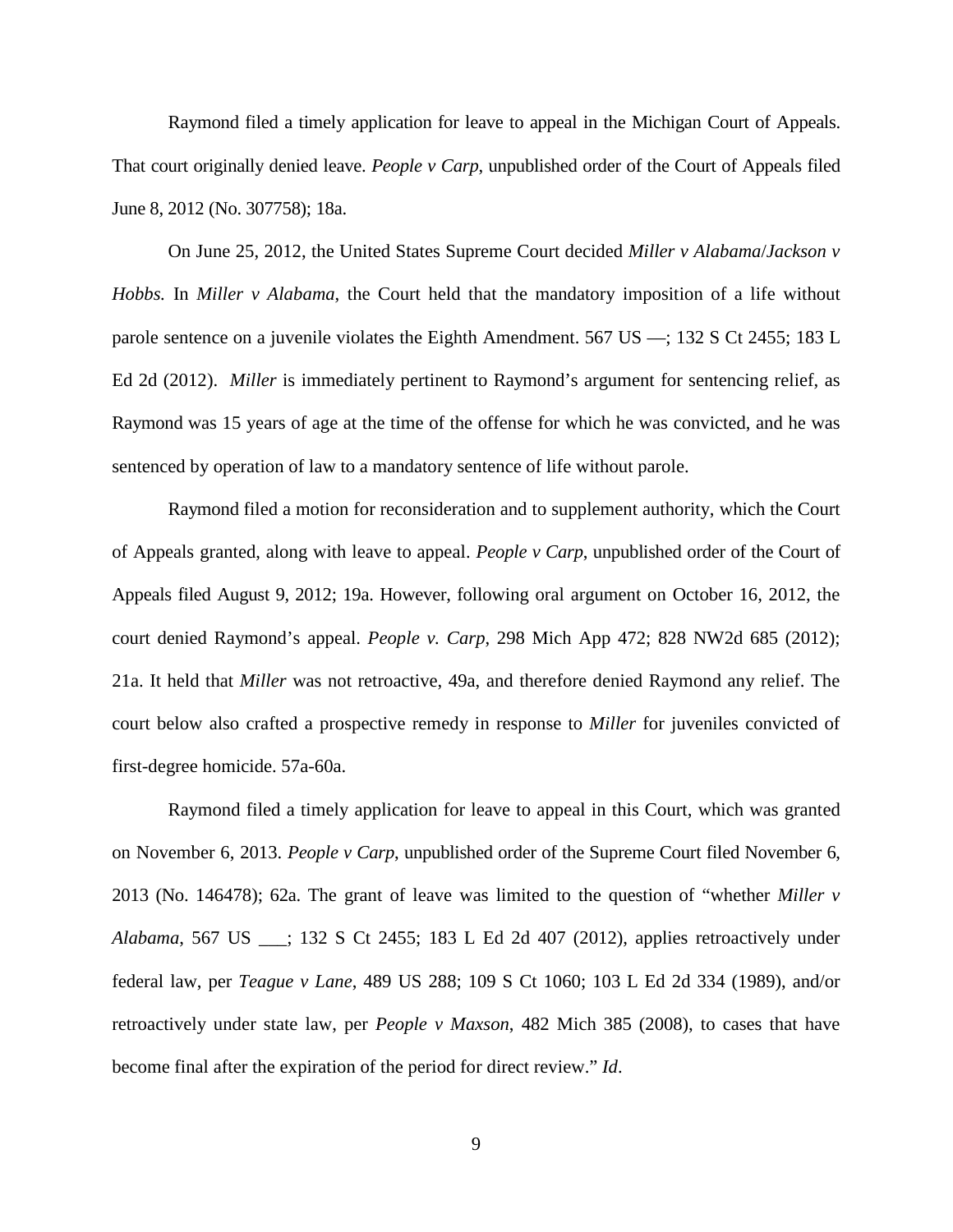#### **INTRODUCTION**

#### *Miller v Alabama/Jackson v Hobbs*

<span id="page-16-1"></span><span id="page-16-0"></span>In *Miller v Alabama*/*Jackson v Hobbs*, [6](#page-16-2) the United States Supreme Court struck down the life without parole sentences of two juveniles which were imposed under statutory schemes that mandated such sentences and precluded any individualized consideration. *Miller v Alabama*, 567 US ––, 132 S Ct 2455 (2012). The Court found that the mandatory imposition of non-parolable life on a person under 18 years of age at the time of the offense violated the Eighth Amendment's prohibition on cruel and unusual punishment. *Id*. at 2460.

The *Miller* Court cited two "strands of precedent" involving concerns over proportionate punishment. *Id*. at 2463. The first drew on "categorical bans on sentencing practices based on mismatches between the culpability of a class of offenders and the severity of a penalty." 132 S Ct at 2463 (citing *Graham v Florida*, 560 US, at ––; 130 S Ct 2011, 2022-23 (2010) [7](#page-16-3) ). Many of these "mismatch" cases involved juvenile offenders, "because of their lesser culpability." *Id*.

The Court equated life without parole as applied to juveniles to capital punishment, determining the former penalty should be treated similarly. *Id*. at 2464. It established that equivalence by observing that "this lengthiest possible incarceration is an especially harsh punishment for a juvenile, because he will almost inevitably serve more years and a greater percentage of his life in prison than an adult offender." *Id*. (quoting *Graham*, 130 S Ct at 2027- 28) (quotation marks and internal citation omitted).

<span id="page-16-2"></span> <sup>6</sup> The Court granted relief to both Evan Miller and Kuntrell Jackson. 132 S Ct at 2463, 2475. Miller's was a direct appeal, *id*. at 2463; Jackson arrived the Court following denial of his state habeas petition. *Id*. at 2461.

<span id="page-16-3"></span><sup>7</sup> *Graham* held that life without parole for juvenile offenders convicted of non-homicide crimes was unconstitutional, and that the Eighth Amendment requires such offenders be provided "some meaningful opportunity to obtain release based on demonstrated maturity and rehabilitation." 560 US at 75, 82.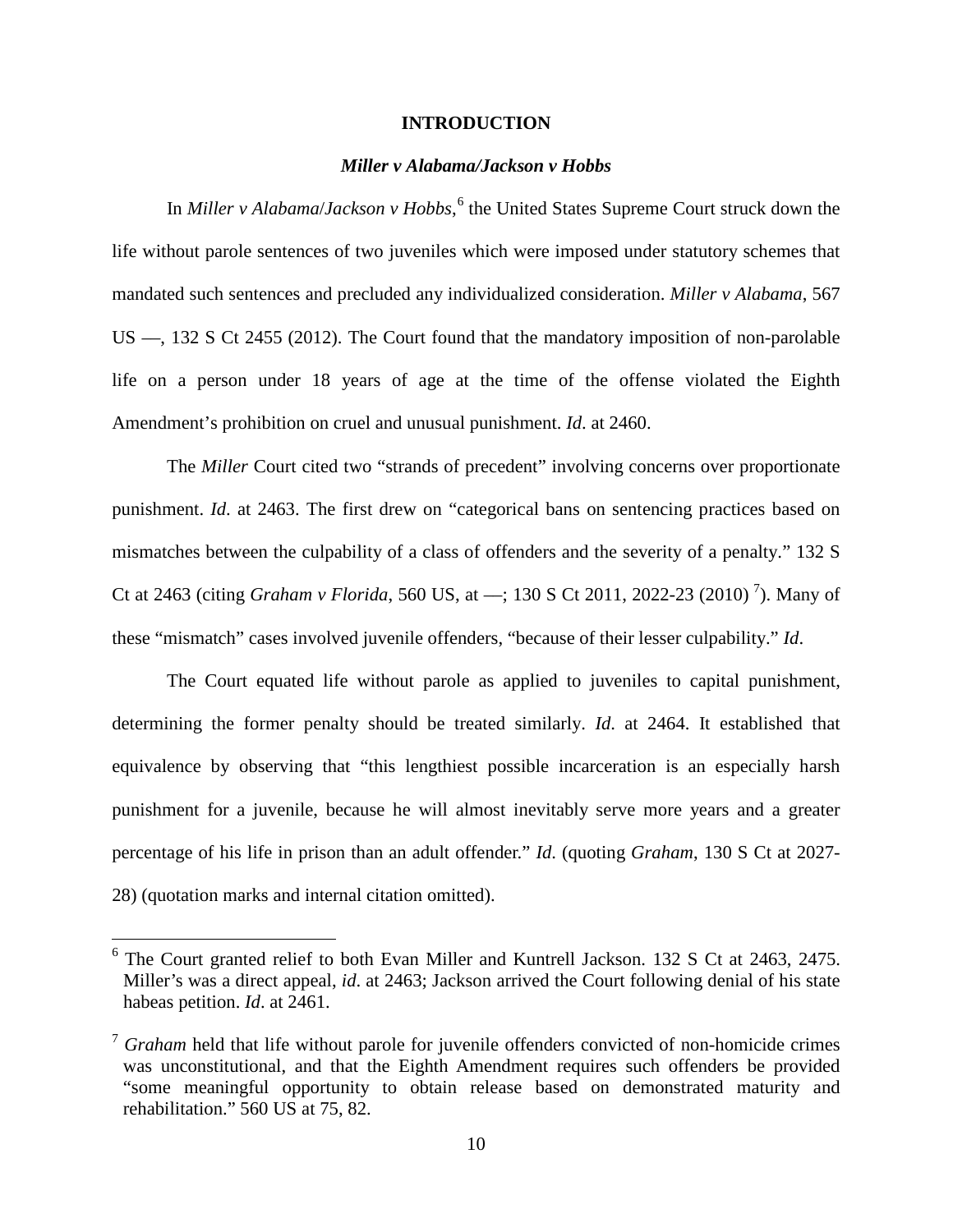Relating juvenile life without parole to capital punishment implicated the second strand of precedent: those cases prohibiting mandatory application of the death penalty, and requiring individualized sentencing. *Id*. at 2463-64 (citing *Woodson v North Carolina*, 428 US 280; 96 S Ct 2978 (1976) (plurality opinion); *Lockett v Ohio*, 438 US 586; 98 S Ct 2954 (1978) (plurality opinion).

The Court emphasized that "children are constitutionally different from adults for purposes of sentencing. Because juveniles have diminished culpability and greater prospects for reform, . . . they are less deserving of the most severe punishments." *Miller*, 132 S Ct at 2464 (quoting *Graham*, 130 S Ct at 2026). The Court explained why the "harshest sentences" are less justifiable for juvenile offenders under the standard penological principles of retribution, deterrence, incapacitation, and rehabilitation:

Because the heart of the retribution rationale relates to an offender's blameworthiness, the case for retribution is not as strong with a minor as with an adult. Nor can deterrence do the work in this context, because the same characteristics that render juveniles less culpable than adults – their immaturity, recklessness, and impetuosity – make them less likely to consider potential punishment. Similarly, incapacitation could not support the life-without-parole sentence in *Graham*: Deciding that a juvenile offender forever will be a danger to society would require making a judgment that he is incorrigible – but incorrigibility is inconsistent with youth. And for the same reason, rehabilitation could not justify that sentence. Life without parole forswears altogether the rehabilitative ideal. It reflects an irrevocable judgment about an offender's value and place in society, at odds with a child's capacity for change.

*Id.* at 2465 (quotation marks, alterations, and citations omitted).

The *Miller* Court held that juveniles must be given an opportunity for individualized sentencing that includes consideration of mitigating facts about the offender and the offense. The Court explained that when it rejected the mandatory imposition of the death penalty, it did so because that sentence "gave no significance to 'the character and record of the individual offender or the circumstances' of the offense, and 'exclud[ed] from consideration . . . the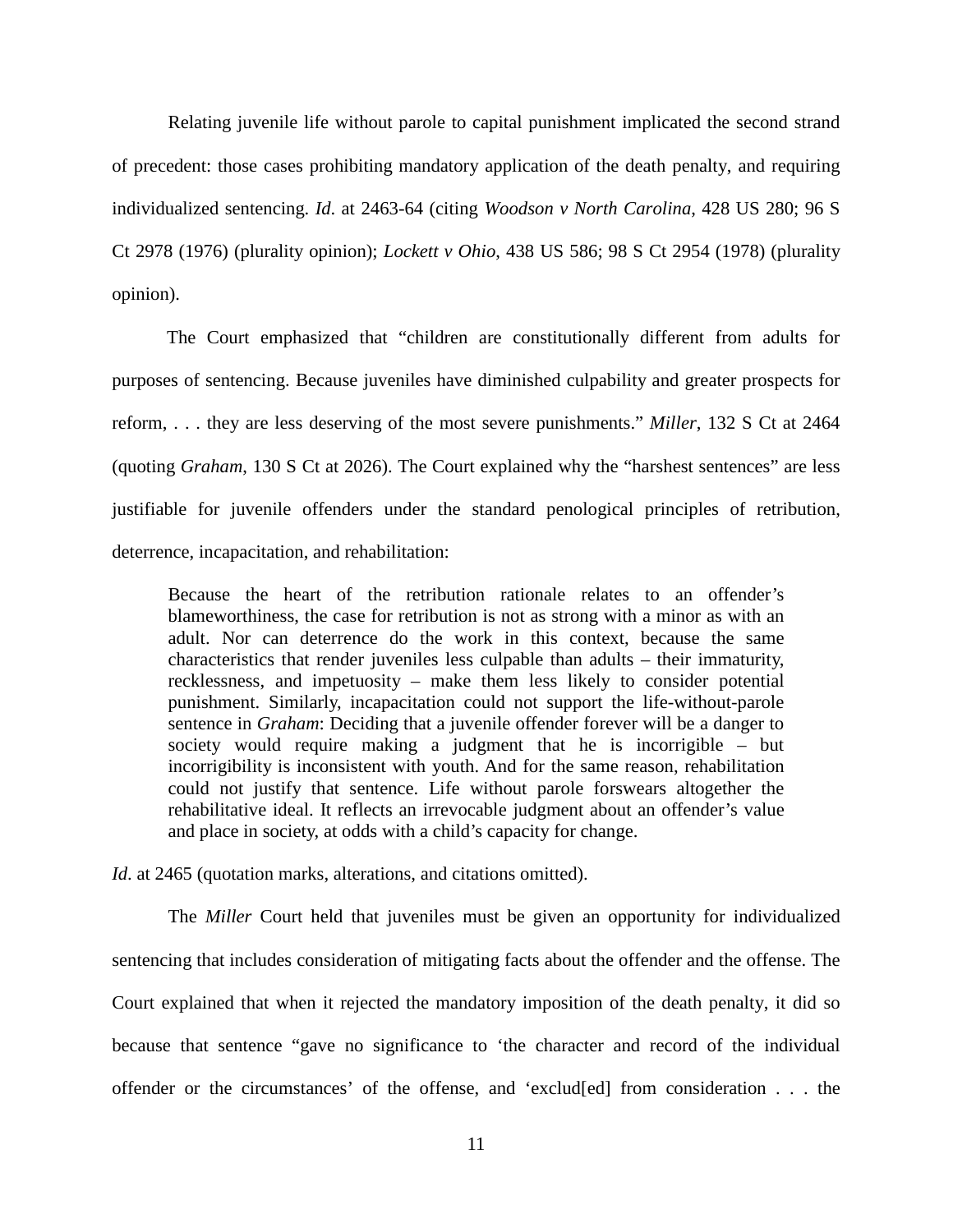possibility of compassionate or mitigating factors.'" *Id*. at 2467 (quoting *Woodson*, 428 US at 304.

The Court connected that emphasis on individualized sentencing to juveniles by observing that it has long recognized the "mitigating qualities of youth." *Id*. at 2467 (quoting *Johnson v Texas*, 509 US 350, 367; 113 S Ct 2658 (1993)). The *Miller* Court explained the agerelated factors critical to the juvenile sentencing decision:

Mandatory life without parole for a juvenile precludes consideration of his chronological age and its hallmark features—among them, immaturity, impetuosity, and failure to appreciate risks and consequences. It prevents taking into account the family and home environment that surrounds him—and from which he cannot usually extricate himself—no matter how brutal or dysfunctional. It neglects the circumstances of the homicide offense, including the extent of his participation in the conduct and the way familial and peer pressures may have affected him. Indeed, it ignores that he might have been charged and convicted of a lesser offense if not for incompetencies associated with youth—for example, his inability to deal with police officers or prosecutors (including on a plea agreement) or his incapacity to assist his own attorneys. . . . And finally, this mandatory punishment disregards the possibility of rehabilitation even when the circumstances most suggest it.

*Id*. at 2468.

The *Miller* decision focused on sentencing, rejecting arguments that judicial discretion at other phases of the criminal justice process (such as the transfer stage when the decision is made between prosecution in adult court and treatment as a juvenile<sup>[8](#page-18-0)</sup>) would satisfy the Eighth Amendment. The Court observed that the better alternative is "[d]iscretionary sentencing in adult court [which] would provide different options: There, a judge or jury could choose, rather than a life-without-parole sentence, a lifetime prison term with the possibility of parole or a lengthy term of years." *Id*. at 2474-75.

The Court emphasized that "a judge or jury must have the opportunity to consider

<span id="page-18-0"></span><sup>&</sup>lt;sup>8</sup> Note, however, that Michigan's system permits no such discretion. See MCL 712A.2.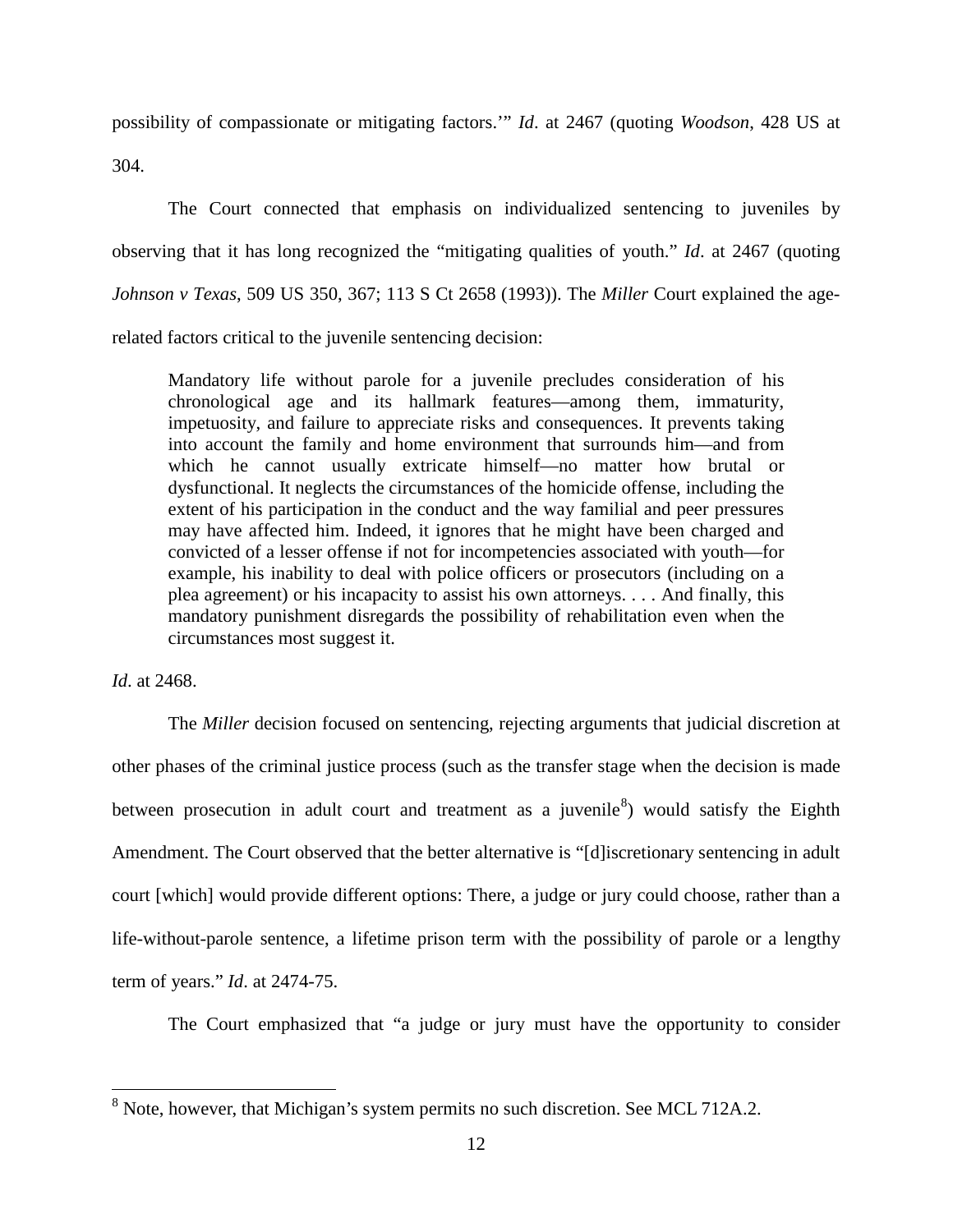mitigating circumstances before imposing the harshest possible penalty for juveniles." *Id*. at 2475. The mandatory imposition of non-parolable life without consideration of offenders' "age and age-related characteristics," as well as the circumstances of their crimes, violates both the principle of proportionality and the Eighth Amendment prohibition of cruel and unusual punishment. *Id*. When individualized sentencing is implemented, the Court anticipated that "appropriate occasions for sentencing juveniles to this harshest possible penalty will be uncommon." *Id*. at 2469. *Miller* thus broadened the range of sentences available to juveniles.

The *Miller* Court did observe that its decision was not a categorical bar of life without parole for juveniles. *Id*. at 2469, 2471. *But see id*. at 2477 ("Today, the Court invokes [the Eighth] Amendment to *ban a punishment*. . .") (Roberts, C.J., dissenting; joined by JJ. Scalia, Thomas, and Alito) (emphasis added). "Instead, it mandates only that a sentencer follow a certain process—considering an offender's youth and attendant characteristics—before imposing a particular penalty." *Id*. at 2471. Its reasoning for that mandate relied both on its youth-related decisions (*Roper v Simmons*, 543 US 551; 125 S Ct 1183; 161 L Ed 2d 1 (2005) (holding unconstitutional the death penalty for offenders under 18); *Graham*, *supra*), as well its decisions requiring individualized sentencing (*Woodson*, *supra*; *Lockett*, *supra*; *Eddings v Oklahoma*, 455 US 104; 102 S Ct 869 (1982); *Sumner v Shuman*, 483 US 66, 107 S Ct 2716 (1987)).

*Miller*'s companion case was *Jackson v Hobbs*. Kuntrell Jackson's case arrived at the Court following the Arkansas Supreme Court's denial of his state habeas petition. *Id*. at 2461. Jackson, whose conviction was final, received identical relief to Evan Miller, *id*. at 2475, whose case was on direct review. The orders granting the parties' petitions for writs of certiorari dictated that the two cases be argued in tandem. *Miller v Alabama*, 132 S Ct 548; *Jackson v Hobbs*, 132 S Ct 548.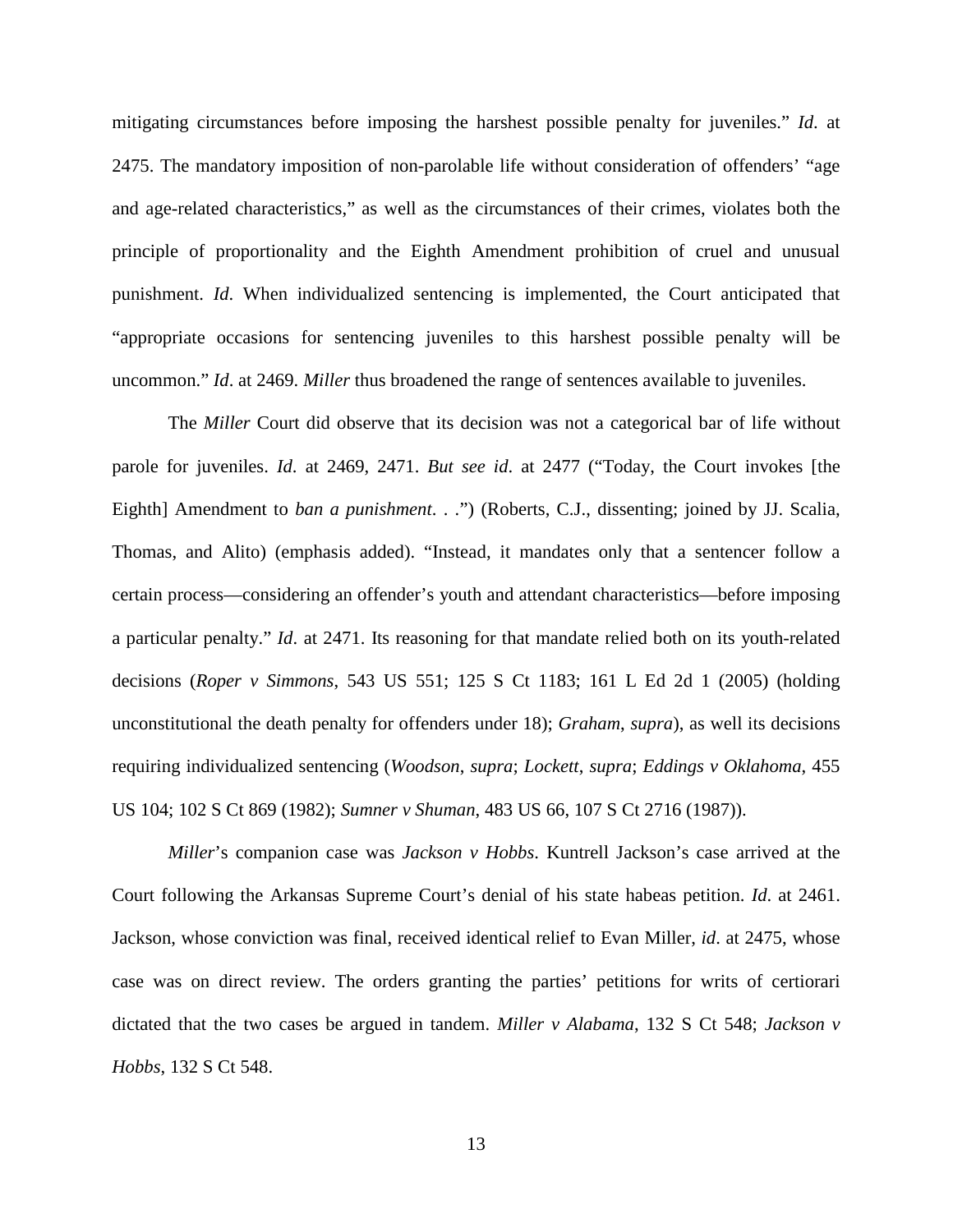## **Michigan's "Perfect Storm"[9](#page-20-1)**

#### <span id="page-20-0"></span>**State statutes combined to deny discretion in sentencing to Raymond Carp and other juveniles convicted of murder, in violation of** *Miller*

Defendant-Appellant Carp's conviction and sentence arise out of a multi-statute scheme that precluded judicial discretion in several aspects. Raymond was tried at age 15 as an adult under a provision referred to as "automatic waiver." 245a-246a; MCL 712A.2. That statute divests the family division of the circuit court of jurisdiction once a juvenile is charged with a number of specified offenses, including murder. MCL 712A.2(a)(1)(A); see also MCL 600.606. Raymond was convicted of first-degree (premeditated) or felony-murder (the verdict form is not clear), either of which mandates a life sentence upon conviction. MCL 750.316.

A juvenile convicted of first-degree murder must be sentenced as an adult. MCL 769.1(1)(g). Anyone convicted of first-degree murder and sentenced to life is ineligible for parole. MCL 791.234(6)(a); MCL 750.316. Finally, an aider or abettor is subject to the same criminal liability as a principal offender.<sup>[10](#page-20-2)</sup> MCL 767.39.

Under the combined operation of these statutes, Raymond received a mandatory sentence of life without parole. No sentencer, judge or jury, made that sentencing determination. The sentence was imposed by operation of law, following Raymond's conviction for first-degree murder, for an offense that occurred when he was 15 years of age.

<span id="page-20-1"></span> <sup>9</sup> Kimberly Thomas, "Juvenile Life Without Parole / Unconstitutional in Michigan?," Michigan Bar Journal, February, 2011, p 35, available at [http://www.michbar.org/journal/pdf/pdf4article1811.pdf.](http://www.michbar.org/journal/pdf/pdf4article1811.pdf)

<span id="page-20-2"></span><sup>&</sup>lt;sup>10</sup> See *People v Carp*, unpublished opinion per curiam of the Court of Appeals, issued Dec. 30, 2008 (Docket No. 275084) (noting that the prosecution presented aiding and abetting as one of alternative theories). 330a.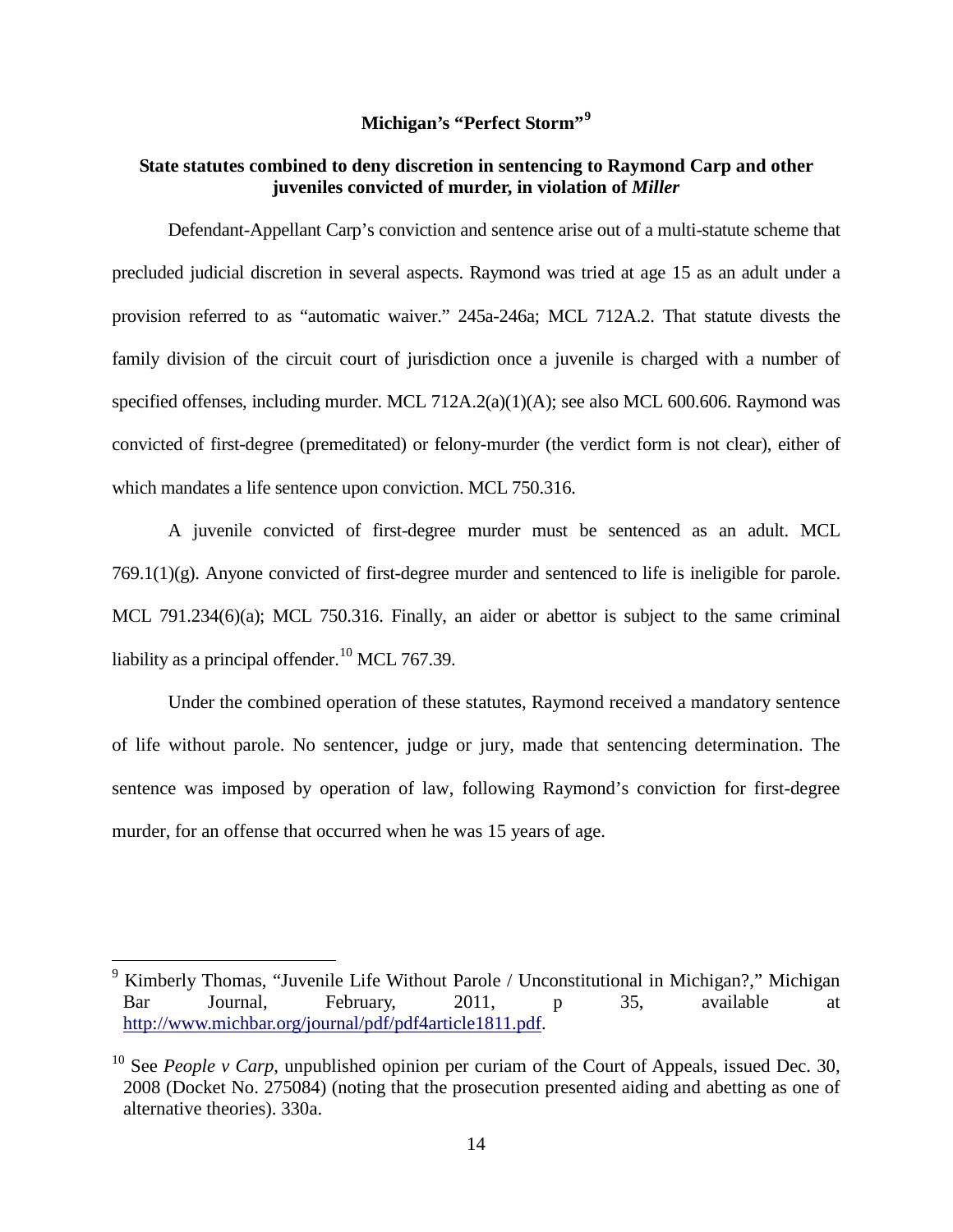#### **ARGUMENT**

#### **Summary**

<span id="page-21-0"></span>Defendant-Appellant Raymond Carp was convicted as the result of a jury trial on October 5, 2006, of a murder which occurred when he was 15 years old. The Court of Appeals denied his direct appeal, and this Court declined to grant his application for leave to appeal on June 23, 2009. (No. 138299). Raymond's conviction thus was final when *Miller v Alabama* was decided in June 2012.

This Brief answers in the affirmative the Court's limiting question of whether *Miller* should be found retroactive under federal case law, *Teague v Lane*, 489 US 288; 109 S Ct 1060 (1989), and/or that of the state of Michigan, *People v Maxson*, 482 Mich 385 (2008).

Under *Teague*, *Miller* is a substantive new rule, as a categorical ban on mandatory nonparolable life sentences for juveniles convicted of murder. The decision is also substantive because it narrows the scope and application of Michigan's sentencing scheme for first-degree murder, alters the class of persons subject to that scheme, and broadens the sentencing range available to juveniles. Further, the *Miller* decision is substantive and not procedural, because it imposes an entirely new requirement of individualized sentencing and consideration of mitigating factors on Michigan law. The United States Supreme Court's only prior prohibition on mandatory sentencing, in *Woodson v North Carolina*, further supports finding that *Miller* applies retroactively, as does *Teague*'s principle of "even-handed justice."

*Miller* is equally retroactive under state law. The purpose of *Miller*'s new rule of constitutionally-compliant sentencing relates to the very integrity of the fact-finding process. Raymond suffered actual harm in detrimental reliance on the old rule. And the effect of retroactive application on the administration of justice is minimal.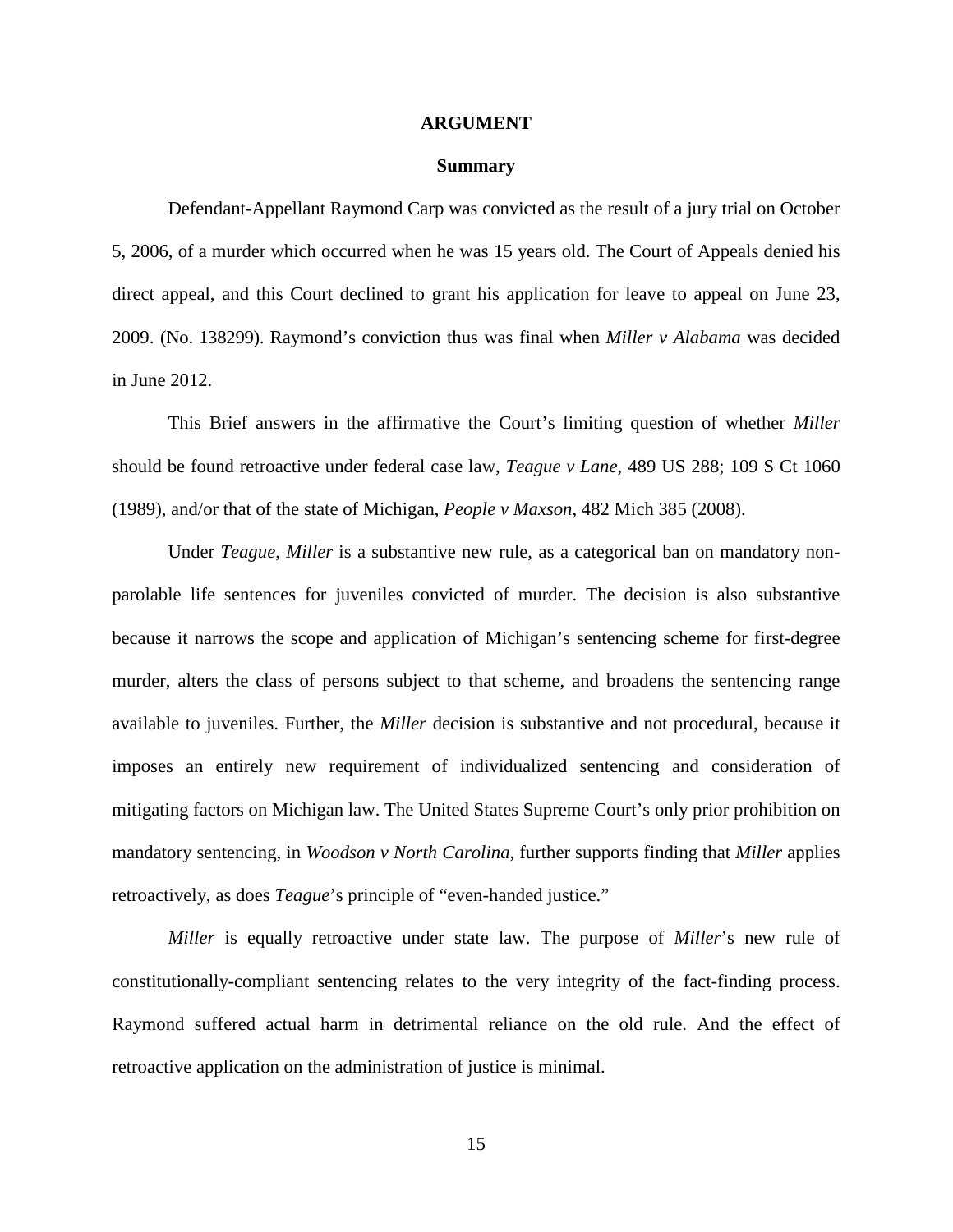#### **Standard of Review**

<span id="page-22-0"></span>"[W]hether a United States Supreme Court decision applies retroactively presents a question of law" that is reviewed de novo. *People v Gomez*, 295 Mich App 411, 414; 820 NW2d 217, 220 (2012) (citing *People v Maxson*, 482 Mich 385, 387; 759 NW2d 817 (2008)).

## <span id="page-22-1"></span>**I.** *MILLER V ALABAMA/JACKSON V HOBBS* **IS A CATEGORICAL BAN OF MANDATORY LIFE WITHOUT PAROLE FOR JUVENILES CONVICTED OF HOMICIDE AND IT MEETS ADDITIONAL CRITERIA TO BE FOUND SUBSTANTIVE. THEREFORE** *MILLER* **APPLIES RETROACTIVELY UNDER THE FIRST EXCEPTION TO**  *TEAGUE V LANE***.**

The *Miller* decision applies retroactively under federal case law, because it is a substantive new rule not subject to *Teague*'s bar to retroactivity. *Miller* categorically banned mandatory life without parole sentences as applied to juveniles convicted of homicide. It also altered the class of persons punished, narrowed the scope of Michigan's murder sentencing scheme, and broadened the sentencing range available to juveniles.

Supreme Court historical precedents on retroactivity support finding *Miller* substantive and therefore retroactive. So does the Court's retroactive treatment of the analogous individualized-sentencing death penalty decisions on which *Miller* relies.

*Miller's* new rule cannot be dismissed as simply procedural. The decision mandates the consideration of mitigating evidence, effecting a substantive change. The new rule does not limit or regulate the process wherein such evidence is considered. Nor is it procedural as an allocation of decision-making authority, because currently no decision is made by any entity or body, and thus no such authority exists to be allocated.

The *Miller* decision effected a substantive change on Michigan criminal sentencing law. Thus, it applies retroactively to Raymond Carp, entitling him to resentencing.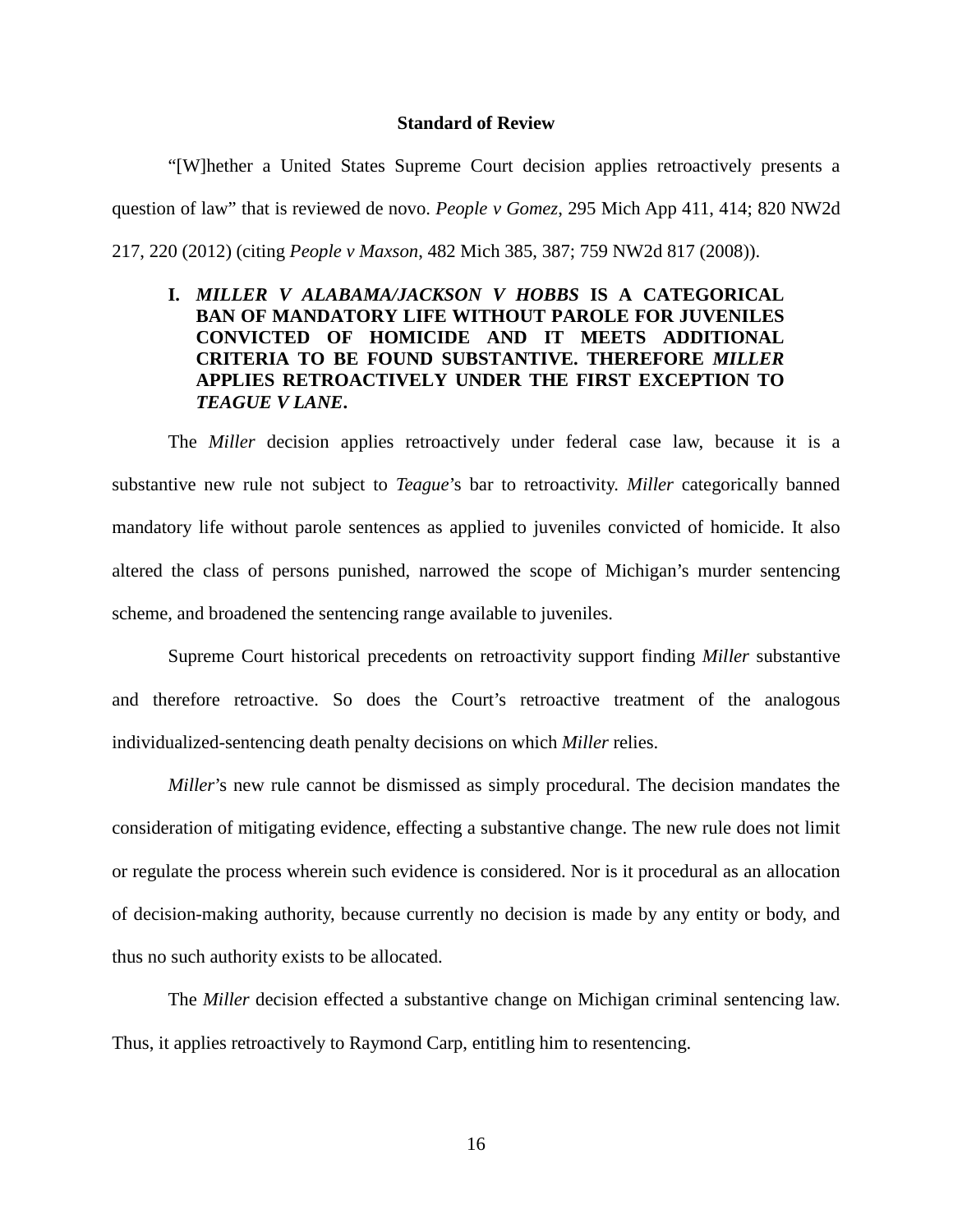## *A. Following* **Schriro v Summerlin***'s interpretation of* **Teague v Lane***,* **Miller** *applies retroactively as a substantive new rule***.**

The Court of Appeals correctly acknowledged that *Miller* presented a new rule. 45a. However it erred in finding that the rule did not apply retroactively to Raymond because the new rule is in fact a categorical ban, and because it is substantive, not procedural.

*Teague v Lane* held that a new constitutional rule applies retroactively if it meets one of two exceptions. 489 US 288, 310; 109 S Ct 1060 (1989). The first exception is for new rules that are considered substantive. This exception includes the placement of "a class of private conduct beyond the power of the State to proscribe." *Saffle v Parks*, 494 US 484, 494-95; 110 S Ct 1257, 1263 (1990) (citing *Teague*, 489 US at 311).

The substantive exception also includes those new rules that "address a substantive categorical guarantee accorded by the Constitution, such as a rule prohibiting a certain category of punishment for a class of defendants because of their status or offense." *Id*. (quoting *Penry v Lynaugh*, 492 US 302, 329, 330; 109 S Ct 2934 (1989), rev'd on other grounds by *Atkins v Virginia,* 536 US 304; 122 S Ct 2242 (2002)) (alterations and quotation marks omitted).

Rules that are generally procedural in nature are applied prospectively. *Schriro v Summerlin*, 542 US 348, 352; 124 S Ct 2519 (2004). However, the second *Teague* exception provides for retroactive application of procedural rules considered to be "watershed."

## **1.** *Miller* **is a categorical ban on mandatory life without parole, based on offenders' status as juveniles.**

Under *Penry*, *supra*, *Miller* does categorically ban a form of punishment for a class of defendants due to their status: *Miller* forbids mandatory life without parole for juveniles. The Chief Justice observed this fact in his dissent (joined by Justices Scalia, Thomas, and Alito), when he stated that "[t]he pertinent law here is the Eighth Amendment to the Constitution, which prohibits 'cruel and unusual punishments.' Today, the Court invokes that Amendment to *ban a*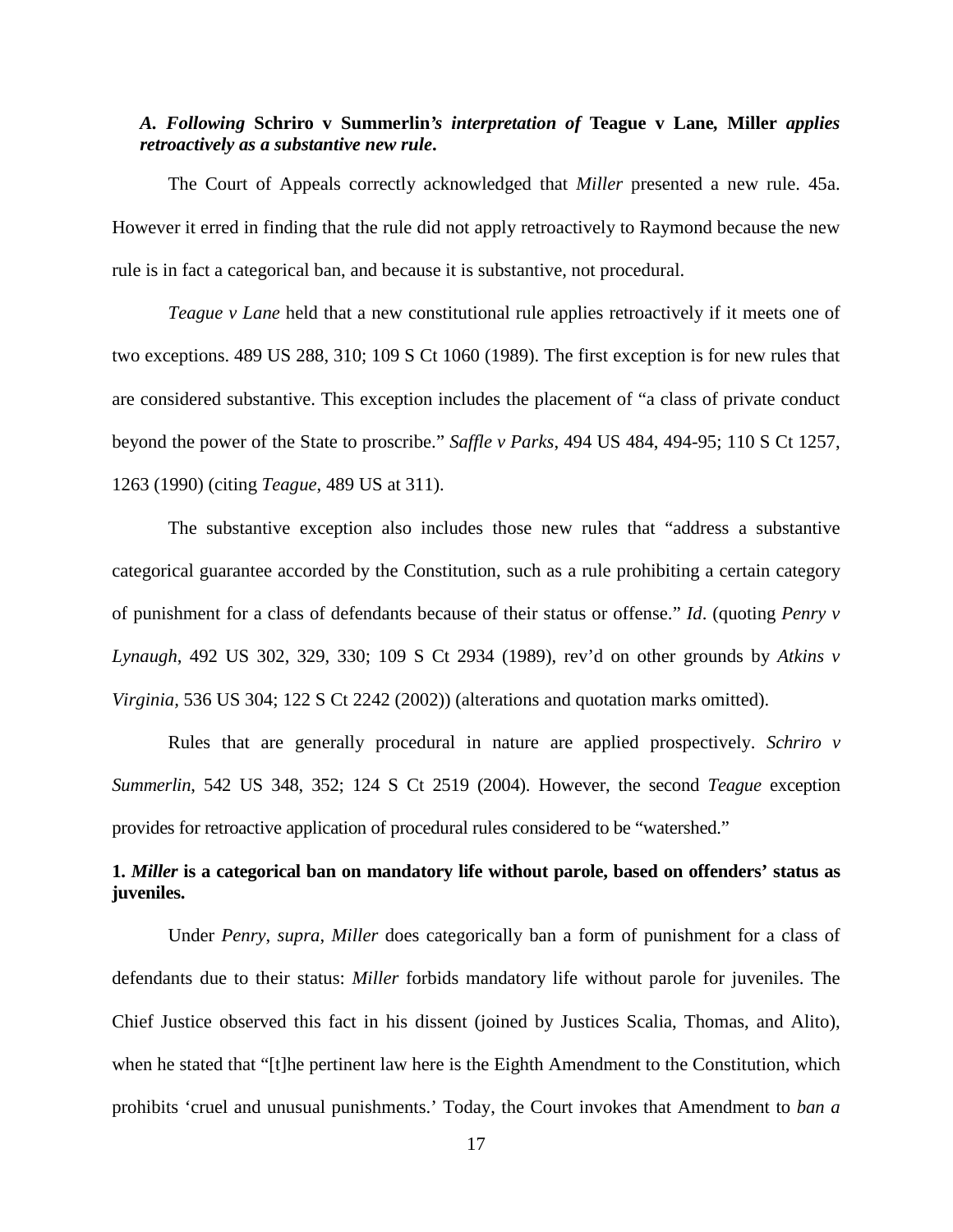*punishment* . . ." 132 S Ct at 2477 (Roberts, C.J., dissenting) (emphasis added). [11](#page-24-0)

As a whole, as a class, juveniles convicted of homicide can no longer have imposed upon them the mandatory sentence of life without parole. That is a categorical ban based on status and offense.

#### **2.** *Miller* **is substantive and thus retroactive under** *Schriro v Summerlin***.**

*Summerlin*, *supra*, provides guidance on the distinctions between substantive and procedural new rules under *Teague*, *supra*. The *Summerlin* Court denied retroactive effect for *Ring v Arizona*, 536 US 584 (2002), because it found *Ring*'s new rule – that a jury, rather than a judge, must find the aggravating factors necessary to impose the death penalty – to be procedural, not substantive. *Summerlin*, 542 US at 353 (citing *Ring*, 536 US at 609), 358.

The Court explained that "substantive rules. . . include | decisions that narrow the scope of a criminal statute by interpreting its terms, as well as constitutional determinations that place particular conduct or persons covered by the statute beyond the State's power to punish." *Id.* at 351–52 (citing *Bousley v United States,* 523 US 614, 620–621; 118 S Ct 1604 (1998)). It observed that "[s]uch rules apply retroactively because they necessarily carry a significant risk that a defendant stands convicted of an act that the law does not make criminal or faces a punishment that the law cannot impose upon him." *Id*. at 352 (quotation marks and citations omitted).

Here, before *Miller*, Michigan's mandatory life-without-parole sentencing scheme for

<span id="page-24-0"></span><sup>&</sup>lt;sup>11</sup> That the Chief Justice perceived *Miller* would apply retroactively is also evident from another portion of his dissent. After referring to the over 2,000 prisoners in the United States currently serving such sentences, Chief Justice Roberts noted that "the Court's gratuitous prediction appears to be nothing other than an invitation to overturn life without parole sentences imposed by juries and trial judges." 132 S Ct at 2477, 2480, 2481 (Roberts, C.J., dissenting). The possibility of overturning those sentences would not exist without retroactive application to the vast majority of those prisoners.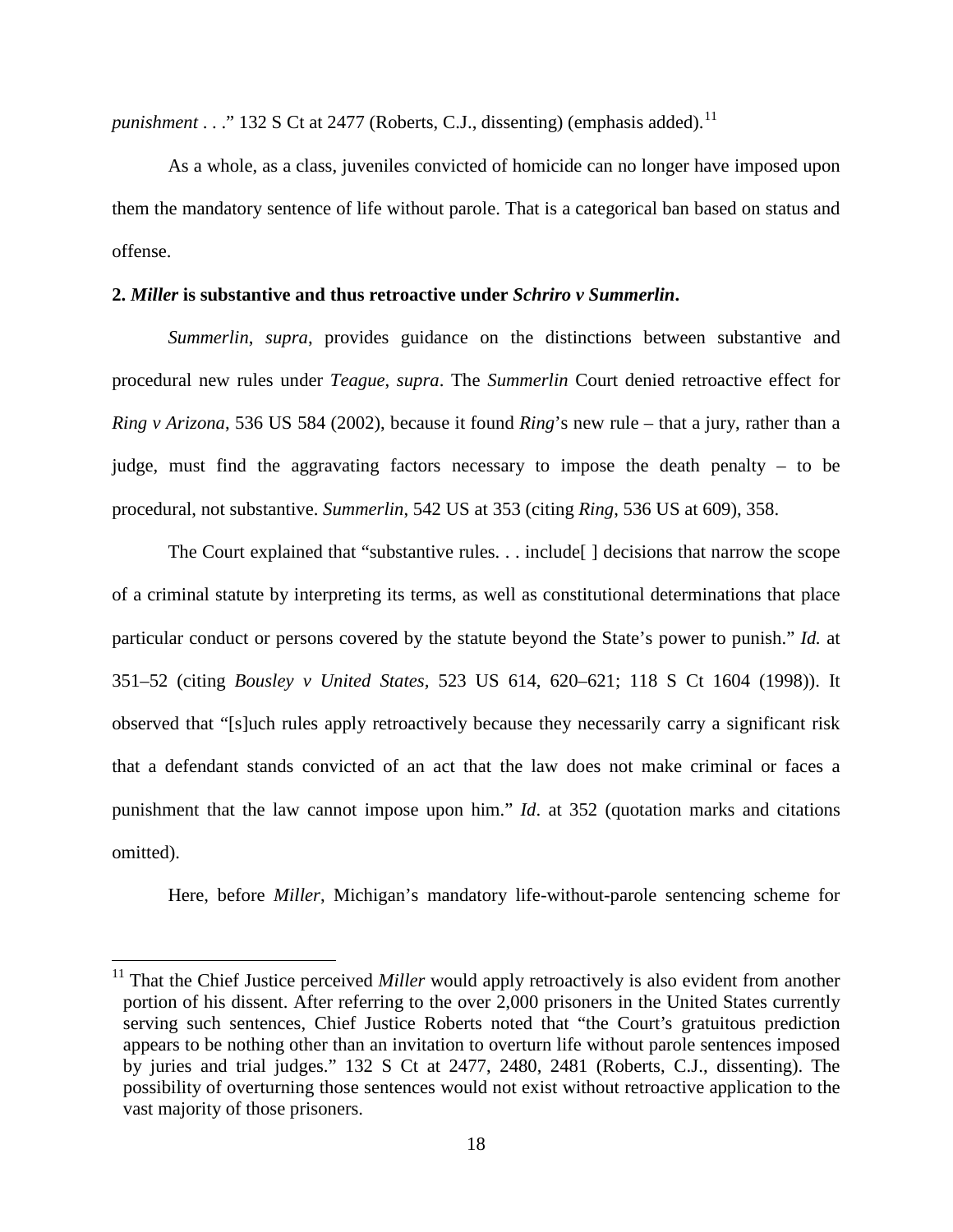first-degree murder applied to everyone convicted under MCL 750.316. After *Miller*, the penalty can no longer be applied to juvenile defendants. As a result, the scope and application of Michigan sentencing law has been narrowed. Retroactive application of *Miller* is essential to prevent the significant risk of juveniles facing continuing punishment "that the law cannot impose on [them]."

Moreover, a substantive rule "alters the range of conduct or the class of persons that the law punishes." *Summerlin*, 542 US at 353 (citing *Bousley*, 523 US at 620-21; *Saffle*, 494 US at 495). By removing juveniles from Michigan's mandatory life without parole sentencing scheme for those convicted of first-degree murder, *Miller* "alter[ed] the class of persons that the law punishes." Adult offenders will still be subject to a mandatory life sentence, but it can no longer be imposed on juveniles. In fact, the range of sentences available for juveniles has been broadened by *Miller* – but adults are not entitled to anything but non-parolable life.

In finding *Ring* to be a procedural rule, the *Summerlin* Court observed that "the range of conduct punished by death in Arizona was the same before *Ring* as after." 542 US at 354. By contrast, after *Miller*, the same conduct (first-degree murder) is not subject to the same punishment as before that decision, because the scheme of *mandatory* life without parole is no longer available for juvenile offenders at all. *Miller*, 132 S Ct at 2460. Moreover, as applied to this class, *Miller* projected that "appropriate occasions for sentencing juveniles to this harshest possible penalty [of life without parole] will be uncommon." See *Miller*, 132 S Ct at 2469. In Michigan, prior to the *Miller* decision, one hundred percent of juveniles convicted of first-degree murder were sentenced to life without parole; now, because of the *Miller* mandate, such sentences will be "uncommon." This demonstrates *Summerlin*'s narrowing of application and altering of the class of persons to whom life without parole sentences will apply post-*Miller*.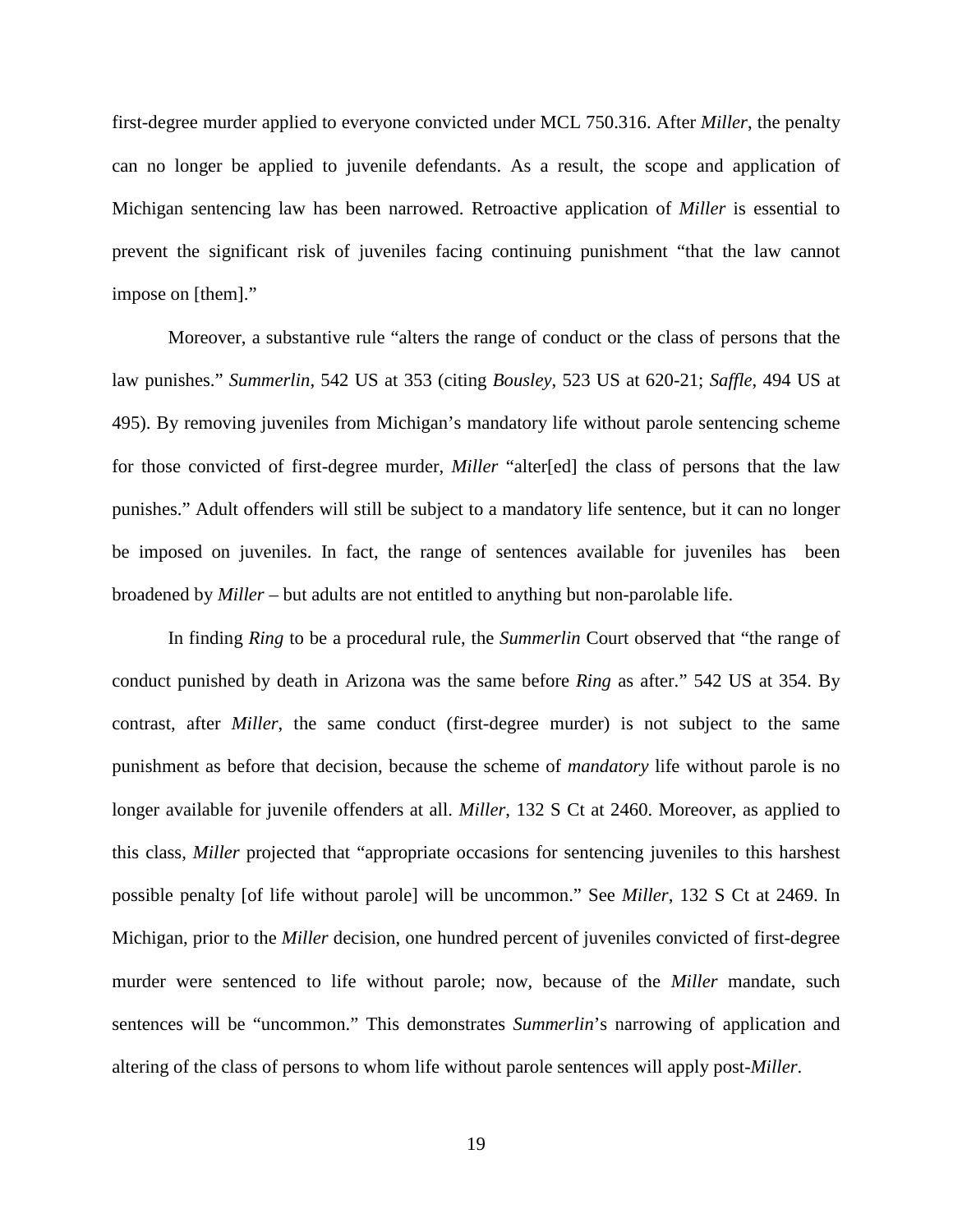In yet another distinction, *Summerlin* explained that *Ring*'s determination of "who" must find a certain fact "is not the same as this Court's making a certain fact essential to the death penalty. The former was a procedural holding; the latter would be substantive."[12](#page-26-0) 542 US at 354.

Unlike *Ring*, *Miller* did not hold that the Constitution prefers one decision-maker (e.g., the jury) over another (e.g., a judge). [13](#page-26-1) Regardless of "who" the sentencer is, *Miller* held that it must "take into account how children are different, and how those differences counsel against irrevocably sentencing them to a lifetime in prison." *Id*. at 2469. That "tak[ing] into account" reflects *Summerlin*'s definition of substantive: where the Court has identified certain facts as essential to the imposition of a certain sentence. *Miller* made an entire body of facts – the mitigating aspects of youth, the individual characteristics of the juvenile offender, and the circumstances of the offense – essential to the constitutionally proper sentencing of this class of offenders. *Miller*, 132 S Ct at 2475. Disregard of these facts is what renders the imposition of life without parole a violation of the Eighth Amendment. *Id*.

Finally, the *Miller* Court stated repeatedly that a sentencing scheme that mandates life without parole for juvenile offenders violates the Eighth Amendment prohibitions against cruel

<span id="page-26-0"></span> $12$  This is so because "[a] decision that modifies the elements of an offense is normally substantive rather than procedural." *Summerlin*, 542 US at 354. Last year, in *Alleyne v United States*, 133 S Ct 2151 (2013), the United States Supreme Court held that "any fact that increases the mandatory minimum is an 'element' that must be submitted to the jury." *Id*. at 2155. After *Miller*, the mandatory penalty of life without parole can only be imposed where the offender is at least 18 years of age. As a result, offender age has been converted into an element which triggers the application of the mandatory penalty. Under *Summerlin*, this new element also renders *Miller* substantive.

<span id="page-26-1"></span><sup>13</sup> To clarify the distinction between the procedural *Ring* and the substantive *Miller*, "*Apprendi* [*v New Jersey*, 530 US 466; 120 S Ct 2348 (2000), the primary case on which *Ring* relied] simply invalidated an old rule which utilized the incorrect factfinder. *Miller* invalidated a rule that prohibited altogether *any* factfinding process and determination of an appropriate, individualized sentence." *Geter v State*, 115 So 3d 385, 395 (Fla App 3 Dist 2013) (Emas, J., dissenting) (emphasis added).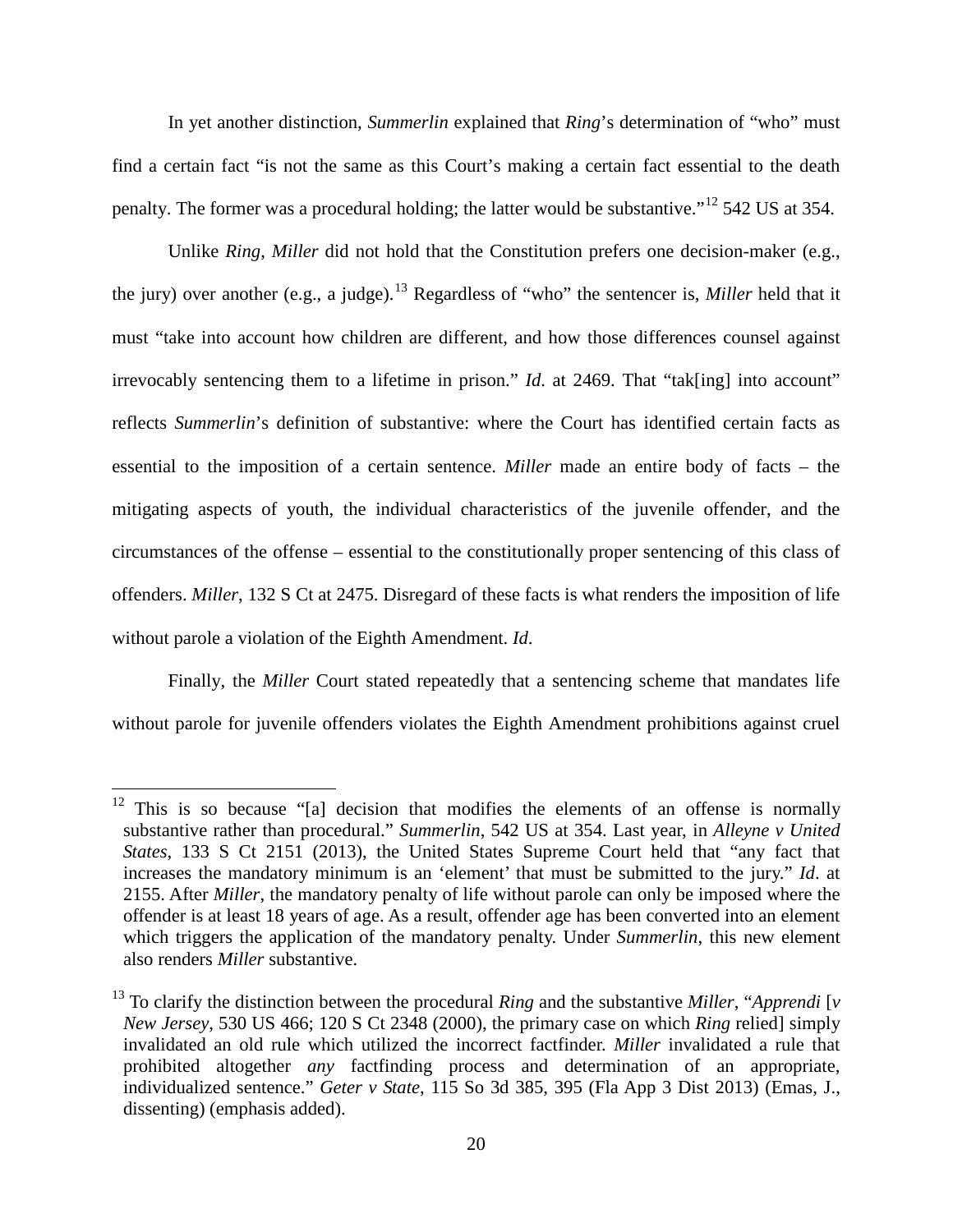and unusual punishment, 132 S Ct at 2460, 2469, 2475; which it characterizes as "the right not to be subjected to excessive sanctions." *Id*. at 2463. The right to be free from cruel and unusual punishment invokes a substantive constitutional guarantee, unlike, for instance, the Sixth Amendment guarantee of a jury trial. *Summerlin*, 542 US at 353. *Summerlin* observed that *Ring* "rested entirely on the Sixth Amendment's jury-trial guarantee," *id*., a procedural protection.

#### **3. Historical treatment of substantive constitutional guarantees, as well as death penalty jurisprudence, supports a finding that** *Miller* **is substantive and therefore retroactive.**

Pre-*Teague* retroactivity cases illustrating the same procedural-substantive distinction incorporated into *Teague* also require finding that *Miller* applies to cases on collateral review. In addition, the reasoning of the *Miller* decision relies in significant part on death penalty individualized sentencing decisions. 132 S Ct at 2464, 2467. The United States Supreme Court's application of those cases on collateral review is thus instructive.

*Linkletter v Walker*, 318 US 618; 85 S Ct 1731 (1965), was *Teague*'s precursor in which the Court reversed the common law "general rule of retrospective effect." *Robinson v Neil*, 409 US 505, 507; 93 S Ct 876 (1973) (citations omitted). However, *Linkletter* and its progeny did not necessarily require "that all rules and constitutional interpretations arising under the first eight Amendments must be subjected to the analysis there enunciated." *Id.* Instead, *Linkletter* "dealt with those constitutional interpretations bearing on the use of evidence or on a particular mode of trial. Those procedural rights and methods of conducting trials, however, do not encompass all of the rights found in the first eight Amendments." *Id*. The Supreme Court characterized the *Linkletter* test, which limited retroactive application, as "simply not appropriate" for "some nonprocedural guarantees." *Id*. at 508 (citing *Furman v Georgia*, 408 US 238 (1972) (striking the death penalty); *Walker v Georgia*, 408 US 936 (1973) (applying *Furman* retroactively)).

The death penalty cases on which *Miller*'s reasoning relies reflect *Robinson*'s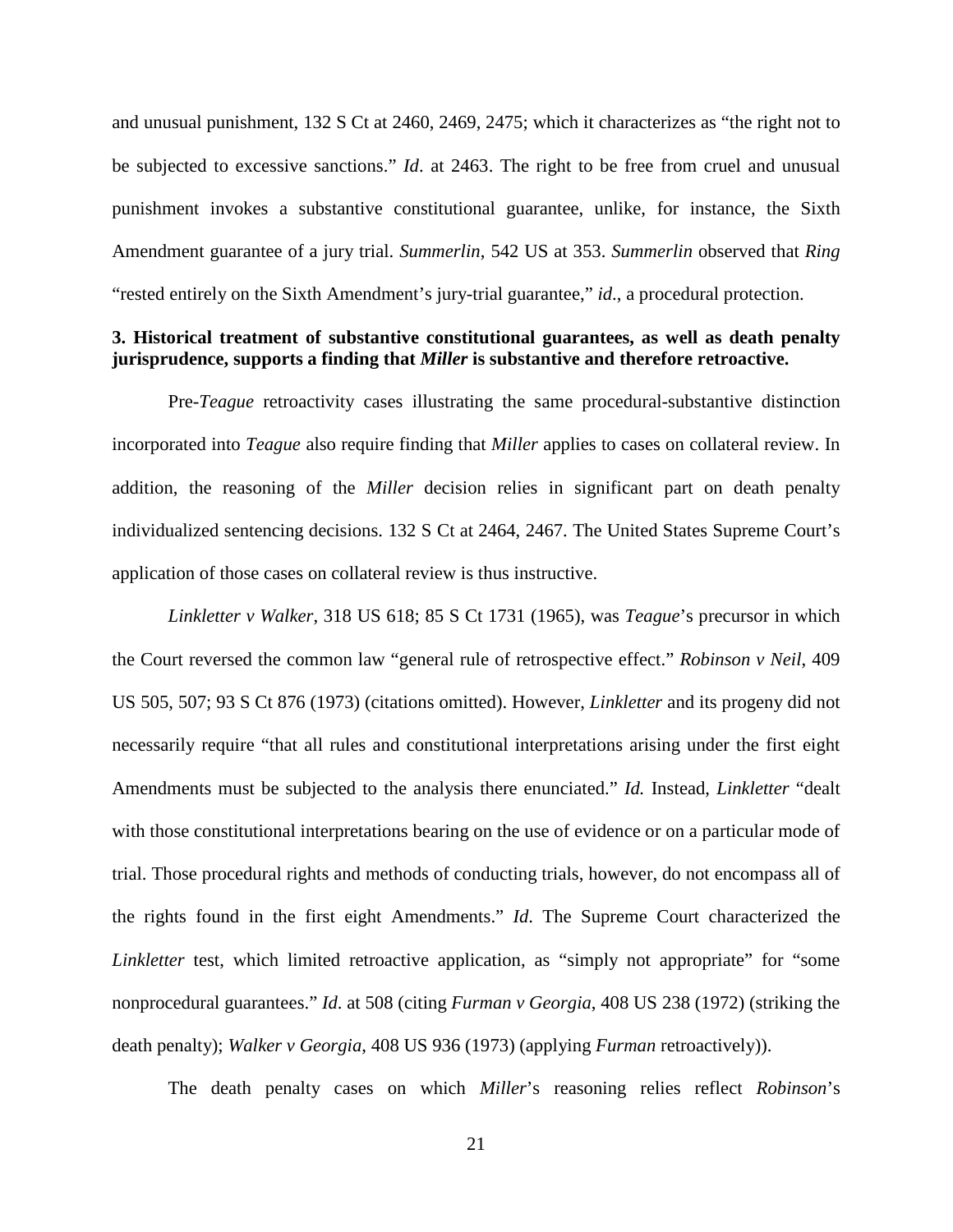reservations, and further illustrate that this decision dictates substantive change. In *Woodson v North Carolina*, 428 US 280 (1976), the Court prohibited mandatory capital sentencing. *Woodson* instituted individualized sentencing, requiring evaluation of an offender's characteristics and the circumstances of his crime before the death penalty could be imposed. *Id*. In *Lockett v Ohio*, 438 US 586 (1978), and *Eddings v Oklahoma*, 455 US 104; S Ct 869 (1982), the Court applied *Woodson* to hold that a sentencer must consider all relevant mitigating evidence. These cases all reflected substantive changes in capital sentencing law, and were applied to cases on collateral review. See *Sumner v Shuman*, 483 US 66; 107 S Ct 2716 (1987); *Hitchcock v Dugger*, 481 US 393 (1987).

A rule that says the state may not mandate the death penalty is not about the *procedure* of individualized consideration that must be followed, but about the violation of the Constitution's substantive guarantee against cruel and unusual punishment. *Sumner*, *supra*. The *Sumner* Court observed that requiring individualized sentencing in the death penalty context reflected a "constitutional imperative." 483 US at 75 (quoting *Woodson*, 428 US at 304). It continued:

A process that accords no significance to relevant facets of the character and record of the individual offender or the circumstances of the particular offense excludes from consideration in fixing the ultimate punishment of death the possibility of compassionate or mitigating factors stemming from the diverse frailties of humankind. It treats all persons convicted of a designated offense not as uniquely individual human beings, but as members of a faceless, undifferentiated mass to be subjected to the blind infliction of the penalty of death.

#### *Id.* at 74-75 (quoting *Woodson*, 428 at 304).

The Court opined that "the mandatory capital-sentencing procedure pursuant to which Shuman's death sentence was imposed 'create[d] the risk that the death penalty w[ould] be imposed in spite of factors which may call for a less severe penalty.'" *Id*. at 82 (quoting *Lockett*, 438 US at 605). This concern is directly echoed in *Summerlin*'s post-*Teague* insistence that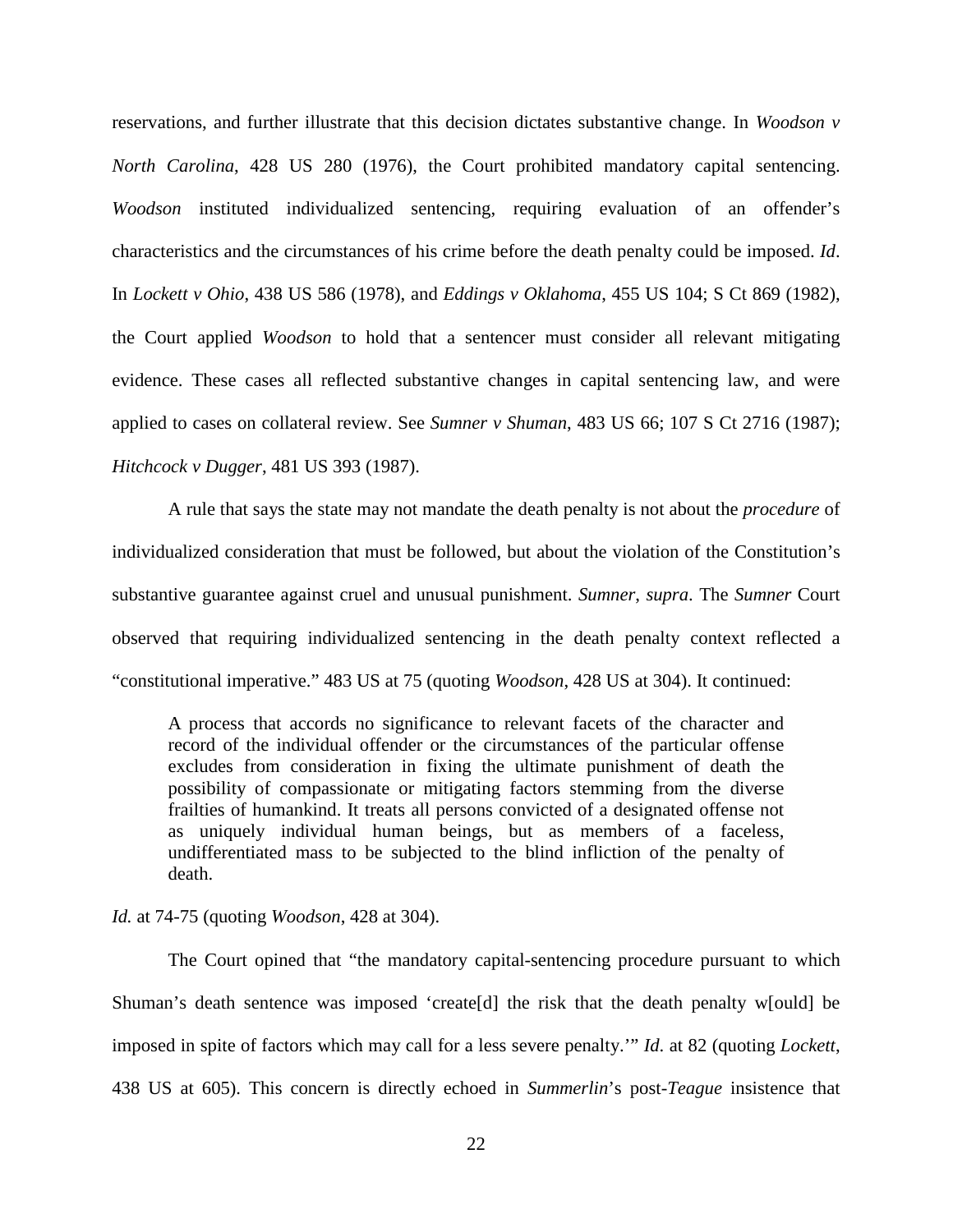substantive rules must apply retroactively, to avoid the "significant risk that a defendant . . . faces a punishment that the law cannot impose upon him." 542 US at 352.

In applying *Woodson*, as well as *Lockett* and *Eddings*, the *Sumner* Court relied on the same cases on which *Miller* based its reasoning. *Miller*'s striking of a mandatory sentence and replacing it with an individualized sentencing scheme is no less a constitutional imperative in *Miller* than it was in *Sumner*, *Woodson*, and their progeny.

The *Robinson* Court observed that *Linkletter* analysis is simply inappropriate to nonprocedural (or substantive) constitutional guarantees. That likely explains why the latter case is nowhere to be found in *Sumner*. Only the year before, the Supreme Court applied *Linkletter* in *Allen v Hardy*, 478 US 255, 258; 106 S Ct 2878, 2880 (1986) (holding that the rule of *Batson v Kentucky*, 476 US 79; 106 S Ct 1712 (1986), against unconstitutional peremptory challenges was non-retroactive). The *Linkletter* three-pronged test was not abandoned until the *Teague* plurality decision in 1989, [14](#page-29-0) so it was available for application to *Sumner*. Thus, the Supreme Court's omission of a *Linkletter* analysis in *Sumner* corresponds to *Robinson*'s conclusion – that *Linkletter* could be used to deny retroactivity to procedural rules (like *Batson*), but not substantive ones (like *Woodson*).

*Miller* equated mandatory life without parole for juveniles to the death penalty. 132 S Ct at 2466. The fact that in Michigan, life without parole is the most severe sentence available for any offender adds weight to that equivalency. *Miller*'s holding confers the same constitutional significance on individualized sentencing of juveniles to life without parole as *Sumner* did. Pre-

<span id="page-29-0"></span> <sup>14</sup> See *Harper v Virginia Dept. of Taxation*, 509 US 86, 103; 113 S Ct 2510 (1993) (Scalia, J., concurring). *Linkletter*'s prohibition on retroactivity for cases on direct review was overruled two years earlier by *Griffith v Kentucky*, 479 US 314; 107 S Ct 708; 93 L Ed 2d 649 (1987). *Harper*, 509 US at 95 (majority opinion).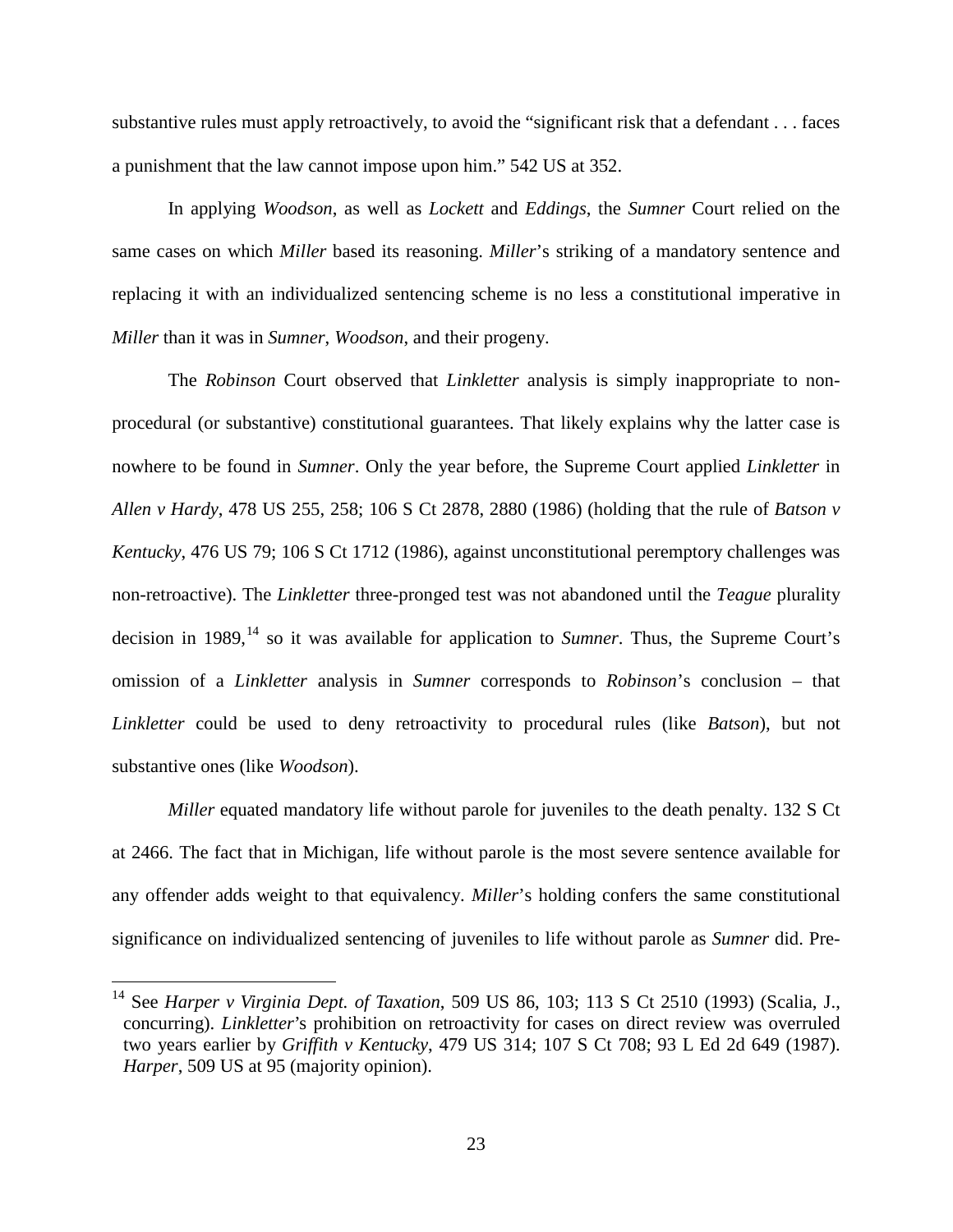*Teague* death penalty decisions – including their application on collateral review – are directly on point, and further demonstrate the substantive nature of *Miller*'s new rule.

## **B. Miller** *is substantive, not procedural, despite process- and procedure-related language in the decision.*

The *Miller* Court's holding is that imposing non-parolable life sentences for juveniles under an automatic, mandatory sentencing scheme violates the Eighth Amendment, and that other sentences must be made available. *Miller*'s admonition that the sentencer must "follow a certain process" does not render its rule procedural.

*Summerlin* held that "rules that regulate only the *manner of determining* the defendant's culpability are procedural." *Id.* at 353 (citing *Bousley*, *supra*, at 620) (emphasis in original). *Miller* does not "regulate the manner" of sentencing. It mandates the presenting and consideration of mitigating factors. In so doing, *Miller* – like *Lockett* and *Eddings* before it – established a new substantive rule. The reasoning of *Saffle v Parks*, 494 US 484 (1990), demonstrates why *Miller* is not procedural, as does an examination of the precedents on which *Summerlin*, *supra*, relies.

#### **1.** *Saffle***'s distinction between "what" and "how" demonstrates that** *Miller* **is not procedural.**

In *Saffle v Parks*, the Court declined to find that a jury instruction to avoid the influence of sympathy violated the Eighth Amendment. 494 US at 489. The petitioner was permitted to introduce mitigating evidence, but argued that the anti-sympathy instruction prevented its proper consideration. *Id*. at 492.

In determining whether the relief petitioner sought would establish a new rule, *Saffle*  discussed *Lockett*, *supra*, and *Eddings*, *supra*. Together, those cases hold "that the State cannot bar relevant mitigating evidence from being presented and considered during the penalty phase of a capital trial." *Saffle*, 494 US at 490. *Saffle* concluded that *Lockett* and *Eddings* did not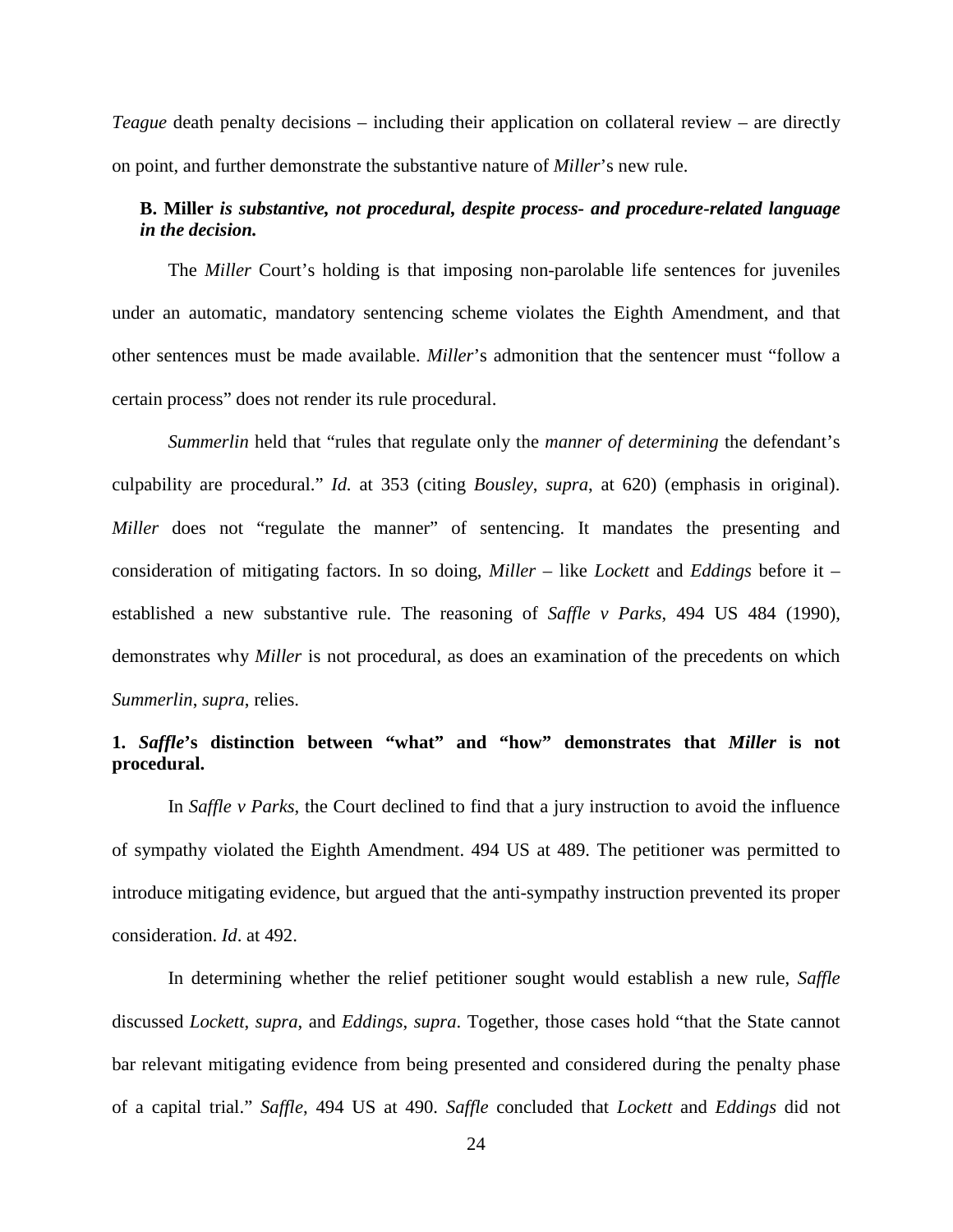compel the rule petitioner sought.

Parks asks us to create a rule relating, not to *what* mitigating evidence the jury must be permitted to consider in making its sentencing decision, but to *how* it must consider the mitigating evidence. There is a simple and logical difference between rules that govern *what factors the jury must be permitted to consider* in making its sentencing decision and rules that govern *how the State may guide the jury in considering and weighing those factors* in reaching a decision.

*Id*. at 490 (emphasis added). It continued:

[T]here is no contention that the State altogether prevented Parks' jury from considering, weighing, and giving effect to all of the mitigating evidence that Parks put before them; rather, Parks' contention is that the State has unconstitutionally *limited the manner* in which his mitigating evidence may be considered. As we have concluded above, the former contention would come under the rule of *Lockett* and *Eddings*; the latter does not.

*Id*. at 491.

The rule of *Lockett* and *Eddings* is the same as *Miller*: a sentencer must be able to treat the defendant as an individual, and be able to consider and give effect to all relevant mitigating evidence. Applying *Saffle*'s guidance, *Miller* has now established "what factors [the sentencer] must be permitted to consider." Before *Miller*, the sentencing judge was entirely precluded from considering and giving effect to *any* mitigating factors. Under *Saffle*, the demand for individualized sentencing and the introduction of mitigating evidence is the substantive "what," not the procedural "how."

Furthermore, this is not about "limiting" (*Saffle*) or "regulating" (*Summerlin*) the manner of sentencing. Instead, *Miller*'s new rule goes to the substance of the basis for the sentence. *Miller* does not guide how the mitigating factors are to be applied or who should apply them. *Miller* established the "what" – that individualized sentencing is now required, and that youthrelated mitigating factors must now be given effect.

*Beard v Banks*, 542 US 406; 124 S Ct 2504 (2004), provides a more recent application of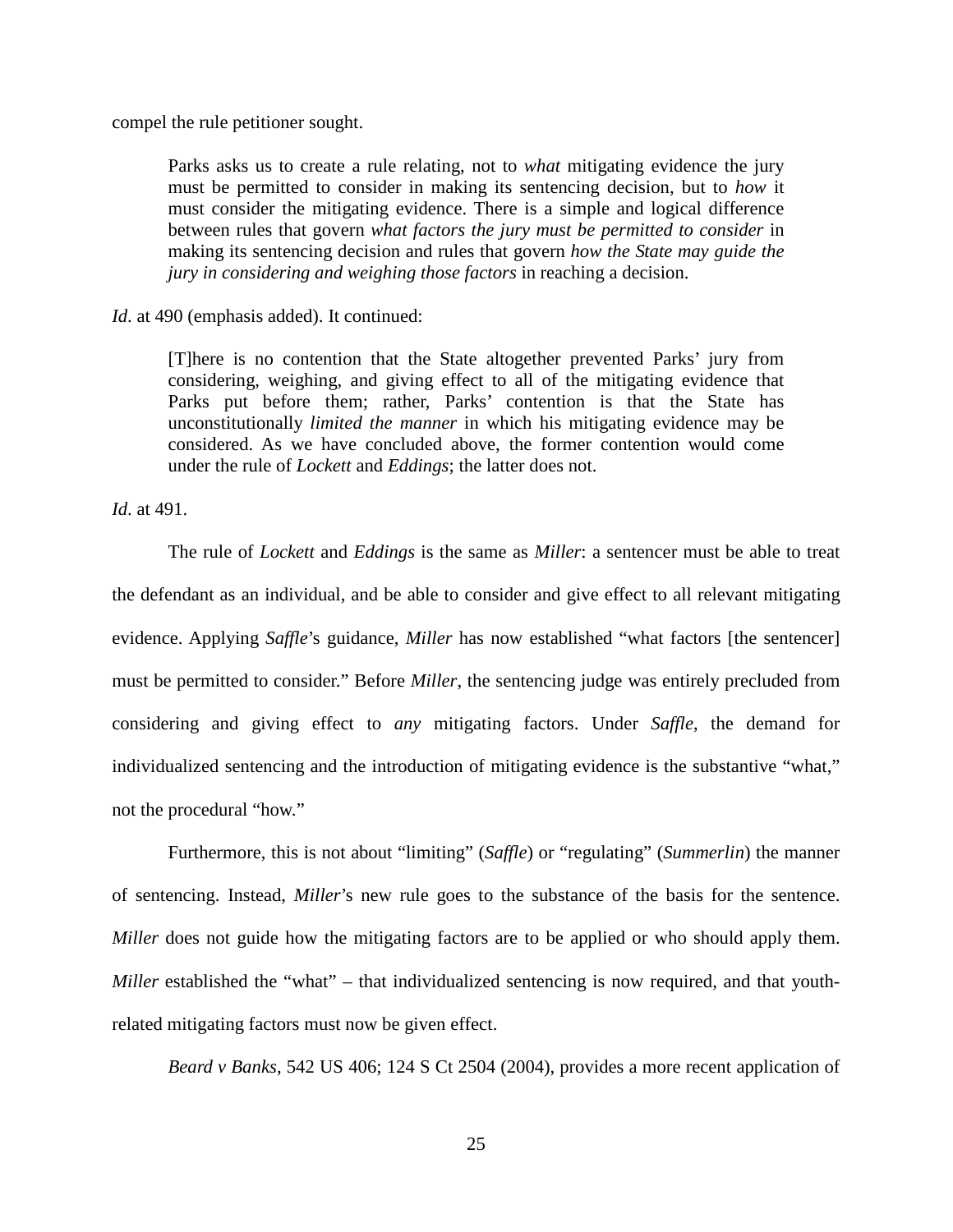*Saffle*'s "what" and "how" distinction. The *Beard* Court declined to find retroactive *Mills v Maryland*, 486 US 367; 108 S Ct 1860 (1988), and *McKoy v North Carolina*, 494 US 433; 110 S Ct 1227 (1990); both invalidated capital sentencing schemes that required mitigating factors be found unanimously to have effect.

*Beard* held those decisions to be procedural. The Court observed that the "*Mills* rule governs *how* the sentencer considers evidence, not *what* evidence it considers." 542 US at 415 (citing *McKoy*, 494 US at 465-466 (Scalia, J., dissenting)) (emphasis added). Applying *Beard* (and *Saffle*), whether a mitigating factor must be considered without sympathy, or found unanimously to be given effect, would be a "how" – and thus procedural. Whether a factor must be considered at all is a "what" – and substantive.

*Miller* mandates that whatever sentencing process exists, the Eighth Amendment requires individualized sentencing. This includes the consideration of youth-related mitigating factors. *Id*. at 2469, 2475. *Miller* establishes the "what" (the mitigating evidence a sentencer must be permitted to consider) and invokes a substantive categorical guarantee of the constitution. *Saffle*, *supra*; *Penry*, *supra.* It thus effects a substantive change on Michigan's statutory sentencing scheme for first-degree murder.

## **2.** *Miller* **is not one of** *Summerlin***'s procedural "permissible methods" for sentencing determinations.**

*Summerlin* has been mis-applied in two out-of-state cases to support finding *Miller*'s new rule procedural. Those courts cited *Summerlin*'s "range of permissible methods" for making a sentencing determination. See *State v Tate*, 2013 WL 5912118, 6 (La. 2013) (citing *Summerlin*, 542 at 353), 281a; accord, *Chambers v State*, 831 NW2d 311, 328 (Minn. 2013). This interpretation of *Summerlin* is incorrect.

*Summerlin* linked the "permissible methods for determining whether a defendant's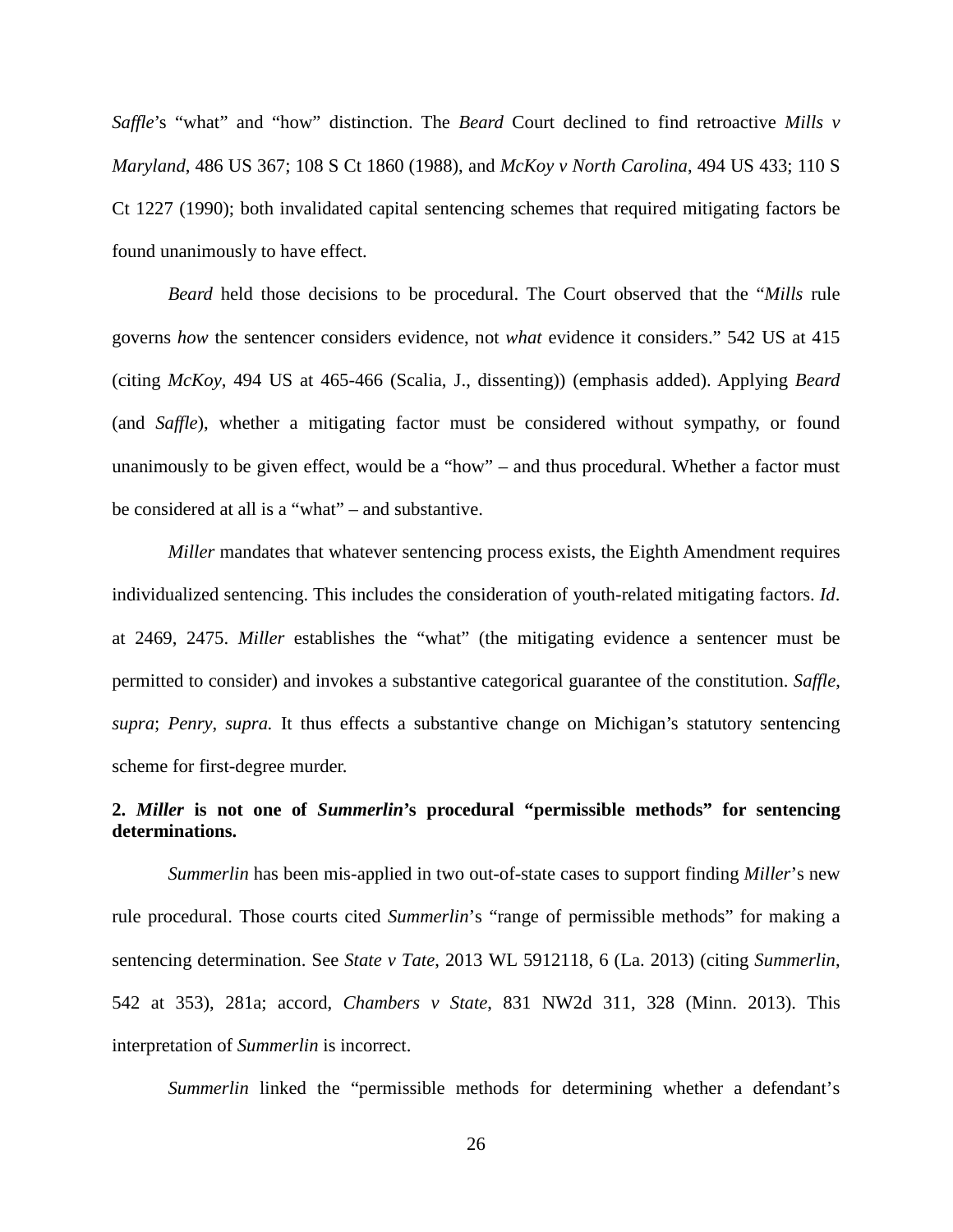conduct is punishable by death" to "[r]ules that allocate decisionmaking authority." 542 US at 353. It described these as "prototypical procedural rules, a conclusion we have reached in numerous other contexts." *Id*. at 353-54 (citing *Gasperini v Center for Humanities, Inc.*, 518 US 415, 426; 116 S Ct 2211 (1996); *Landgraf v USI Film Products*, 511 US 244, 280-281; 114 S Ct 1483 (1994); *Dobbert v Florida*, 432 US 282, 293-294; 97 S Ct 2290 (1977).

These examples of "allocation of decisionmaking authority" are inapposite to the new rule established in *Miller*. The allocations in *Summerlin*'s precedents are between decisionmaking entities – in *Gasperini*, between trial court and appellate court; in *Landgraf* and *Dobbert*, between judge and jury. Thus, *Summerlin*'s examples of "allocat[ing] decisionmaking authority" distribute such authority from one body or entity to another.

By contrast, under Michigan's current mandatory sentencing scheme, there is no decision to make, therefore no such decision-maker exists. No entity or individual is vested with the authority to make a sentencing determination for juvenile offenders convicted of first-degree murder. There are no decisions to make because the current sentencing scheme mandates the imposition of a life without parole sentence upon such a conviction. MCL 750.316; MCL 791.234(6)(a); MCL 769.1(1)(g). The statutes do not envision or permit any application of discretion or other decision-making.

*Miller* is not about re-allocating sentencing authority from one decision-maker to another; thus, this is not a one of *Summerlin*'s "permissible methods." So this aspect of *Summerlin* is not relevant to this Court's retroactivity analysis of the *Miller* decision. *Miller* imposes a systemic, substantive change on Michigan law, wherein the state must establish an entirely new statutory scheme for juveniles convicted of first-degree murder. The new scheme will for the first time permit a sentencing decision to be made, one which must incorporate *Miller*'s mitigating factors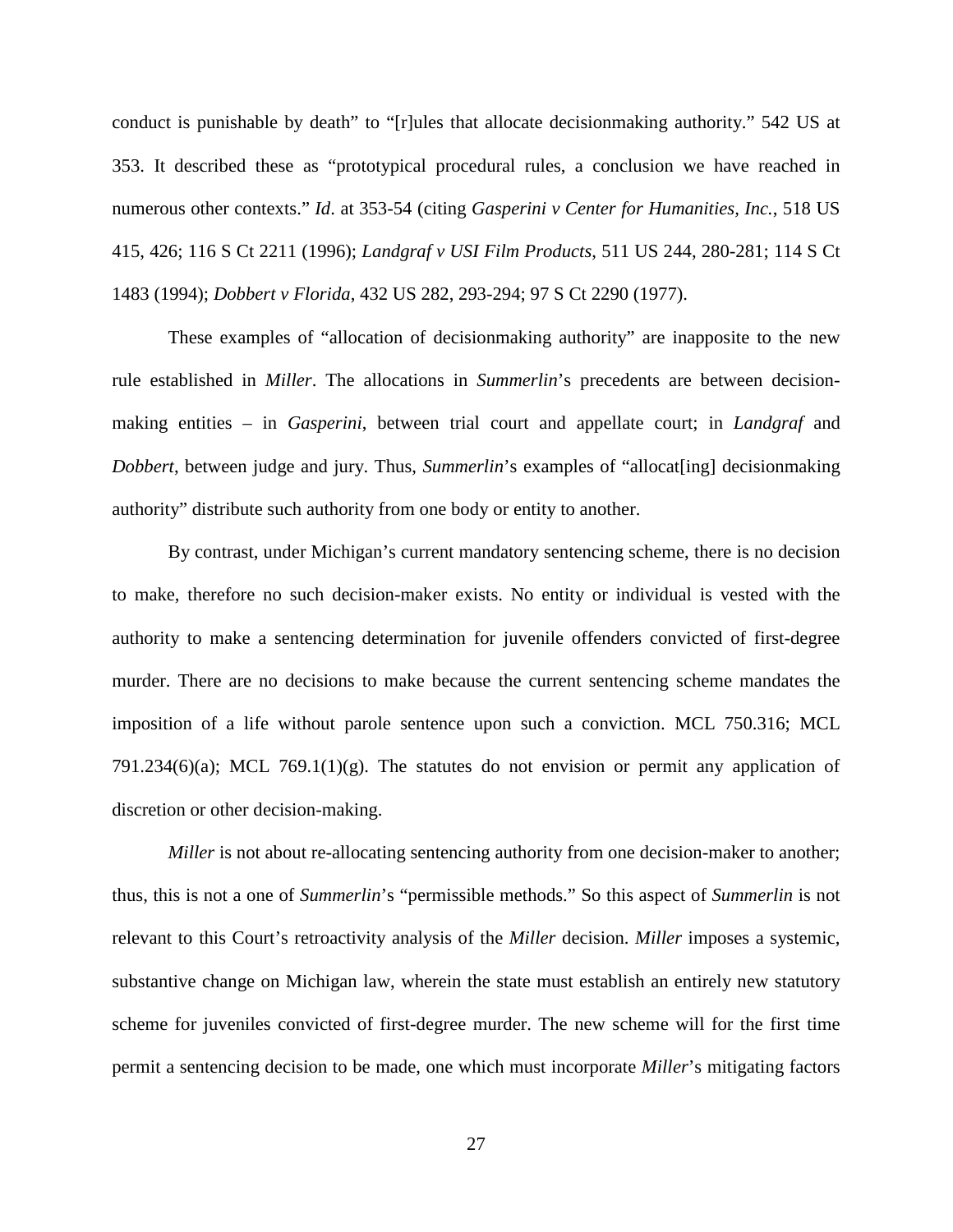of youth.

*Miller* does far more than simply "regulate the manner" of setting a defendant's sentence. It changes juvenile sentencing from a statutory discretionless mandate to individualized sentencing, requiring the introduction and consideration of mitigating evidence. It also makes clear that sentencing options less than life without parole must be available.

As there is no current "manner of determining" the appropriate sentence for juvenile offenders, there is nothing to regulate. *Miller* mandates an entirely new sentencing scheme. That Michigan must determine who will administer the new requirement of individualized sentencing does not render this significant change a "procedural" one.

Are there procedural aspects to *Miller*? Yes, and this has been acknowledged even by courts which ultimately held the decision to be substantive. See, e.g., *State v Ragland*, 836 NW2d 107, 115-16 (Iowa 2013) ("From a broad perspective, *Miller* does mandate a new procedure. Yet, the procedural rule for a hearing is *the result of a substantive change in the law* that prohibits mandatory life-without-parole sentencing.") (emphasis added).

For all the reasons explained above – narrowing the application of mandatory nonparolable life to exclude juveniles, altering the range of the affected class, establishing the "what" in requiring individualized sentencing and the introduction of mitigating evidence, as well as broadening the range of possible sentences available to this category of offender – under *Summerlin*, *Miller* is clearly substantive, and therefore retroactive under *Teague*.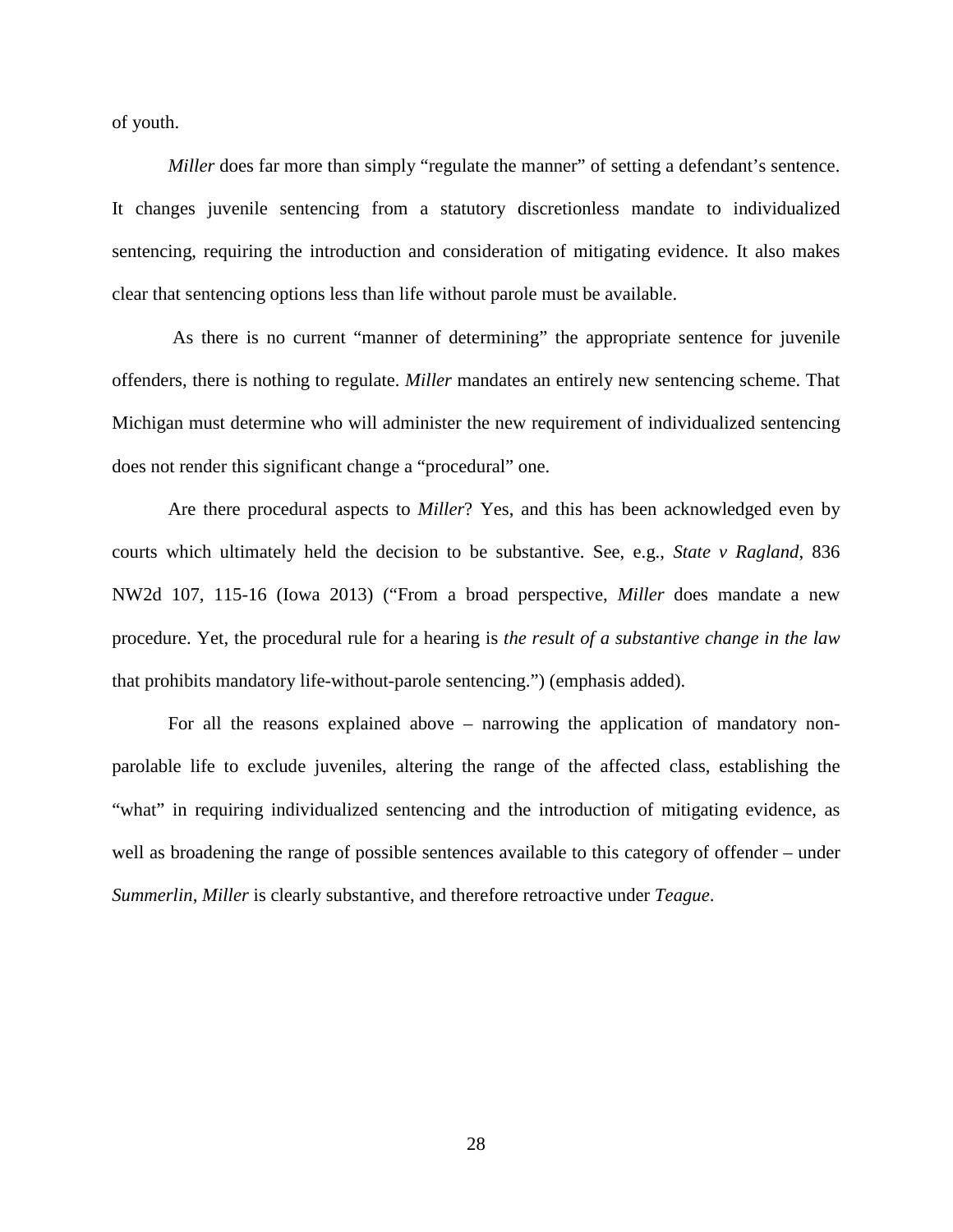## <span id="page-35-0"></span>**II. THE PRINCIPLES OF "EVEN-HANDED JUSTICE" (***TEAGUE***) AND "LOGICAL RELATIONSHIP" (***TYLER V CAIN***) REQUIRE THAT**  *MILLER* **APPLY RETROACTIVELY, IN VIEW OF THE RELIEF THE COURT PROVIDED KUNTRELL JACKSON, WHOSE CASE WAS ON COLLATERAL REVIEW IN** *JACKSON V HOBBS.*

## **Miller** *is retroactive based on both "even-handed justice" and "logical dictate" principles, because the Court purposefully granted certiorari and then relief to Kuntrell Jackson.*

In the *Miller* companion case *Jackson v Hobbs*, the Supreme Court itself established the retroactivity of its decision by granting relief to Kuntrell Jackson. *Teague*, *supra*, and subsequent decisions make clear that the Court will only issue new rules pertaining to petitioners on collateral appeal if it intended the rule to apply all those similarly situated.

The *Miller* Court vacated the sentences of both its defendants. 132 S Ct at 2475. But unlike Evan Miller's direct appeal, Jackson arrived at the Court on collateral appeal, following the Arkansas Supreme Court's dismissal of his state habeas petition. *Id*. at 2461. Even though Jackson's case was on collateral appeal, the Court granted certiorari, decided his case, and ordered his resentencing. This announcement of a new rule in Jackson's case and application to Jackson means that the same rule applies retroactively to all similarly-situated defendants.

As the *Teague* Court explained,

[w]e . . . refuse to announce a new rule in a given case unless the rule would be applied retroactively to the defendant in the case and to all others similarly situated. . . . [This approach] avoids the inequity resulting from the uneven application of new rules to similarly situated defendants. We therefore hold that, implicit in the retroactivity approach we adopt today, is the principle that habeas corpus cannot be used as a vehicle to create new constitutional rules of criminal procedure unless those rules would be applied retroactively to all defendants on collateral review . . .

489 US at 316.

More succinctly, "once a new rule is applied to the defendant in the case announcing the rule, evenhanded justice requires that it be applied retroactively to all who are similarly situated." *Id*. at 300; see also *id*. at 315 ("the harm caused by the failure to treat similarly situated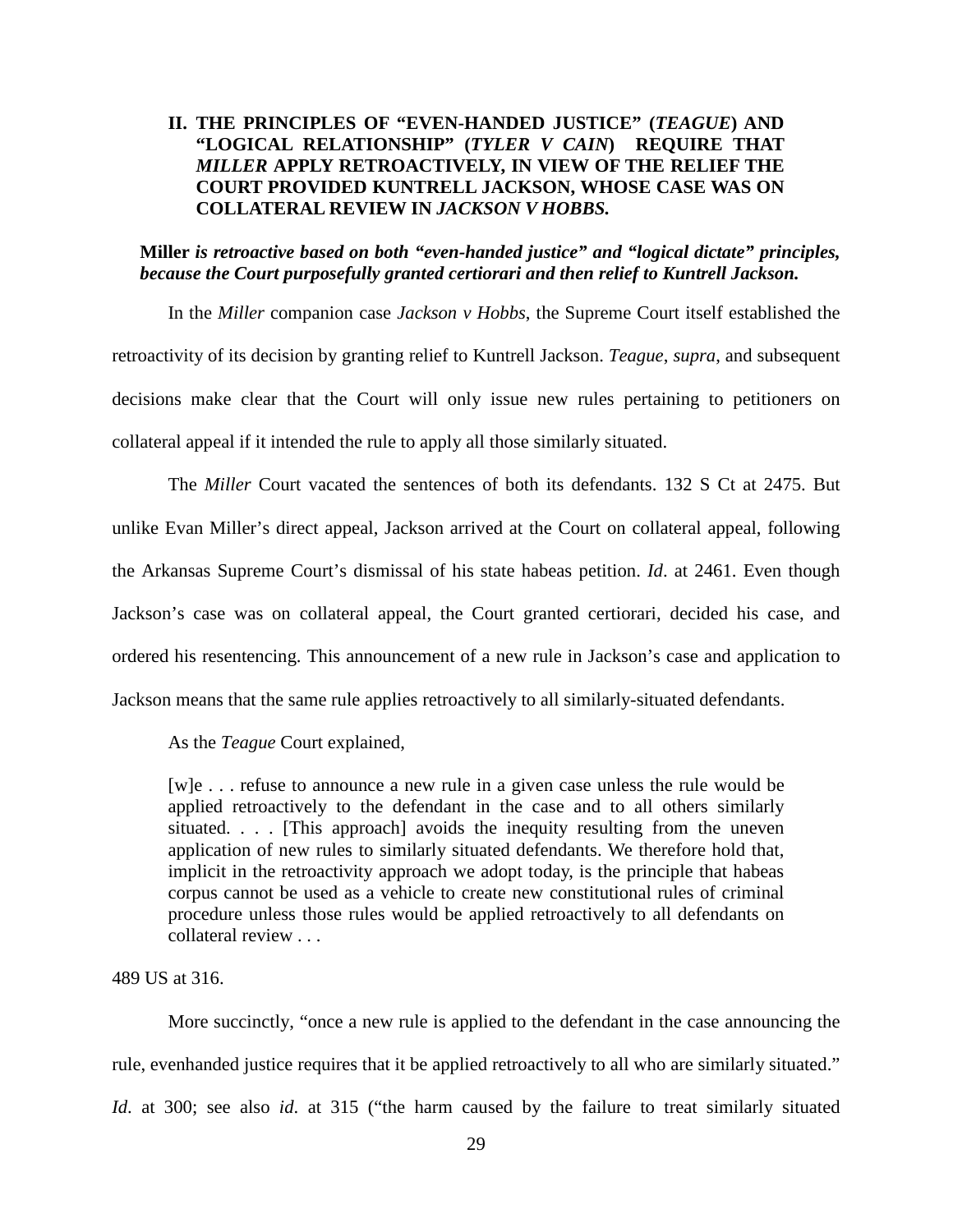defendants alike *cannot be exaggerated*") (emphasis added); *Penry v Lynaugh*, 492 US at 313) (affirming this rule of retroactive application).

Had the Supreme Court not intended for its rule to apply retroactively, it would have granted relief to Evan Miller, but not to Kuntrell Jackson. The Court has expressly drawn that distinction in past cases, abiding by *Teague*'s refusal to announce a new rule unless it would apply retroactively to cases on collateral appeal. Compare *Graham v Collins*, 506 US 461, 466- 467; 113 S Ct 892, 897 (1993) (declining to grant a habeas petition to a defendant because the requested relief required announcement of a new rule) with *Johnson v Texas*, 509 US 350, 352; 113 S Ct 2658, 2661 (1993) (acknowledging that the relief requested was the same as *Graham*, *supra*, but "consider[ing] it without the constraints of *Teague*," because it arose on direct review.)

The dissent in *Miller* also recognized that the new rule would apply to those defendants convicted and sentenced as juveniles to life without parole, regardless of whether their convictions were final. After referring to the over 2,000 prisoners in the United States currently serving such sentences, Chief Justice Roberts noted that "the Court's gratuitous prediction appears to be nothing other than an invitation to overturn life without parole sentences imposed by juries and trial judges." 132 S Ct at 2477, 2480, 2481 (Roberts, C.J., dissenting). The possibility of overturning those sentences would not exist without retroactive application to the vast majority of those prisoners.

The Court of Appeals disagreed that relief to Kuntrell Jackson provides any guidance regarding the retroactivity of the *Miller* decision. 49a. It cited *Caspari v Bohlen*, 510 US 383; 114 S Ct 948, 953 (1994), which held that *Teague* analysis is a threshold question for every

30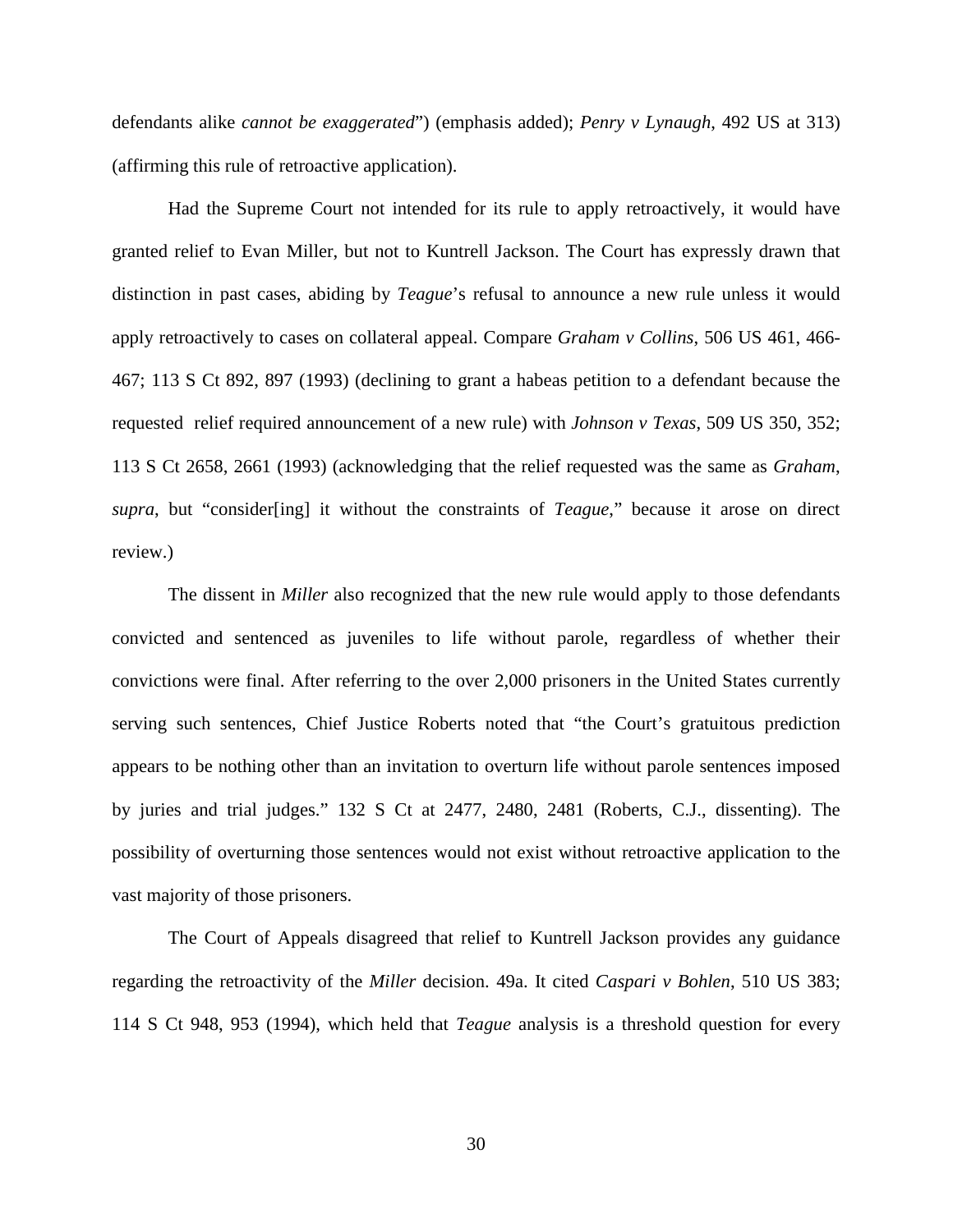habeas case; as well as *Schiro v Farley*, 510 US 222; 114 S Ct 783; 127 L Ed 2d 47 (1994), which acknowledges that a state can waive a *Teague* defense.

Despite the apparent *Teague* waiver by the state in Jackson's case, other state supreme courts which have found *Miller* retroactive have found the *Miller* Court's grant of postconviction relief to be persuasive, and additional support for finding *Miller* retroactive. See, e.g., *Diatchenko v District Attorney*, --- N.E.2d ----, 466 Mass. 655, 2013 WL 6726856, 7 (2013); 265a ("Our conclusion [that *Miller* is substantive and therefore retroactive] is supported by the fact that in *Miller*, 132 S Ct at 2469, 2475, the Supreme Court retroactively applied the rule that it was announcing in that case to the defendant in the companion case who was before the Court on collateral review."); *State v Ragland*, 836 NW2d 107, 116 (Iowa 2013) ("There would have been no reason for the Court to direct such an outcome [an individualized hearing for Jackson] if it did not view the *Miller* rule as applying retroactively to cases on collateral review[,]" and noting that the dissent would not have raised its concerns about invalidating "other cases across the nation" (citing *Miller*, 132 S Ct at 2479–80 (Roberts, C.J., dissenting)), absent a perception of retroactivity); *Jones v State*, 122 So 3d 698, 703 (Miss 2013) (finding that "Miller created a new, substantive rule which should be applied retroactively to cases on collateral review," and determining that finding was supported by the Court's grant of relief to Jackson on collateral review, *id*. at n 5).

"Evenhanded justice" and clear United States Supreme Court case law requires that the rule that provided relief to Kuntrell Jackson apply to those defendants similar situated, those whose convictions are final. This includes Raymond Carp.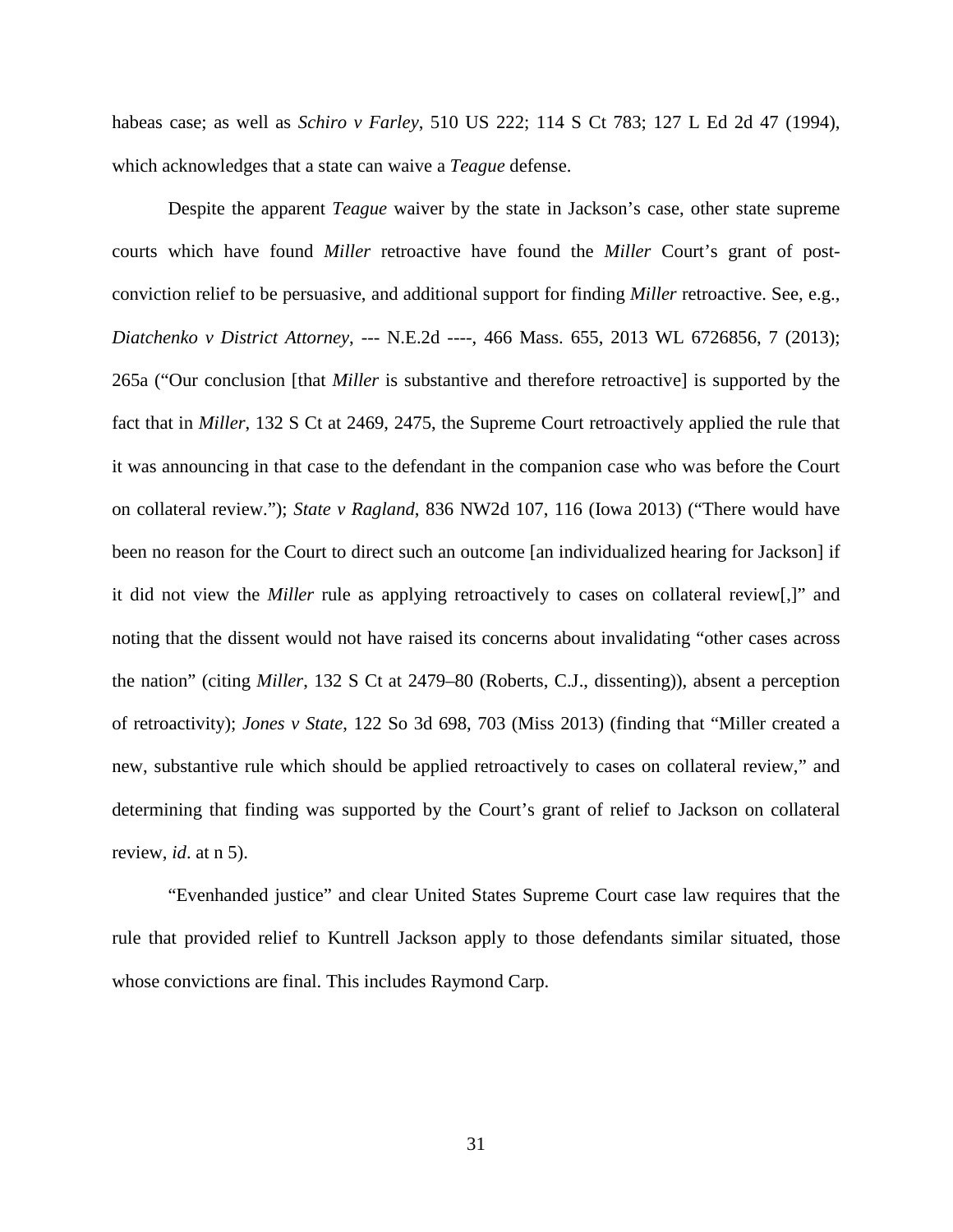*Tyler v Cain*, 533 US 656 (2001), explained another basis to find a new rule retroactive: "through multiple holdings that logically dictate the retroactivity of the new rule." *Id*. at 668 (O'Connor, J., concurring) (citing *id*. at 666) (majority opinion). Justice O'Connor explained:

[I]f we hold in Case One that a particular type of rule applies retroactively to cases on collateral review and hold in Case Two that a given rule is of that particular type, then it necessarily follows that the given rule applies retroactively to cases on collateral review. In such circumstances, we can be said to have "made" the given rule retroactive to cases on collateral review.

*Id.* at 668-69 (O'Connor, J., concurring).<sup>[15](#page-38-0)</sup>

The precedents on which the *Miller* Court relied for its mandate of individualized sentencing included *Woodson v North Carolina*, 428 US 280 (1976); *Lockett v Ohio*, 438 US 586 (1978); *Eddings v Oklahoma*, 455 US 104 (1982); and *Sumner v Shuman*, 483 US 66 (1987). *Woodson* banned mandatory applications of the death penalty, but permitted the sentence if imposed through an individualized sentencing, guided-discretion scheme. *Lockett* and *Eddings* required the defendant to be able to introduce, and the sentencer to evaluate "any mitigating factors, so that the death penalty is reserved only for the most culpable defendants committing the most serious offenses." *Miller*, 132 S Ct at 2467.

*Sumner* is *Tyler*'s "Case One" that applied such cases retroactively to a habeas petitioner. As discussed in section I.A.3., *Sumner* applied the collective ban of *Woodson*, *Lockett*, and *Eddings* on mandatory capital punishment and their requirement of individualized sentencing, to a habeas petitioner. Accord, *Hitchcock v Dugger*, 481 US 393, 398-99 (1987) (applying *Eddings*, *supra*, on collateral review). *Miller* is Case Two. It banned mandatory non-parolable life for

<span id="page-38-0"></span><sup>&</sup>lt;sup>15</sup> Note, however, that *Tyler* was called upon to interpret a narrower question of retroactivity than presented here. That is, whether a new constitutional rule was "made retroactive to cases on collateral review by the Supreme Court," a limitation on an inmate's ability to file a second or successive habeas petition, under the Antiterrorism and Effective Death Penalty Act of 1996 (AEDPA), 28 USC 2244(b)(2)(A). Raymond Carp is of course before this Court on the denial of a motion for relief from judgment brought pursuant to MCR 6.501, *et seq.*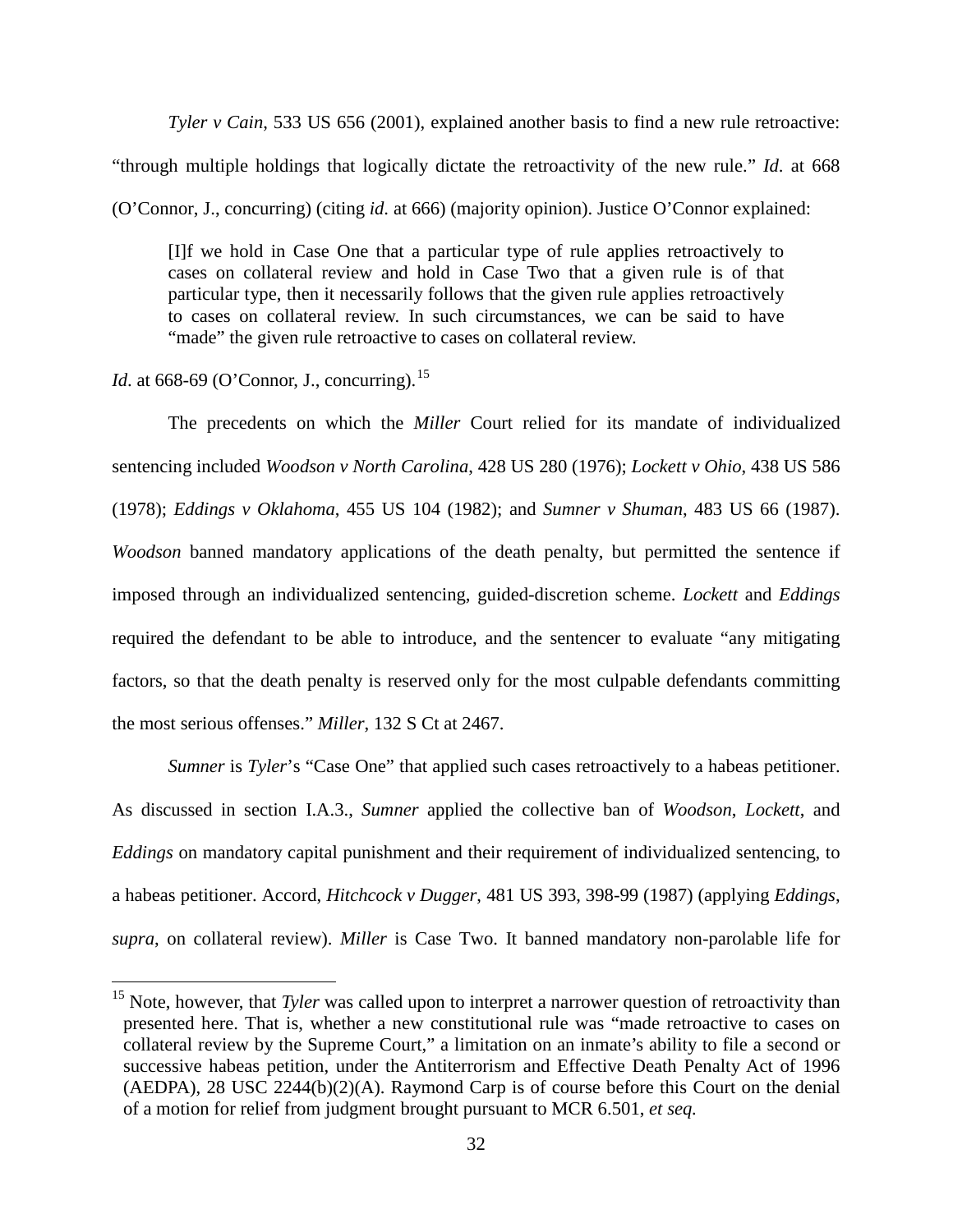juveniles convicted of murder, and established a corresponding requirement of individualized sentencing. *Miller* is thus the same type of rule as that of *Woodson* and *Eddings.* It "necessarily follows" that *Miller* must be applied retroactively to Raymond's case.

*Miller*'s companion case, *Jackson v Hobbs*, also demonstrates *Tyler*'s "logical dictate." The *Miller* Court granted identical relief to Kuntrell Jackson, 132 S Ct at 2475, who was before the Court on collateral review. *Id*. at 2461. As a result, *Jackson* may be taken as *Tyler*'s Case One (the rule applies retroactively), and *Miller* itself as Case Two (the rule and relief are identical).

Read together, *Teague*'s "evenhanded justice" and *Tyler*'s "logical dictate" demonstrate that relief to Kuntrell Jackson should also mean retroactive relief for Raymond Carp.

## <span id="page-39-0"></span>**III.** *MILLER* **APPLIES RETROACTIVELY UNDER** *PEOPLE V MAXSON***, AS THE PURPOSE OF ITS NEW RULE RELATES TO THE VERY INTEGRITY OF THE FACT-FINDING PROCESS, DEFENDANT-APPELLANT SUFFERED ACTUAL HARM IN RELIANCE ON THE OLD RULE, AND THE EFFECT ON THE ADMINISTRATION OF JUSTICE IS MINIMAL**

In addition to being retroactive under federal case law, state precedents dictate that *Miller* be applied retroactively. All three prongs of the retroactivity test of *People v Maxson*, *infra*, support finding that *Miller* should apply to Raymond Carp. That is, (1), the purpose of *Miller*'s new rule relates to the very integrity of the fact-finding process, (2), Raymond suffered actual harm in detrimental reliance on the old rule, and (3), the effect of retroactive application on the administration of justice is minimal. This conclusion is supported by this Court's precedent, providing retroactive relief to defendants sentenced to life without parole in *People v Bullock*, 440 Mich 15; 485 NW2d 866 (1992).

A state may make its own determination on the retroactivity of a new rule, and may give it broader effect than that available under federal retroactivity analysis. *People v Maxson*, 482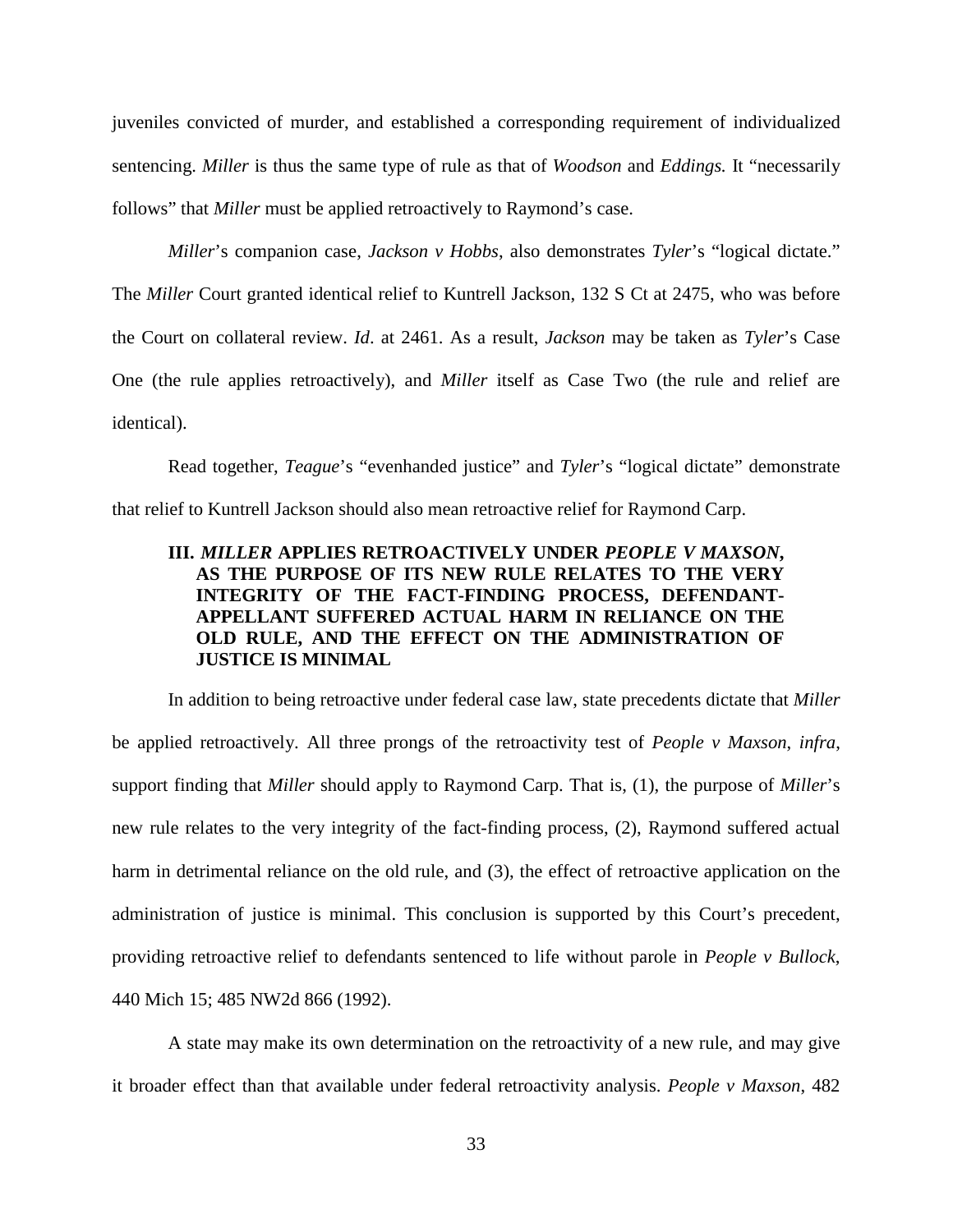Mich 385, 392; 759 NW2d 817, 822 (2008) (citing *Danforth v Minnesota*, 552 US 264; 128 S Ct 1029, 1045 (2008)). *Danforth* expressly observed that *Teague*, *supra*, "was tailored to the unique context of federal habeas and therefore had no bearing on whether States could provide broader relief in their own postconviction proceedings," and that Justice O'Connor's opinion in *Teague*  "clearly indicate[d]" that limitation. 522 US at 277, 278. Here, Raymond Carp's case is before this Court under such a state post-conviction proceeding.

For state-based retroactivity analysis, Michigan courts apply a three-pronged test, evaluating "(1) the purpose of the new rules; (2) the general reliance on the old rule[;] and (3) the effect of retroactive application of the new rule on the administration of justice." *Maxson*, 482 Mich at 393. (This inquiry is identical to that of *Linkletter v Walker*, 318 US 618, discussed in section I.A.3.)

The first prong, purpose, favors retroactivity. Rules addressing the question of guilt or innocence should be found retroactive; those which "do[] not affect the integrity of the factfinding process should be given prospective effect." *Maxson*, 482 Mich at 393 (quoting *People v Sexton*, 458 Mich 43, 63; 580 NW2d 404 (1998)). United States Supreme Court precedents and those of this Court have expressly held that sentencing implicates the fact-finding process.

In *McConnell v Rhay*, 393 US 2; 89 S Ct 32 (1968), the United States Supreme Court connected sentencing directly to *'the very integrity of the fact-finding process*.'" *Id* 3-4 (citing *Linkletter*, *supra*) (emphasis added). It explained: "[T]he necessity for the aid of counsel in marshaling the facts, *introducing evidence of mitigating circumstances* and in general aiding and assisting the defendant to present his case as to sentence is apparent." *McConnell*, 393 US at 4 (quoting *Mempa v Rhay*, 389 US 128, 135; 88 S Ct 254 (1967)) (emphasis added). The *Mempa* Court affirmed a defendant's right to counsel at sentencing; *McConnell* held that *Mempa* applied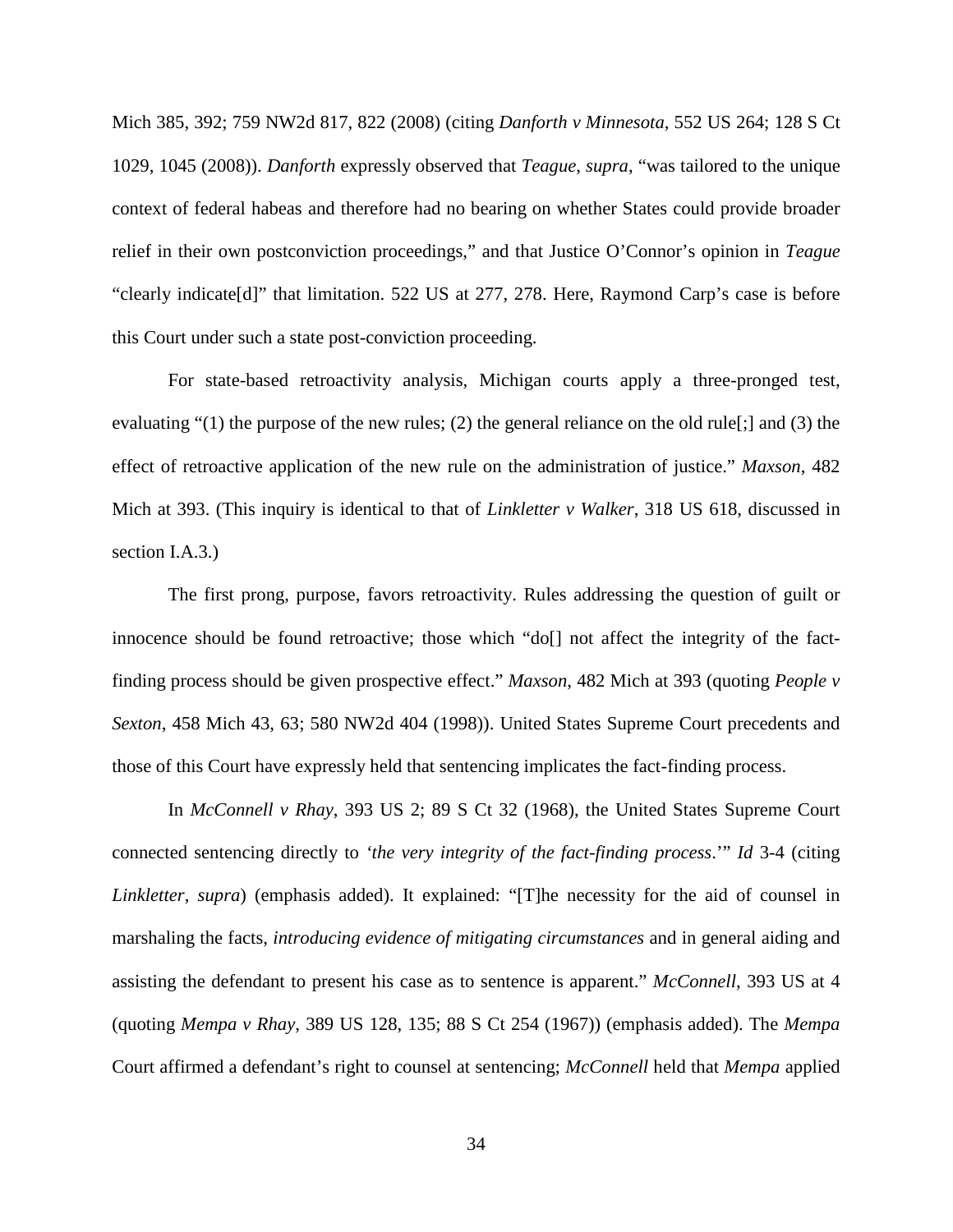retroactively.

This Court's decision in *People v Holcomb*, 395 Mich 326; 235 NW2d 343 (1975) is in accord. In that case, this Court cited *Mempa*, *supra*, and *McConnell*, *supra*, in acknowledging that the right to counsel cases link different phases of the criminal justice process, including sentencing, to *Linkletter*'s "very integrity of the fact-finding process." *Id*. at 336, n 7.

The *Maxson* decision relied upon *People v Sexton*, *supra,* which provides an additional example to aid analysis of the "purpose" prong. The *Sexton* decision analyzed the potential retroactivity of *People v Bender*, 452 Mich 594; 551 NW2d 71 (1996) (holding that police must inform a suspect that "a retained attorney is immediately available to consult with him," and that failure to do so before confession "precludes a knowing and intelligent waiver of his rights to remain silent and to counsel." *Id*. at 597). The *Sexton* Court reasoned that *Bender*'s purpose did not support a finding of retroactivity:

Because the doctrinal foundation for the *Bender* rule is prophylactic and aimed at preventing police misconduct that does not affect the truth-finding process, it is amenable to prospective application. Because the police acted in full compliance with the law as it existed at the time, the purpose of preventing police misconduct will in no way be served by retroactive application. The rule, by its nature, can only have a prospective effect on police conduct.

458 Mich at 63.

By comparison, the purpose of *Miller*'s rule is not prophylactic, nor directed at preventing future misconduct. It redresses the unconstitutional, disproportionate sentences currently being served by juveniles convicted of first-degree murder. These excessively harsh sentences were imposed as a matter of law, in violation of the Eighth Amendment's requirement of individualized sentencing for the most severe punishment Michigan imposes. Such sentences should be "uncommon," applying to the "rare juvenile [evidencing] irreparable corruption." *Miller*, 132 S Ct at 2469. Thus the sentences of the vast majority of those juveniles serving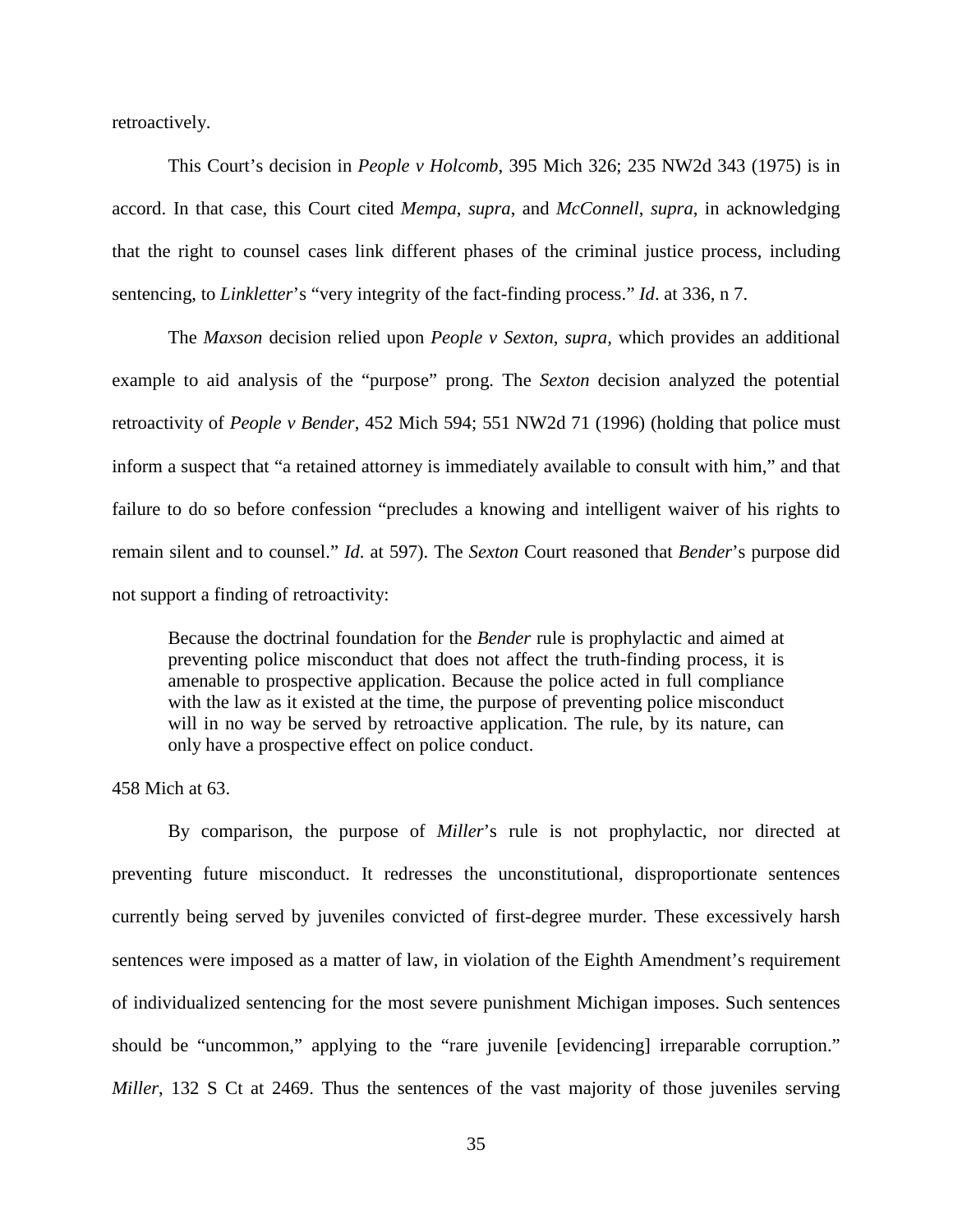mandatory non-parolable life are in violation of the Eighth Amendment now, not at some future date.

In sum, *Miller*'s purposes demand retroactive treatment. The individualized sentencing *Miller* requires directly invokes *Mempa* and *McConnell*'s fact-finding process — marshaling facts, introducing mitigating evidence, and presenting the defendant's case. Applying *Sexton*, and holding that under *Miller*, Michigan's sentencing scheme is unconstitutional is not futureoriented or prophylactic. It redresses sentences currently being served in violation of the constitution.

The second prong, reliance, also calls for retroactive application. Detrimental reliance requires a demonstration of actual harm, that relying on the old rule precluded relief. *Maxson*, 482 Mich at 396. The *Maxson* Court evaluated the retroactivity of *Halbert v Michigan*, 545 US 605; 125 S Ct 2582 (2005), which required the appointment of appellate counsel on first-tier review for defendants who were convicted by plea. The Court characterized the extent of detrimental reliance among its class of defendants "remarkably minimal," because 97% to 99% of those affected would not have received relief under the new rule. *Id*. at 397. By contrast, Raymond's case demonstrates detrimental reliance and the high likelihood of relief.

Again, the *Miller* decision envisions that life without parole sentences – when the mitigating aspects of youth are considered – will be "uncommon." 132 S Ct at 2469. This indicates that courts that consider *Miller*'s youth-related factors for sentencing will, more often than not, arrive at a lesser sentence.

In addition, due to the harshness of a life without parole sentence – the most severe sanction Michigan imposes on any offender – "relief" has a very low bar. Relief could be found in the form of a life sentence with the possibility of parole consideration, or a lengthy – even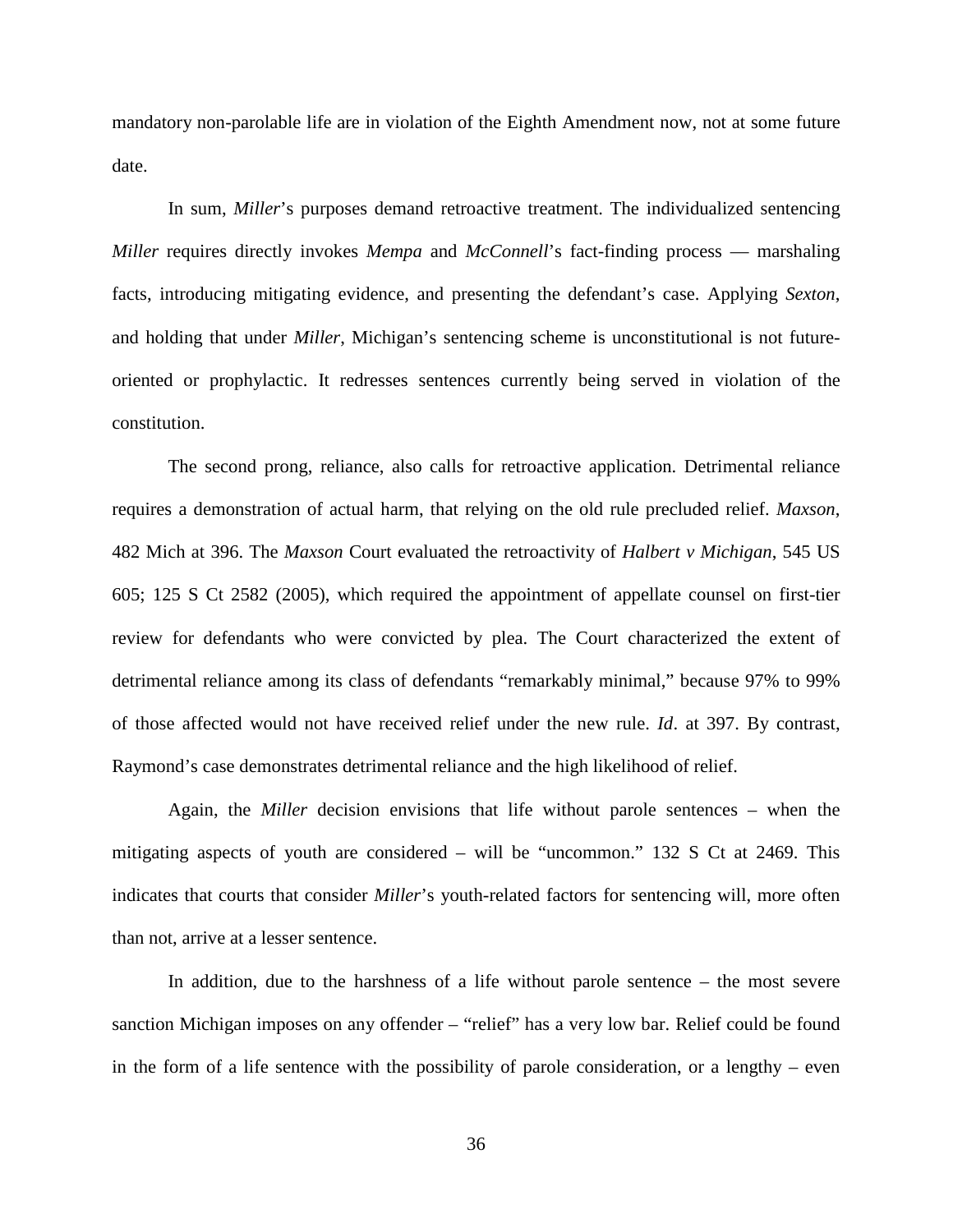several decades long – term of years sentence. Either would constitute relief against the current guarantee that Raymond will die in prison.

Against that low bar, the application of the *Miller* factors to the facts of Raymond's case demonstrates the likelihood of potential relief and the actual harm incurred by reliance on the previous scheme. *Miller* said,

Mandatory life without parole for a juvenile . . . . prevents taking into account the family and home environment that surrounds him—and from which he cannot usually extricate himself—no matter how brutal or dysfunctional. It neglects the circumstances of the homicide offense, including the extent of his participation in the conduct and the way familial and peer pressures may have affected him. Indeed, it ignores that he might have been charged and convicted of a lesser offense if not for incompetencies associated with youth—for example, his inability to deal with police officers or prosecutors (including on a plea agreement) or his incapacity to assist his own attorneys. . . . And finally, this mandatory punishment disregards the possibility of rehabilitation even when the circumstances most suggest it.

132 S Ct at 2468. So many of these factors are demonstrated by the record in Raymond's case:

- "The [brutal, dysfunctional] family and home environment" for Raymond included a half-brother – Gorecki, his co-defendant – with a history of violence and drug use. 100a, 125a. Their mother and stepfather moved out of their own home, with Raymond, to avoid Gorecki. 83a-84a, 88a, 103a. Gorecki's drug use led to him being kicked out of the family home. 100a. Family members had called the police on Gorecki, and were advised to get a restraining order against him. 88a.
- "The way familial and peer pressures may have affected him": Raymond's participation in Ms. McNeely's murder was undoubtedly influenced by his relationship with Gorecki, seven years his senior, as well as by Raymond's likely fear of him. 79a.
- "The extent of his participation." Trial testimony demonstrated the disparate levels of responsibility between Raymond and the much older Gorecki, who, the night of Mary Ann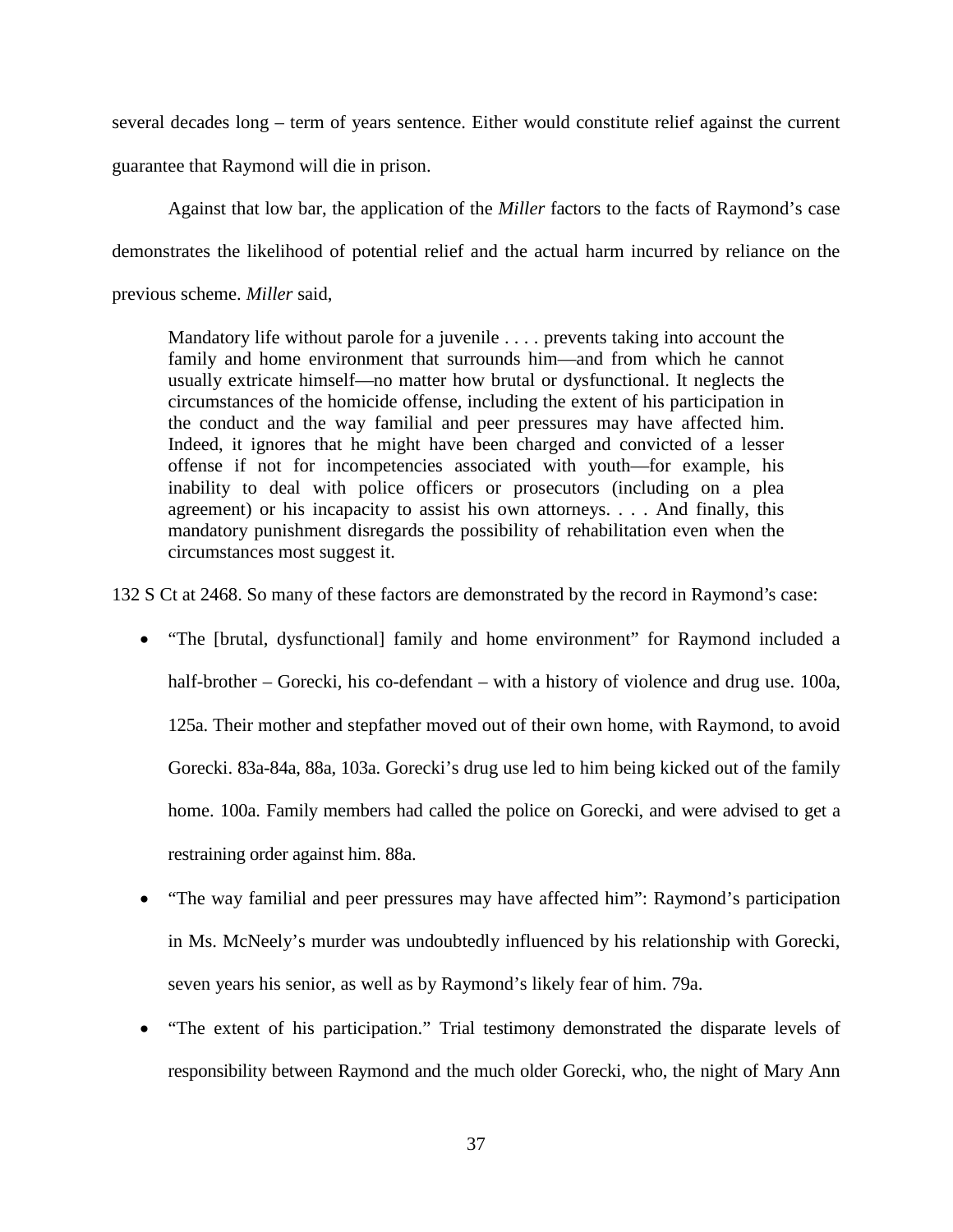McNeely's murder, attacked his own girlfriend, initiated the fight with Ms. McNeely, stole her purse but proceeded to murder her anyway, and ordered Raymond's involvement in the crime. The trial record also reflects the absence of blood on the clothes Raymond wore the night of the murder, 179a; and his pattern of passivity in the face of Gorecki's violence. 121a-122a, 184a.

The relative extent of Raymond's participation is further illustrated by comparing Raymond's and Gorecki's prosecutions. The prosecutor advanced an aiding and abetting theory for Raymond. 337a. Gorecki was charged and convicted of a torture count, MCL 750.85. 324a. Raymond was not so charged.

- "The possibility of rehabilitation." Raymond had no prior record. 245a, 247a.<sup>[16](#page-44-0)</sup> Moreover, his suicide attempt a week after Ms. McNeely's murder demonstrates his remorse, 65a, 73a; as does the trial testimony about Raymond being upset, crying, and expressing guilt after the murder. 114a-115a, 175a-178a.
- "His inability to deal with police officers or prosecutors (including on a plea agreement)" is demonstrated by Raymond's rejection of a favorable plea offer. On the fourth day of trial, the prosecutor extended a plea offer of one count of second-degree murder. 151a. The prosecutor stated that the sentencing guidelines were "a range of 180 months, to 300, indicating that this Defendant could get as little as 15 years." *Id*. The trial court reviewed the sentence of the next worst charge, armed robbery, and determined that its sentence "would be within the parameters of the guidelines." 153a. It expressed no objection to the

<span id="page-44-0"></span> $16$  Compare the record in Evan Miller's case, where the Court characterized his criminal history as "limited —two instances of truancy and one of 'second-degree criminal mischief.'"*Miller*, 132 S Ct at 2469. The record also included abuse, neglect, foster care, and multiple suicide attempts. *Id*. The Court observed that "a sentencer needed to examine all these circumstances before concluding that life without any possibility of parole was the appropriate penalty." *Id*.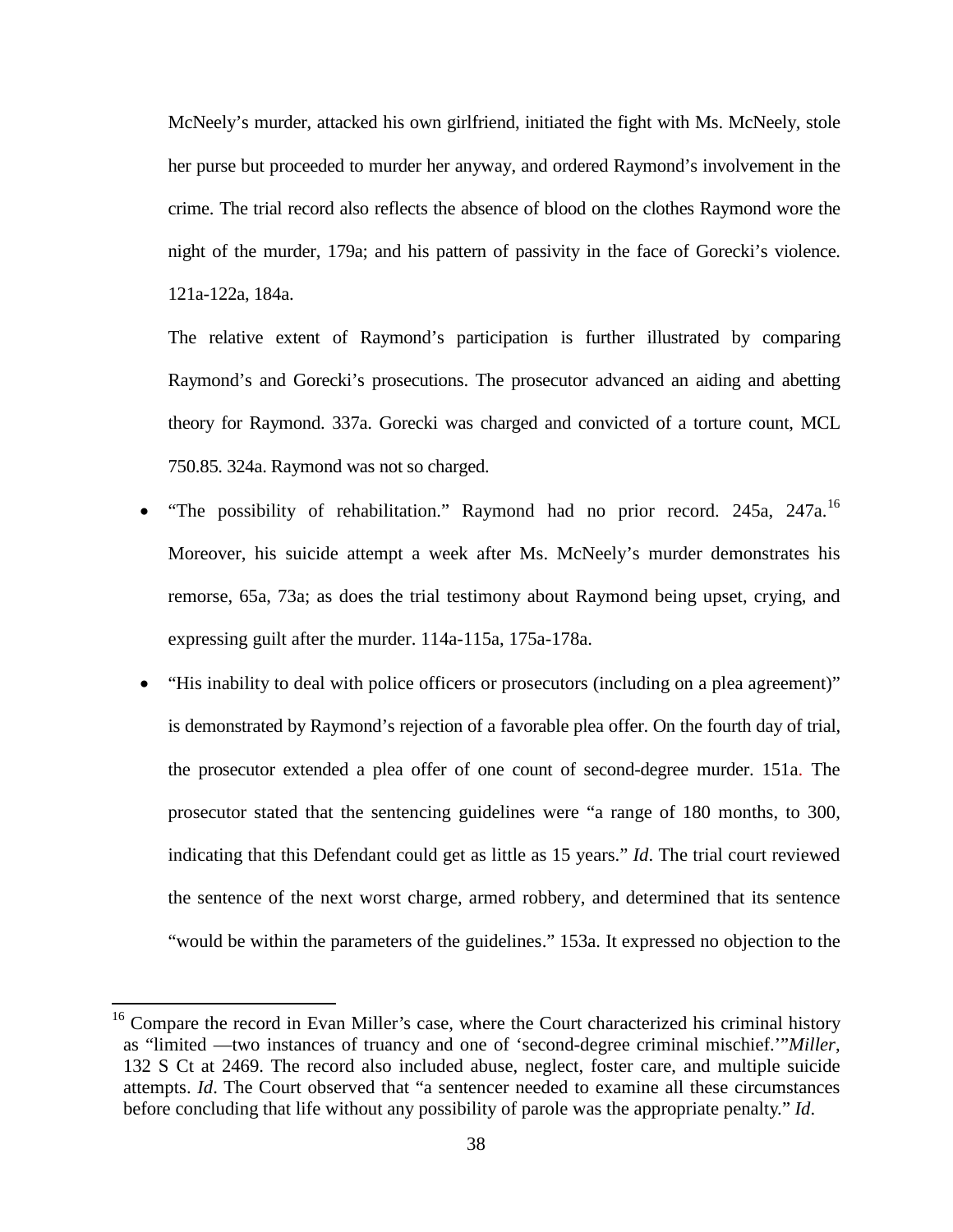offer of second-degree murder. The court did make clear its obligation to sentence Raymond to life without parole if he was found guilty of first-degree murder. *Id*.

After an hour and a half recess to discuss the offer, Raymond's defense attorney reported to the court that Raymond (at 15 years of age) "knows what's going on, he understands what's going on, and has instructed me to reject the People's plea offer of – as offered." 161a.

*Miller*'s guidance is pertinent to the trial court's comments at sentencing, when the judge expressed his incomprehension over Raymond's failure to "escape" and seek assistance for Ms. McNeely. 248a-249a. The *Miller* decision responds to those concerns directly, observing that "children are more vulnerable to negative influences and outside pressures, including from their family and peers; they . . . *lack the ability to extricate themselves from horrific, crime-producing settings*." 132 S Ct at 2464 (citations, internal quotation marks and alterations omitted) (emphasis added). Perhaps even more on point is *Miller*'s grant of relief to Evan Miller, who the Court acknowledges "committed a vicious murder" – yet still merited relief. 132 S Ct at 2469.

The facts and circumstances related above support a finding that a sentencing court informed by *Miller* and considering its mitigating factors would very likely not have sentenced Raymond to non-parolable life. *Miller* explains what the sentencing court found incomprehensible – Raymond's failure to extricate himself from the murder scene. Coupled with the same judge's apparent lack of objection to the second degree murder plea offer, four days into trial, it is reasonable to conclude that Raymond would not be found to be that "rare juvenile offender whose crime reflects irreparable corruption," most deserving of life without parole, that "harshest possible penalty." *Miller*, 132 S Ct at 2469.

This likelihood of relief under the new rule demonstrates actual harm from reliance on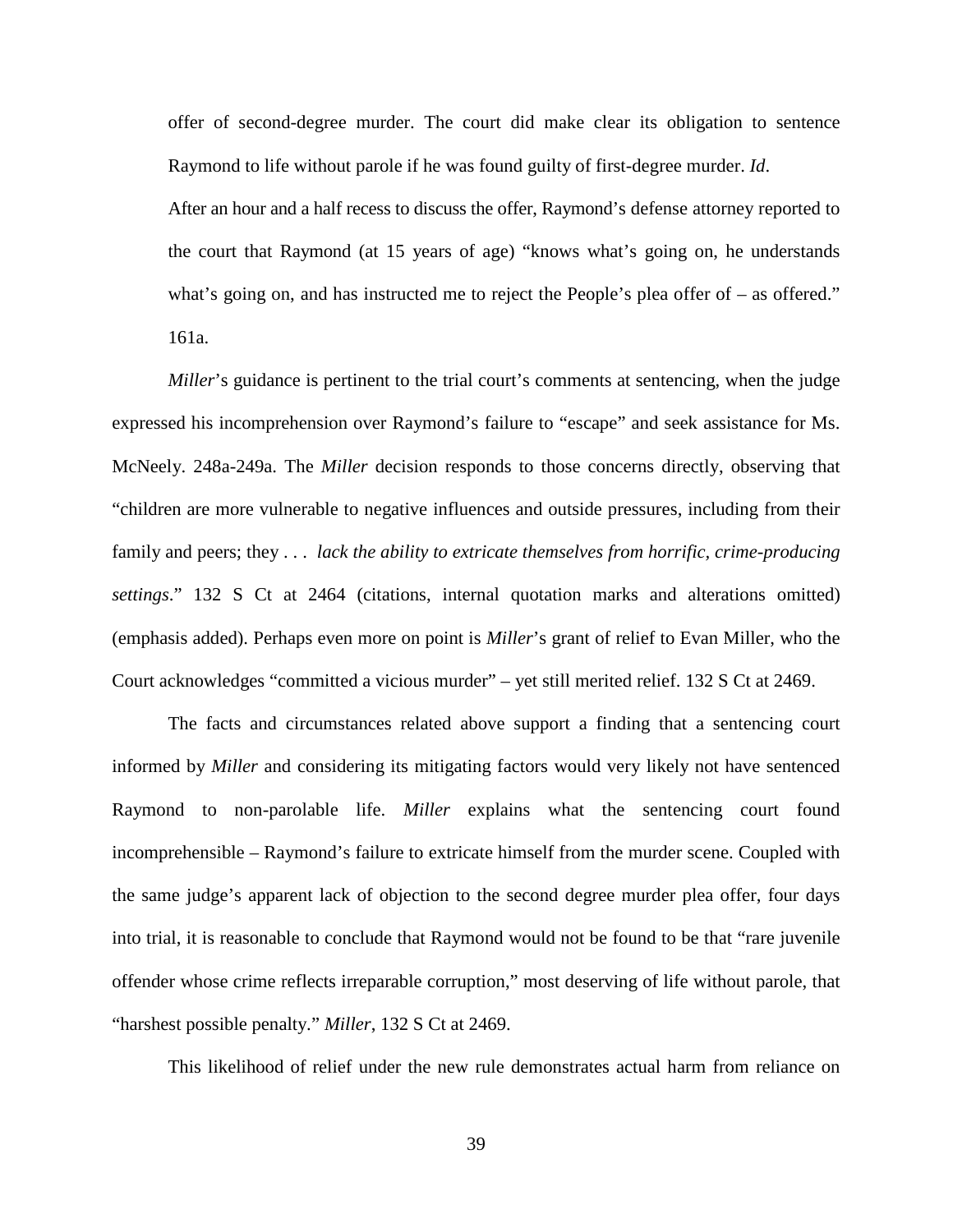the prior sentencing scheme. Had *Miller* been in effect, had his sentencer been required to consider and give effect to the mitigating aspects of the record above, Raymond might *still* have received a long term-of-years sentence. He might have been sentenced to parolable life. Either – measured against life without parole – represents relief that proves detrimental reliance.

Finally, *Maxson*'s third prong, which assesses the impact of a new rule on the administration of justice, also supports retroactivity. A comparison to the facts underlying the *Maxson* decision demonstrates that the impact of retroactive application of *Miller* will be relatively minimal, and well within the capabilities and resources of Michigan courts.

The population of defendants to whom *Miller* applies is known and has been identified as approximately 360 individuals in the Michigan Department of Corrections (MDOC).<sup>[17](#page-46-0)</sup> In St. Clair County, where Raymond was convicted, four individuals (on information and belief) would be candidates for re-sentencing if *Miller* is applies retroactively. Otherwise, the 360 individuals are distributed across the state. Again on information and belief, the counties with the largest populations of affected defendants are also those with the largest numbers of circuit court judges and volunteer attorneys.

By contrast, the *Maxson* decision characterized the potential impact of the *Halbert* decision on the criminal justice system as "markedly adverse . . . as presumably significant numbers of the incarcerated population would be entitled to avail themselves of appointed counsel and new appeals, despite having knowingly and intelligently pleaded guilty to criminal

<span id="page-46-0"></span><sup>&</sup>lt;sup>17</sup> See, e.g., Dec. 2, 2013, Press Release from the Office of the Michigan Attorney General, "Schuette Announces He Will Appeal Federal Court Ruling Opening Door for Parole for Teenage Murderers," ("Michigan Attorney General Bill Schuette today announced he will appeal a ruling by a federal court opening the door for parole for approximately 360 teenage murderers currently serving life sentence without the possibility of parole."); available at http://www.michigan.gov/ag/0,4534,7-164-46849 47203-317347--,00.html (last accessed Jan. 12, 2014.)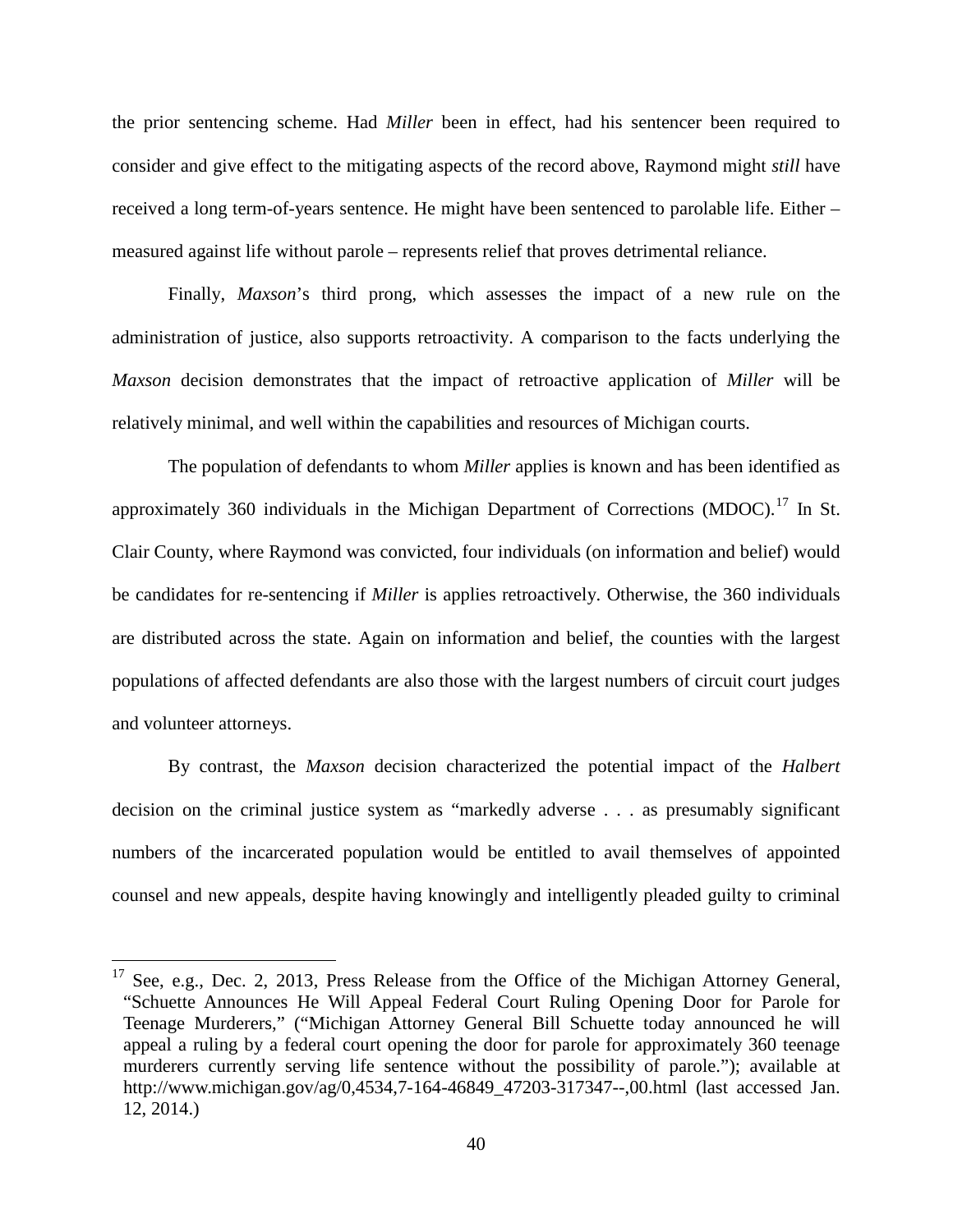conduct while represented by counsel." 482 Mich at 397-98. Those "significant numbers" could have been as much as half the prison population or more. See *Kowalski v Tesmer*, 543 US 125, 140; 125 S Ct 564, 574 (2004) (Ginsburg, J., dissenting) (citation omitted) (noting that nationally, approximately 80% of state felony defendants use appointed attorneys, and of those defendants, approximately 70% plead guilty). Retroactive application of *Halbert* could have distributed thousands of cases across a Court of Appeals bench of only 28 judges. By contrast, applying *Miller* retroactively would distribute approximately 360 cases over a state-wide circuit court bench that is considerably larger.

Furthermore, the *Miller* remedy is re-sentencing, not the greater burden of re-trial. The United States Supreme Court's decision in *Robinson v Neil* minimized similar resource concerns under the reliance factor (applying *Linkletter*) when it observed that *Furman v Georgia* only denied the states the authority to impose an unconstitutional sentence, but did not require the "redetermination of the factual question" (in other words, a trial). *Robinson*, 409 US at 509 (citing *Furman*, 408 US 238 (1972)). As here, the unconstitutionally imposed sentence "could be isolated and excised without requiring the State to begin the entire factfinding process anew." *Id*. at 510.

Granted, applying *Miller* to resentencing will require the opportunity to offer and have considered mitigating evidence corresponding with the decision's guidance. But the demand on the criminal justice system will likely be lessened by the potential offering of sentencing agreements for appropriate cases (perhaps corresponding with plea offers previously made, as those represent a contemporaneous determination of appropriate alternative sentences).

Further, justice is best served by the mitigation of excessively harsh sentences, and not by perpetuating those imposed in violation of the Eighth Amendment. Justice is not served when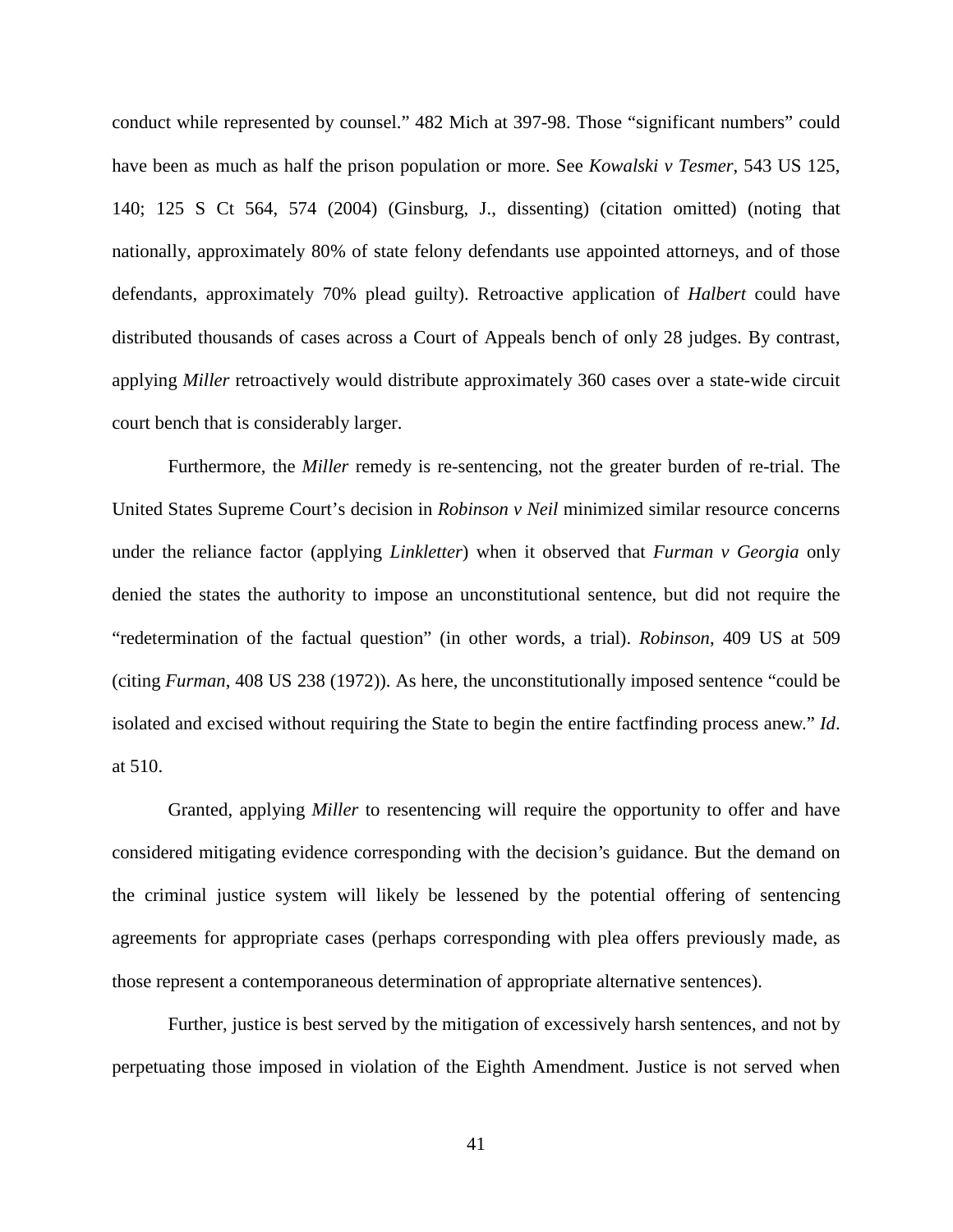individuals continue to be incarcerated long beyond any penological justification. See *Miller*, 132 S Ct at 2465. The annual cost to house an inmate in the MDOC is over \$34,000.<sup>[18](#page-48-0)</sup> A single year removed from Raymond's sentence and the sentences of the other 360 juvenile inmates represents over \$12 million in costs to the state.

And that figure is potentially quite conservative. Consider *Miller*'s observation that life without parole sentences will be "uncommon" and imposed on the "rare juvenile offender." 132 S Ct at 2469. With retroactive application, the sentences of this population could be revised and reduced for appropriate individuals as a result of *Miller* and *Graham*'s "meaningful opportunity to obtain release based on demonstrated maturity and rehabilitation." *Id*. If only half of those juveniles currently in the MDOC obtain release in their last ten years of life by demonstrating that they qualify for such relief, the savings to the state of Michigan would be over \$60 million, not even accounting for the avoided increased costs of end-of-life medical care.

The *Maxson* Court justified its finding *against* retroactivity for *Halbert* by observing that finality "serves the State's goal of rehabilitating those who commit crimes because rehabilitation demands that the convicted defendant realize that he is justly subject to sanction, that he stands in need of rehabilitation." 482 Mich at 398 (citation and alterations omitted). Here, a decision of non-retroactivity would be paradoxical, because it would undermine that aspect of the state's interests. Indeed, *Miller*'s (and *Graham*'s) objections to sending juveniles away for life include the loss of the opportunity for rehabilitation: "A sentence of life imprisonment without parole . . . . forswears altogether the rehabilitative ideal." *Graham*, 560 US at 74.

Finally, the conclusion of the *Maxson* analysis is supported by this Court's interpretation

<span id="page-48-0"></span> <sup>18</sup> Michigan Department of Corrections, 2011 Annual Report, *available at [http://michigan.gov/documents/corrections/2011\\_Annual\\_Report\\_425826\\_7.pdf](http://michigan.gov/documents/corrections/2011_Annual_Report_425826_7.pdf)* (most recent report available).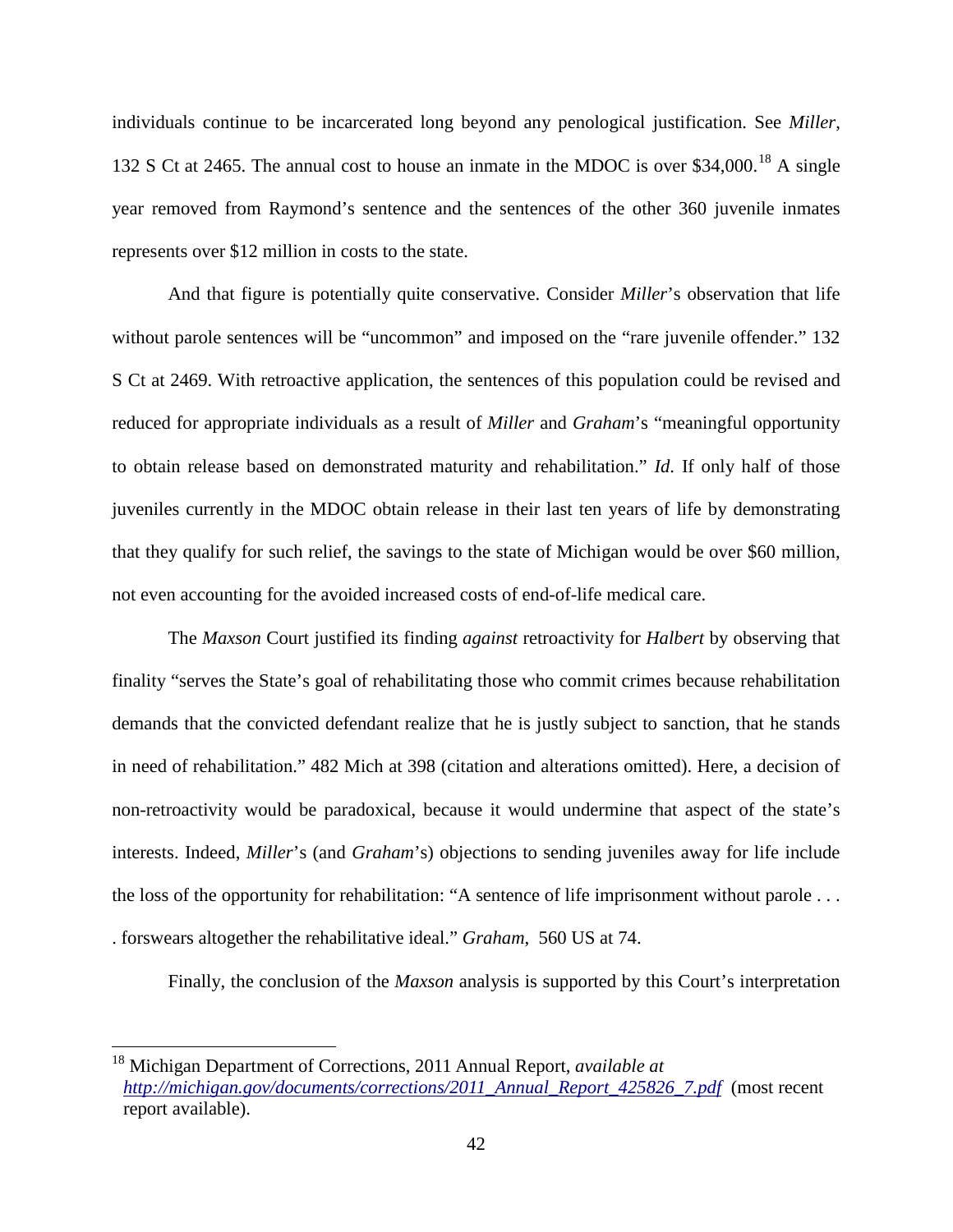of the Michigan Constitution. Mandatory juvenile life without parole violates the state constitution, which provides that "cruel *or* unusual punishment shall not be inflicted." Mich Const. Art. I § 16 (emphasis added). Though the language of this provision is similar to the Eighth Amendment to the United States Constitution, it is not identical and the two clauses are not coextensive. Michigan courts "have the authority to interpret the Michigan Constitution more expansively than the United States Constitution" and have "afforded greater protection under the Michigan Constitution, or Michigan case law, in many areas," including the area of disproportionate punishment. *People v Bullock*, 440 Mich 15, 29 n 9, 40-41; 485 NW2d 866 (1992).

The *Miller* Court held that "mandatory life without parole for those under the age of 18 at the time of their crimes violates the Eighth Amendment's prohibition on "cruel and unusual punishments." 132 S Ct at 2460. However, the dissents in *Miller* found the mandatory imposition of life without parole not to be unusual. See, e.g., *id.* at 2477 (Roberts, C.J., dissenting) ("Today, the Court invokes that Amendment to ban a punishment that the Court does not itself characterize as unusual[.]"); see also *Harmelin v Michigan*, 501 US 957, 994-995; 111 S Ct 2680 (1991) ("Severe, mandatory penalties may be cruel, but they are not unusual in the constitutional sense . . ."). But Michigan's Constitution is violated if a punishment is found to be *either* cruel or unusual. Mich Const. Art. I § 16; *Bullock*, 440 Mich at 41 ("[T]he people of Michigan, speaking through their constitution, have forbidden the imposition of cruel or unusual punishments[.]").

In *Bullock*, this Court determined that state constitution's cruel or unusual punishment protection was broader than the analogous federal provision; it struck down the "no parole" provision of a drug sentencing statute found constitutional by the United States Supreme Court in *Harmelin*, *supra*. *Bullock*, 440 Mich at 37, 42. The Court then extended relief retroactively to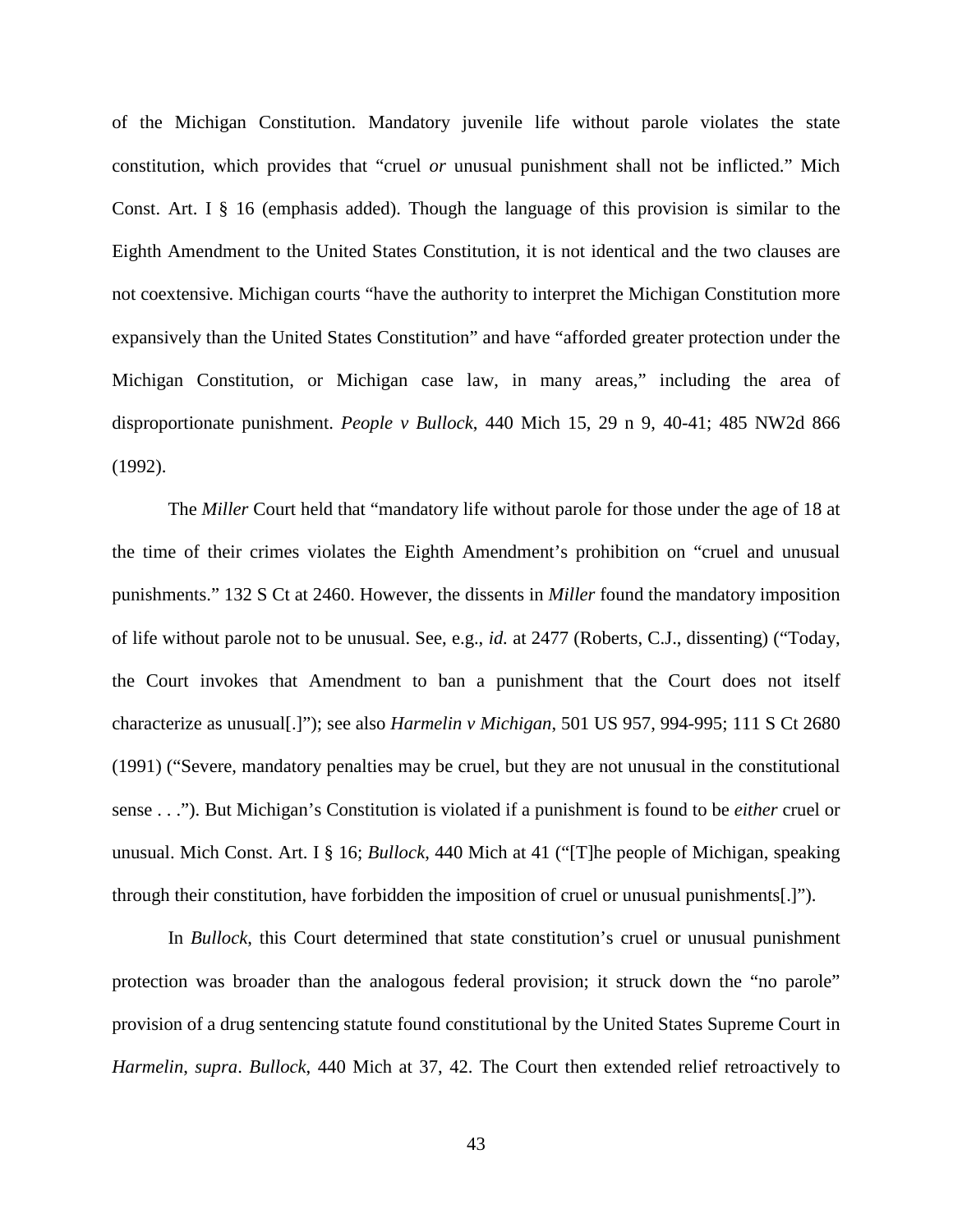"all others who have been sentenced under the same penalty and for the same offense. . ." *Id*. at 42. This Court's decision in *Bullock* supports the *Maxson* analysis above, in its conclusion that relief from Michigan's disproportionately severe punishment as applied to juveniles should extend retroactively to Raymond Carp.

## <span id="page-50-0"></span>**IV. WHERE FEDERAL AND OTHER STATE COURT DECISIONS PROVIDE NO CLEAR DIRECTION, THIS COURT MUST DECIDE THE QUESTION OF** *MILLER* **RETROACTIVITY FOR THE STATE OF MICHIGAN.**

Both federal circuit courts and state appellate courts have addressed the question of *Miller* retroactivity, but no clear consensus has emerged.

Jurisdictions which have found *Miller* retroactive include the following:

- The Supreme Judicial Court of Massachusetts: *Diatchenko v. District Attorney for Dist*., -- N.E.2d ----, 466 Mass. 655, 2013 WL 6726856 (2013), 253a (*Miller*'s new rule is substantive, as a categorical bar on mandatory life without parole on a specific class, juveniles convicted of murder; also finding relief to Kuntrell Jackson requires retroactive treatment under *Teague*'s principle of even-handed justice.)
- The Supreme Court of Iowa: *State v. Ragland*, 836 NW2d 107 (2013) (acknowledging that "*Miller* does mandate a new procedure," but finding that "the procedural rule for a hearing is *the result of a substantive change in the law* that prohibits mandatory lifewithout-parole sentencing. Thus, the case bars states from imposing a certain type of punishment on certain people." *Id*. at 115-16. Also noting that *Miller* should be treated retroactively because a "substantial portion of the authority" on which it relied was so treated, *id*. at 116; and finding persuasive collateral relief to Jackson in *Jackson v Hobbs*, as well as the dissenting Chief Justice's concern about case invalidation "across the nation." *Id*.)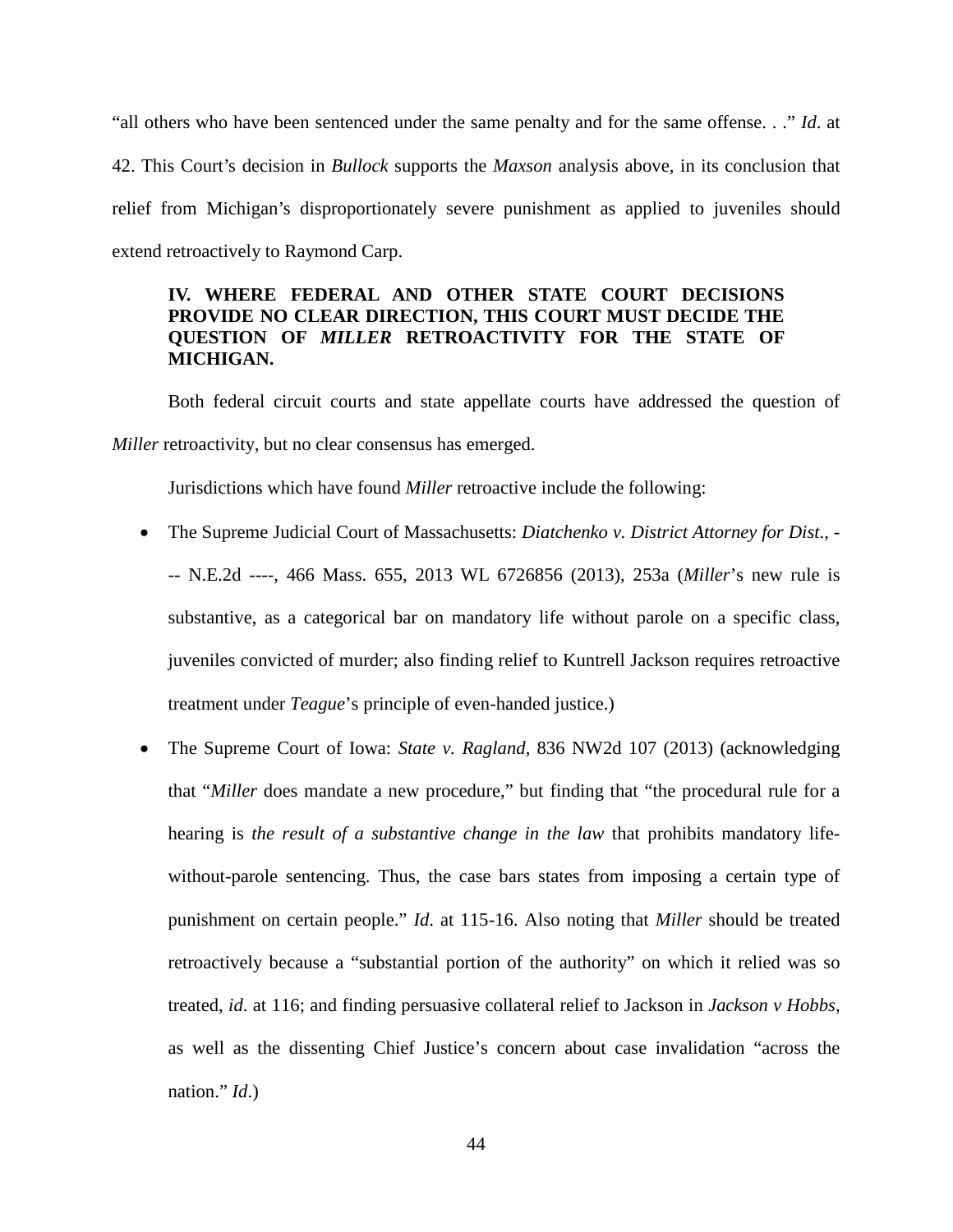• The Supreme Court of Mississippi: *Jones v. State*, 122 So 3d 698 (Miss 2013) (finding *Miller* retroactive because it "modified our substantive law by narrowing its application for juveniles," and because by "prohibiting the imposition of a mandatory sentence, [*Miller*] prevents [*Summerlin's*] significant risk that a [*juvenile*] . . . faces a punishment that the law cannot impose on him." *Id*. at 702.)

Other pro-retroactivity decisions include *People v Morfin*, 367 Ill Dec 282; 981 NE2d 1010 (Ill App Ct 2012) (finding *Miller* substantive, and finding the Court's relief to Kuntrell Jackson further support for retroactivity); *People v Williams*, 367 Ill Dec 503; 982 NE2d 181 (Ill App Ct 2012) (finding *Miller* a procedural new rule, but meeting *Teague*'s "watershed" exception, and also recognizing collateral relief to Jackson); *Hill v Snyder*, 2013 WL 364198, 2 n 2 (ED Mich Jan 30, 2013), 318a (though the question was not before the court, observing that it "would find" *Miller* retroactive, because it was a substantive new rule, and that relief to Jackson invoked *Teague*'s principle of "evenhanded justice.")

In addition, the United States Department of Justice appears to have taken the position that a prima facie case exists for *Miller* retroactivity, for the purposes of a second or successive habeas petition pursuant to 28 USC  $2244(2)$ ,  $19$  and a number of the circuit courts of appeal have agreed. [20](#page-51-1) See *In re Pendleton*, 732 F3d 280, 282 (CA3 2013) (addressing three consolidated cases, and observing that "in Grant's case, the United States asserts that *Miller* is retroactive,"

<span id="page-51-0"></span> $19$  To obtain leave to file a successive petition, applicants must demonstrate a prima facie case "that the claim relies on a new rule of constitutional law, made retroactive to cases on collateral review by the Supreme Court, that was previously unavailable[.]" 28 USC 2244(b)(2)(A),  $(b)(3)$ .

<span id="page-51-1"></span><sup>&</sup>lt;sup>20</sup> *In re Pendleton* also noted that it "join[ed] several of our sister courts of appeals [in finding the prima facie case for retroactivity.] See, e.g., *Wang v. United States*, No. 13–2426 (2d Cir. July 16, 2013) (granting motion to file a successive habeas corpus petition raising a *Miller* claim); *In re James*, No. 12–287 (4th Cir. May 10, 2013) (same)." It also cited *Johnson*, *supra*; and for the opposing view, *Craig v Cain*, *infra*, and *In re Morgan*, *infra*.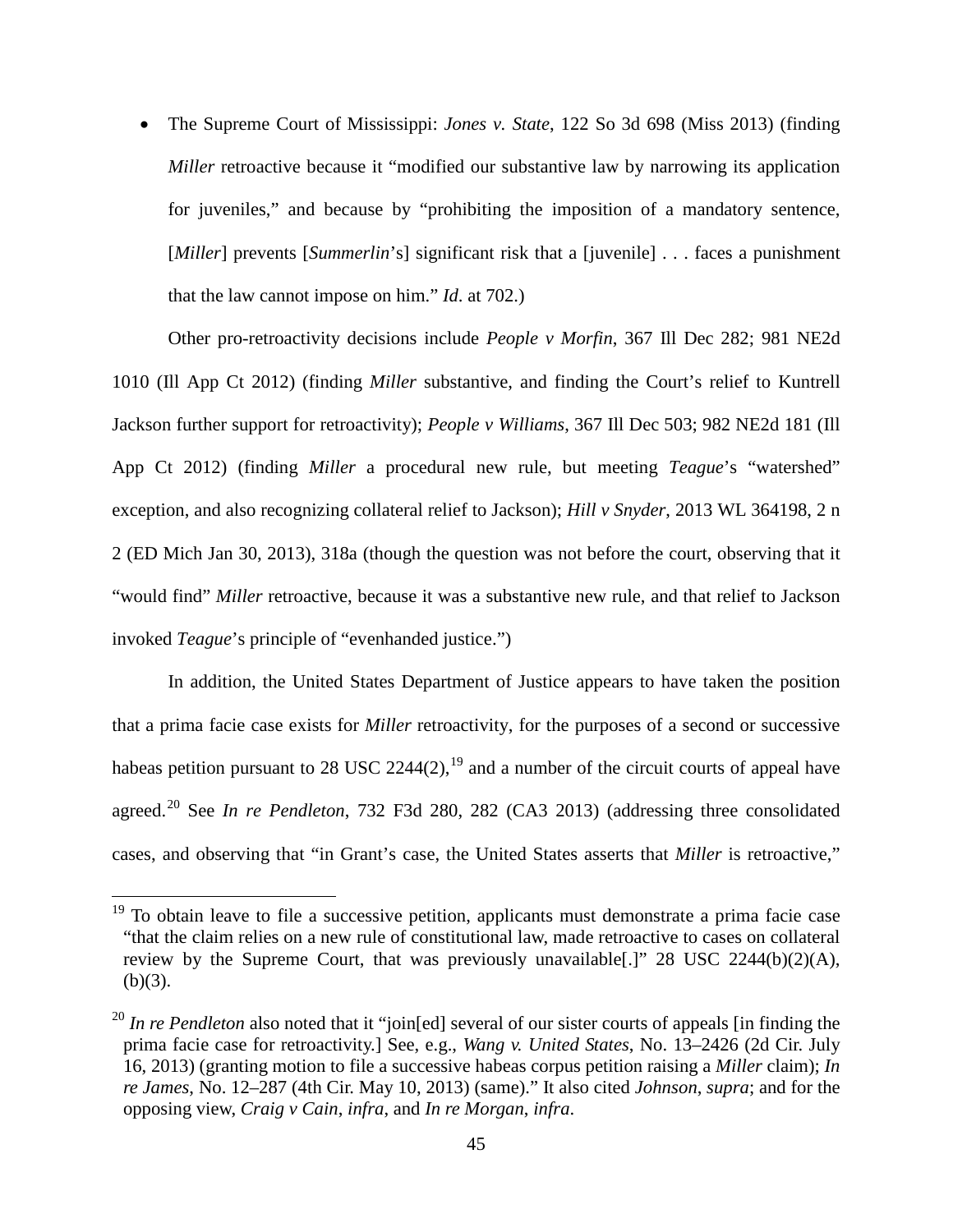and finding that petitioners had made a prima facie case for *Miller* retroactivity, *id*. at 283); *Johnson v United States*, 720 F3d 720, 721 (CA8 2013) ("The government here has conceded that Miller is retroactive and that Mr. Johnson may be entitled to relief under that case."); see also *In re Morgan*, 717 F3d 1186, 1197 (CA11 2013) (Wilson, J., dissenting from order denying rehearing en banc) ("The United States Department of Justice has decided upon a uniform policy—its United States Attorneys will advocate in favor of *Miller*'s retroactivity in cases on collateral review all across the country;" and quoting the Government's briefing in *Johnson*, *supra*: "*Miller*'s holding that juvenile defendants cannot be subjected to a mandatory lifewithout-parole sentence is properly regarded as a substantive rule"; "Because the issue has nationwide application, the Department of Justice is formulating the government's position on retroactivity rather than individual U.S. Attorney's Offices." *Id*. (internal citations omitted)).

But the federal circuit courts are not monolithic: See *In re Morgan*, 713 F3d 1365 (CA11 2013) (denying an applicant's certification for a successive habeas filing, finding that *Miller* has not been found by the Supreme Court to be "retroactively applicable to cases on collateral review" as required by *Tyler*, *supra* [and 28 USC 2244(3)], *id*. at 1367; and that it is not a categorical bar as described in *Penry*, *supra*: "where a class cannot be subjected to a punishment 'regardless of the procedures followed,'" *id*.); *Craig v. Cain*, 2013 WL 69128, 2 (CA5 Jan. 4, 2013) (unpublished), 321a (finding *Miller* not substantive under *Teague*, because not a categorical bar; and finding it not to be "watershed.").

Other jurisdictions which found against *Miller* retroactivity (besides the preceding circuits and the Court of Appeals below) include the following:

• The Supreme Court of Pennsylvania: *Com. v Cunningham*, –– A.3d ----, 2013 WL 5814388 (Pa. Oct. 30, 2013), 295a (finding *Miller* procedural and not substantive because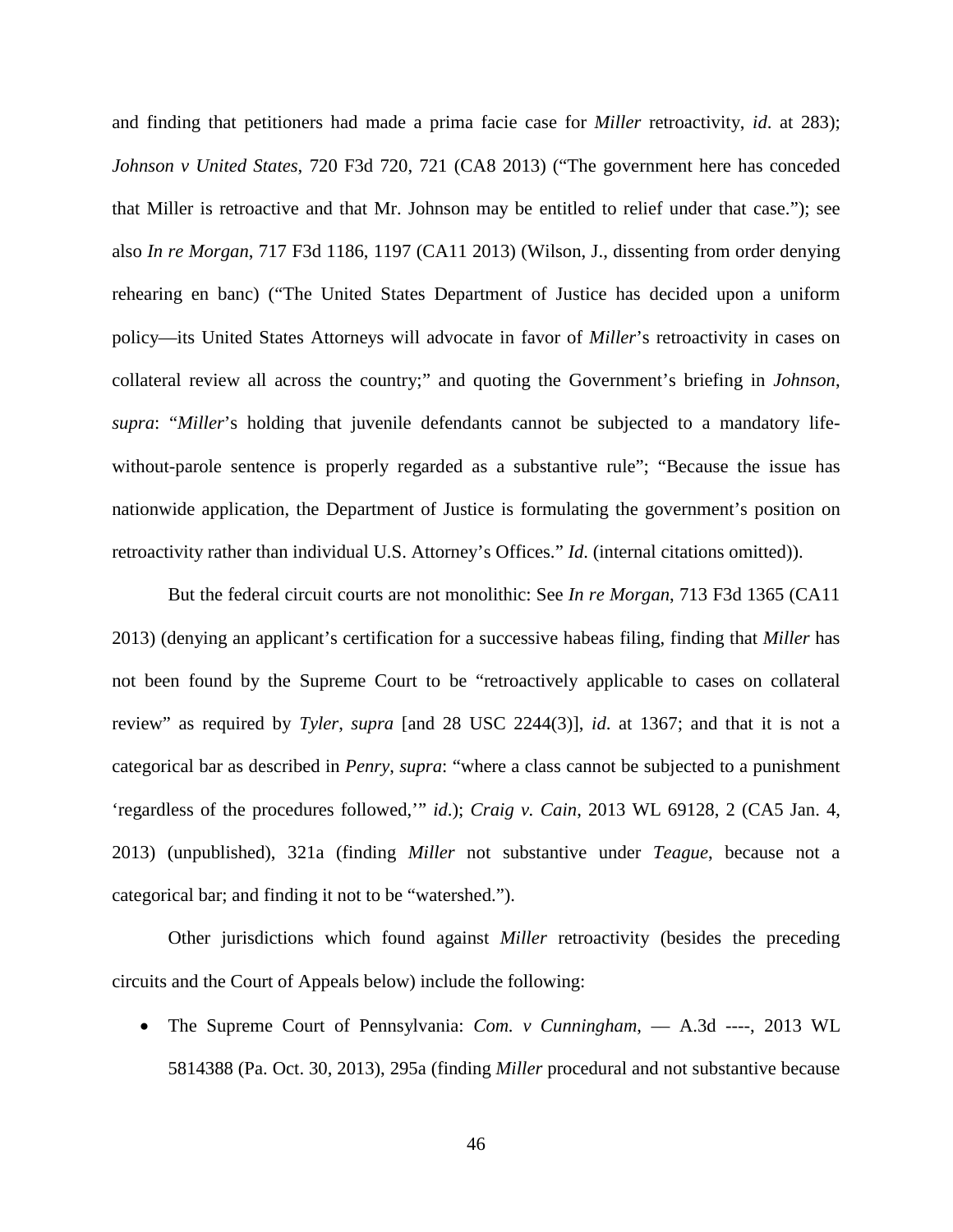it "does not categorically bar a penalty for a class of offenders"; and finding "watershed" status unlikely. *Id*. at 6.).

- The Supreme Court of Louisiana: *State v Tate*, --- So 3d ----, 2013 WL 5912118 (La, Nov. 5, 2013), No. 2012-2763, 274a (finding *Miller* "properly classified as procedural," and a simple alteration of "the range of permissible methods for determining whether a juvenile could be sentenced to life imprisonment without parole," *id*. at 6; also finding *Miller* not to be "watershed." *Id*. at 7-8.).
- The Supreme Court of Minnesota: *Chambers v State*, 831 NW2d 311 (Minn 2013) (finding *Miller* procedural, not substantive, for *Teague* purposes, because "[f]irst, the *Miller* rule does not eliminate the power of the State to impose the punishment of life imprisonment without the possibility of release upon a juvenile offender who has committed a homicide offense. Second, our analysis is consistent with relevant federal decisions [though citing only *Craig v Cain*, *infra*]. Third, the *Miller* rule did not announce a new element." *Id*. at 329-30. The court also declined to find *Miller* met *Teague*'s "watershed" exception, because, *inter alia*, the decision only pertained to sentencing, not general guilt or innocence; it affected only a "small subset of defendants," and individualized sentencing has been long established. *Id*. at 330.).

For additional findings of non-retroactivity, see also *State v Geter*, 115 So3d 375, 378 (Fla App 3 Dist. 2012) (not applying *Teague*, but a state-based test analogous to *Maxson*, *supra*, and *Linkletter*, *supra*), reh den, 115 So 3d 385 (Fla App 3 Dist 2013), but see *id*. at 386 (Emas, J., dissenting) (noting that the petitioner was not represented by counsel, and that "the merits portion of his pro se brief was merely two pages."); accord, *Gonzalez v State*, 101 So 3d 886 (Fla App 1st Dist 2012). However, in *Falcon v State*, 111 So 3d 973, 974 (Fla App 1 Dist. 2013), a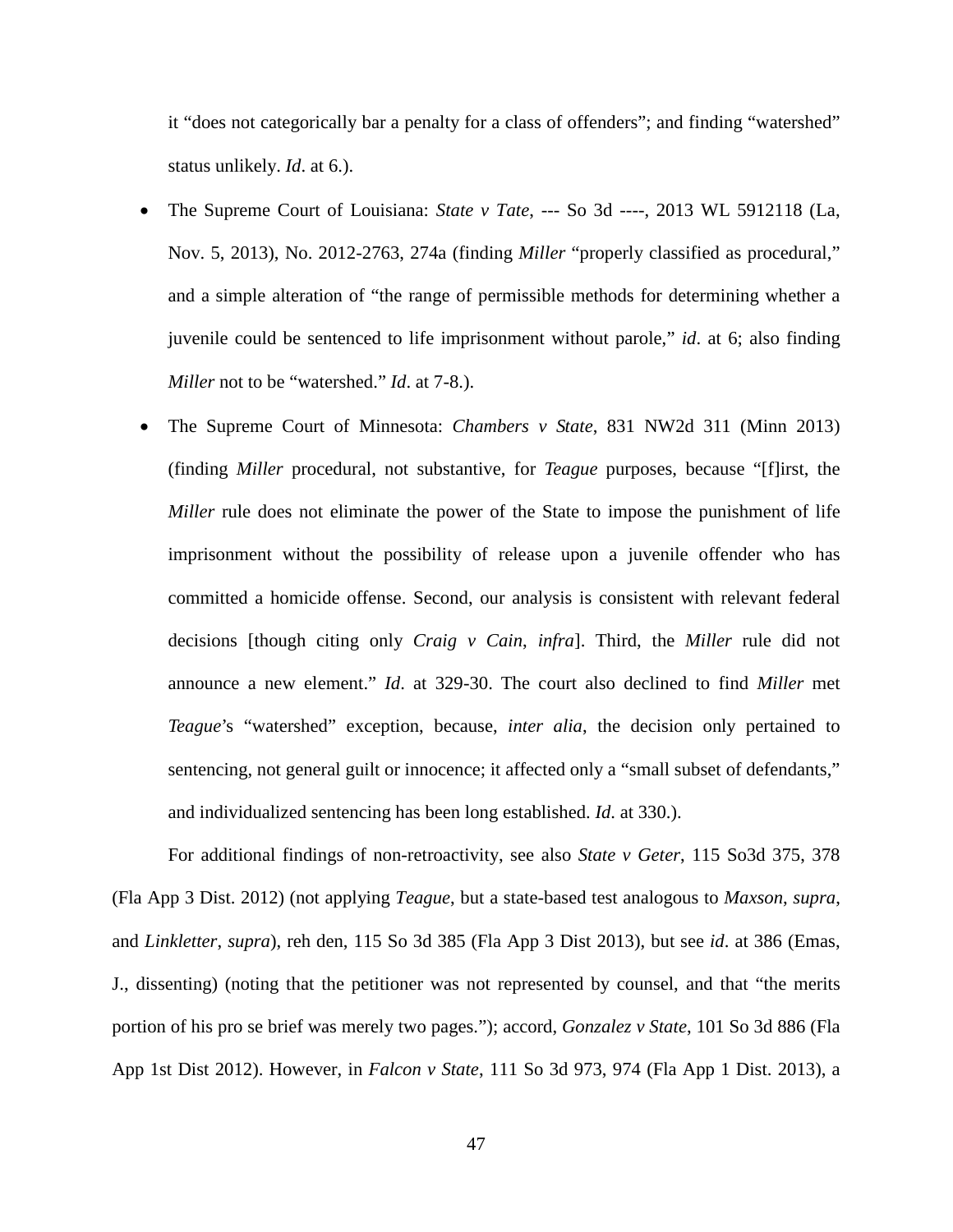panel from the same district as *Gonzalez* denied retroactive application, but then certified the question of *Miller* retroactivity to the Florida Supreme Court, "[b]ecause the question is one of great public importance. . ."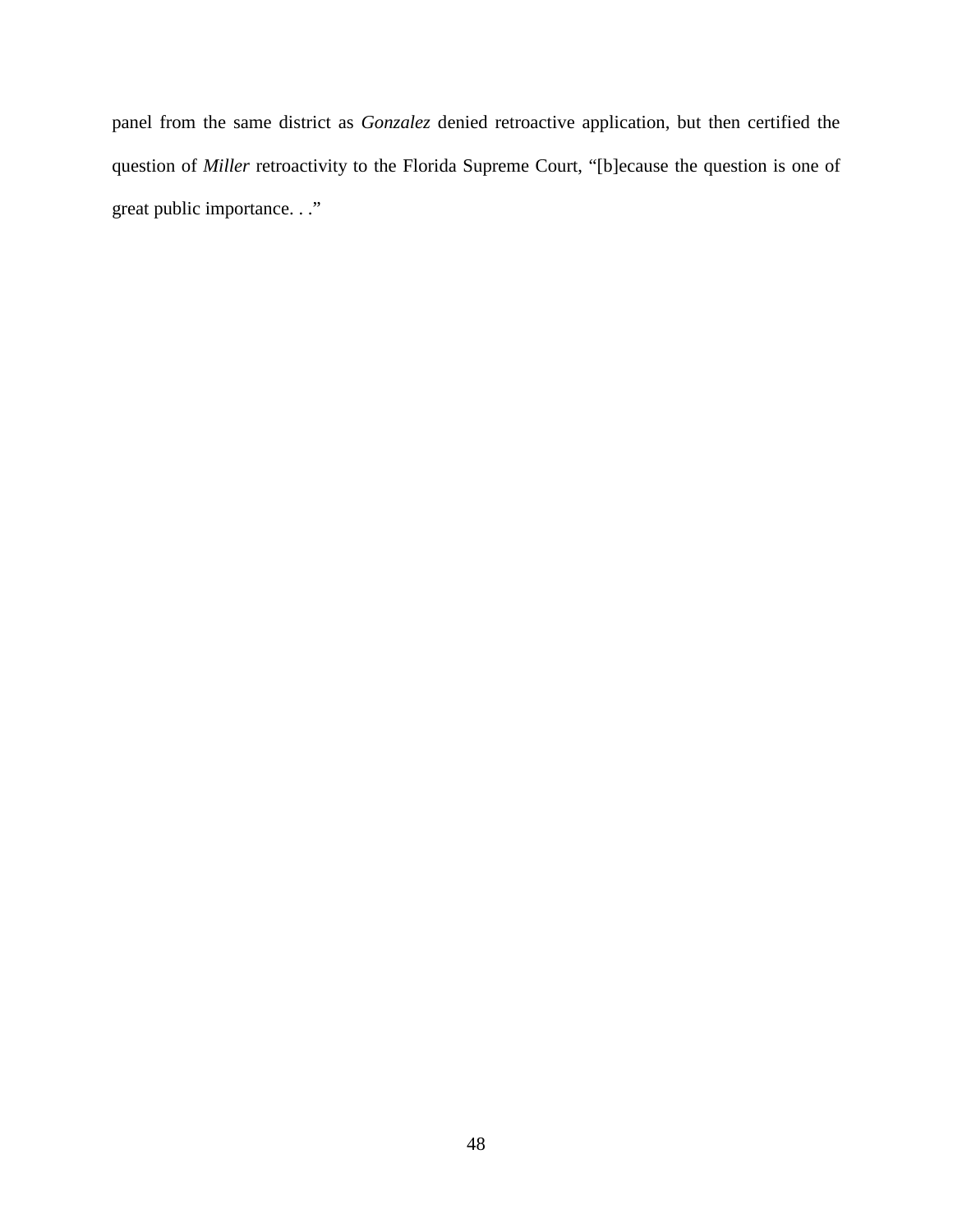#### **SUMMARY AND REQUEST FOR RELIEF**

<span id="page-55-0"></span>Defendant-Appellant Raymond Carp's conviction was final when *Miller v Alabama* was decided in June 2012. The *Miller* decision applies retroactively to Raymond's case, under both federal and state law.

*Miller* is a substantive new rule, as it presents a categorical ban on the imposition of mandatory non-parolable life sentences for a class of offenders, that is, juveniles convicted of murder. The decision is also substantive because it narrows the scope and application of Michigan's sentencing scheme for first-degree murder, broadens the range of sentences available to juveniles, and alters the class of persons subject to mandatory life sentences. Further, the *Miller* decision is substantive and not procedural, because it does not "regulate a manner" of sentencing, but rather effects substantive change by imposing an entirely new requirement of individualized sentencing on Michigan law. Finally, the United States Supreme Court's only prior prohibition on mandatory sentencing, *Woodson v North Carolina*, dictates finding that *Miller* applies retroactively.

*Miller* is equally retroactive under the three-pronged test of Michigan case law. In requiring the marshaling, introduction, and consideration of mitigating factors at sentencing, the purpose of *Miller*'s new rule relates to the very integrity of the fact-finding process. Raymond suffered actual harm in detrimental reliance on the old rule, because of the presence of many mitigating factors in his record, and the low bar to relief as measured against a sentence of nonparolable life. Finally, the effect of retroactive application to approximately 360 cases across the State of Michigan, limited to resentencing, will have a minimal impact upon the administration of justice.

**WHEREFORE**, for the foregoing reasons, Defendant-Appellant Raymond Carp prays